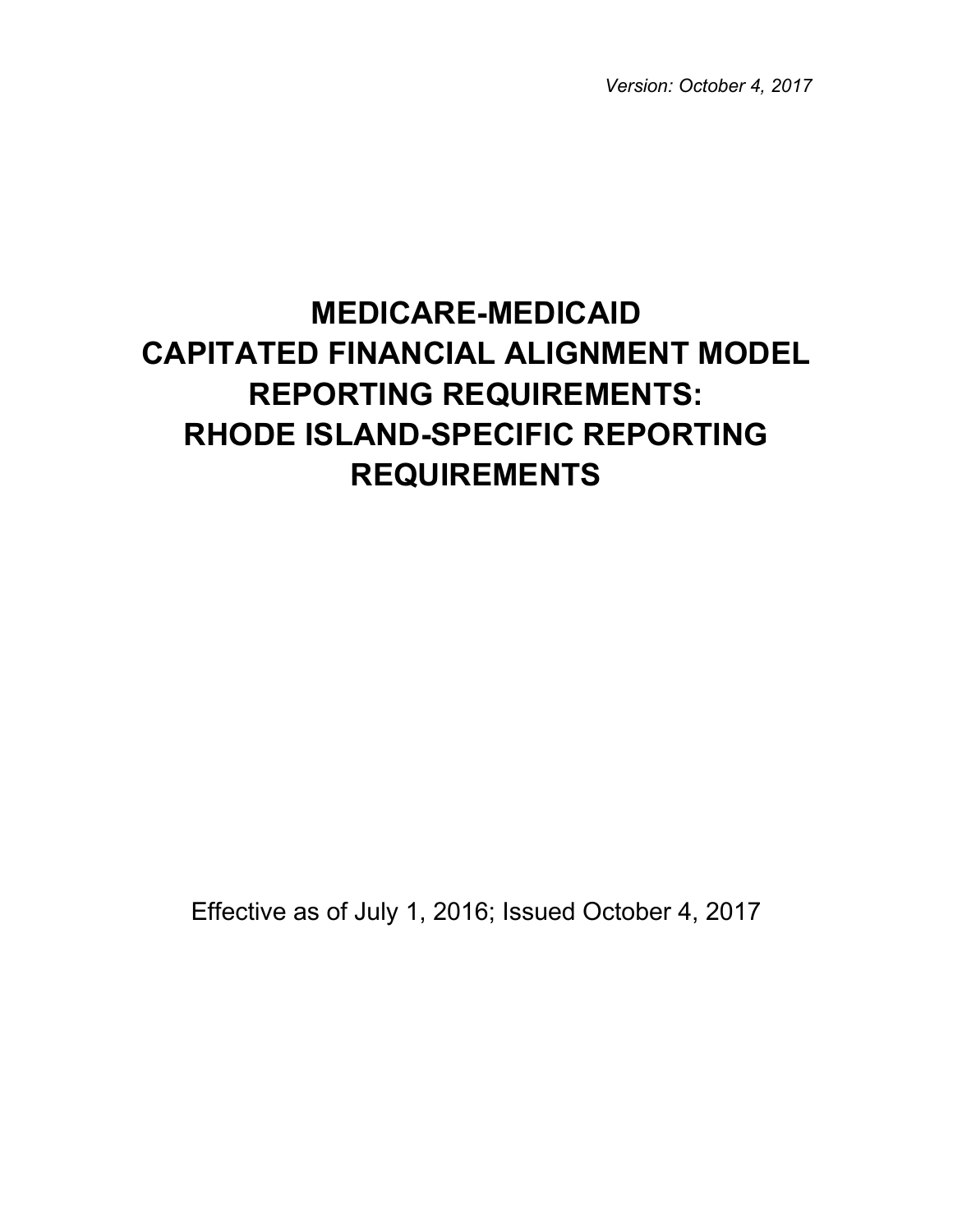# **TABLE OF CONTENTS**

| Rhode Island-Specific Reporting Requirements Appendix 1            |
|--------------------------------------------------------------------|
|                                                                    |
|                                                                    |
|                                                                    |
|                                                                    |
| Guidance on Assessments and Care Plans for Members with a Break in |
| Guidance on Adopting Assessments Completed Previously by the       |
| Reporting on Assessments and Care Plans Completed Prior To First   |
|                                                                    |
| Reporting on Disenrolled and Retro-disenrolled Members 8           |
|                                                                    |
| Rhode Island's Implementation, Ongoing, and Continuous Reporting   |
|                                                                    |
|                                                                    |
|                                                                    |
|                                                                    |
|                                                                    |
| Section RI IV. Performance and Quality Improvement 32              |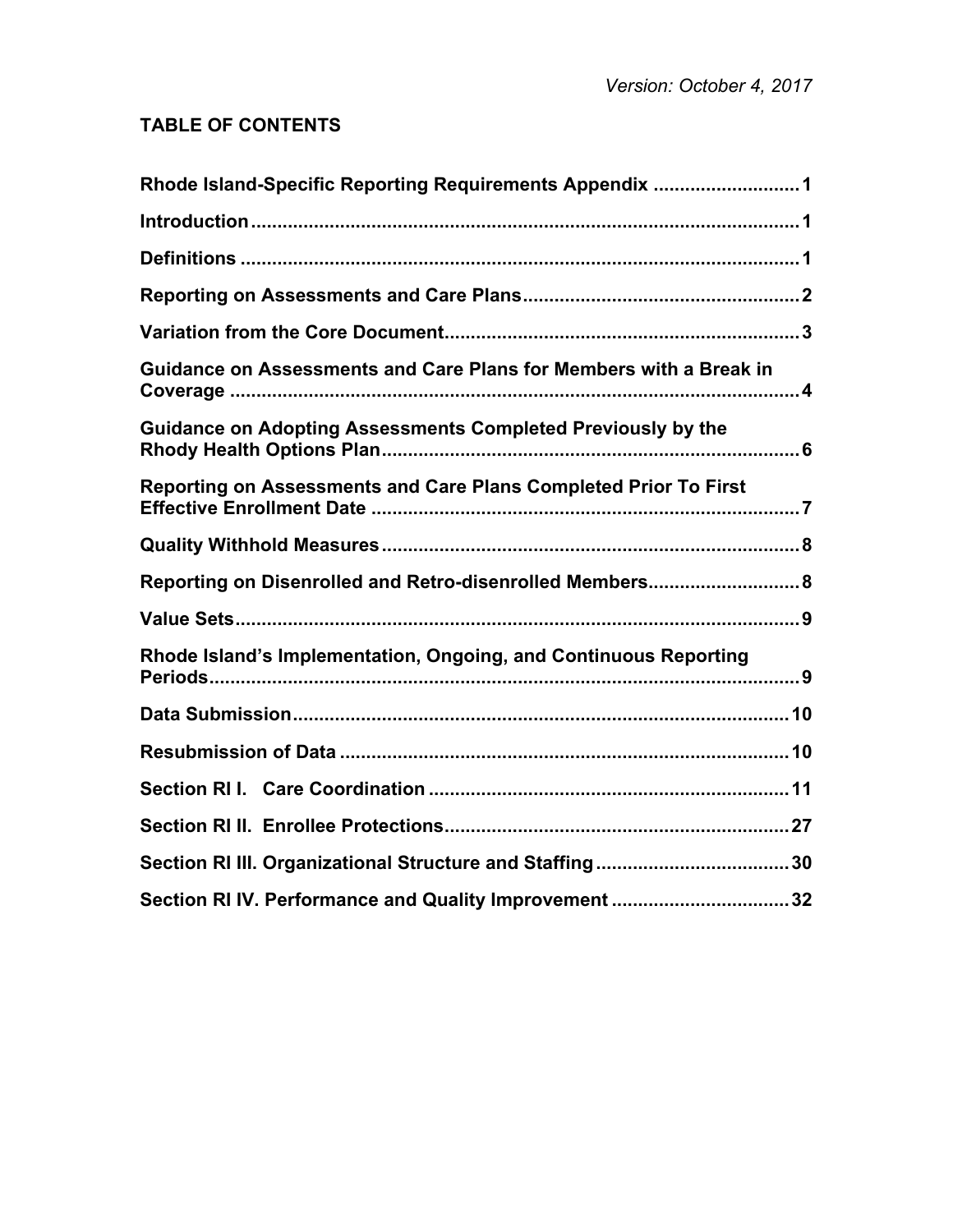## **RHODE ISLAND-SPECIFIC REPORTING REQUIREMENTS APPENDIX**

#### <span id="page-2-1"></span><span id="page-2-0"></span>**Introduction**

The measures in this appendix are required reporting for the RI MMP participating in the Rhode Island Integrated Care Initiative Demonstration. CMS and the state reserve the right to update the measures in this appendix for subsequent demonstration years. These state-specific measures directly supplement the Medicare-Medicaid Capitated Financial Alignment: Core Reporting Requirements, which can be found at the following web address:

[http://www.cms.gov/Medicare-Medicaid-Coordination/Medicare-and-Medicaid-](http://www.cms.gov/Medicare-Medicaid-Coordination/Medicare-and-Medicaid-Coordination/Medicare-Medicaid-Coordination-Office/FinancialAlignmentInitiative/InformationandGuidanceforPlans.html)[Coordination/Medicare-Medicaid-Coordination-](http://www.cms.gov/Medicare-Medicaid-Coordination/Medicare-and-Medicaid-Coordination/Medicare-Medicaid-Coordination-Office/FinancialAlignmentInitiative/InformationandGuidanceforPlans.html)[Office/FinancialAlignmentInitiative/InformationandGuidanceforPlans.html](http://www.cms.gov/Medicare-Medicaid-Coordination/Medicare-and-Medicaid-Coordination/Medicare-Medicaid-Coordination-Office/FinancialAlignmentInitiative/InformationandGuidanceforPlans.html)

The RI MMP should refer to the core document for additional details regarding Demonstration-wide definitions, reporting phases and timelines, and sampling methodology.

The core and state-specific measures supplement existing Part C and Part D reporting requirements, as well as measures that the RI MMP reports via other vehicles or venues, such as HEDIS®[1](#page-2-3) and HOS. CMS and the state will also track key utilization measures, which are not included in this document, using encounter and claims data. The quantitative measures are part of broader oversight, monitoring, and performance improvement processes that include several other components and data sources not described in this document.

The RI MMP should contact the RI HelpDesk at [RIHelpDesk@norc.org](mailto:RIHelpDesk@norc.org) with any questions about the Core Reporting Requirements, Rhode Island state-specific appendix, or the data submission process.

## <span id="page-2-2"></span>**Definitions**

 $\overline{a}$ 

Calendar Quarter: All quarterly measures are reported on calendar quarters. The four calendar quarters of each calendar year will be as follows: 1/1 – 3/31, 4/1 –  $6/30$ ,  $7/1 - 9/30$ , and  $10/1 - 12/31$ .

Calendar Year: All annual measures are reported on a calendar year basis. Calendar year 2016 (CY1) will represent July 1, 2016 through December 31,

<span id="page-2-3"></span><sup>&</sup>lt;sup>1</sup> HEDIS<sup>®</sup> is a registered trademark of the National Committee for Quality Assurance (NCQA).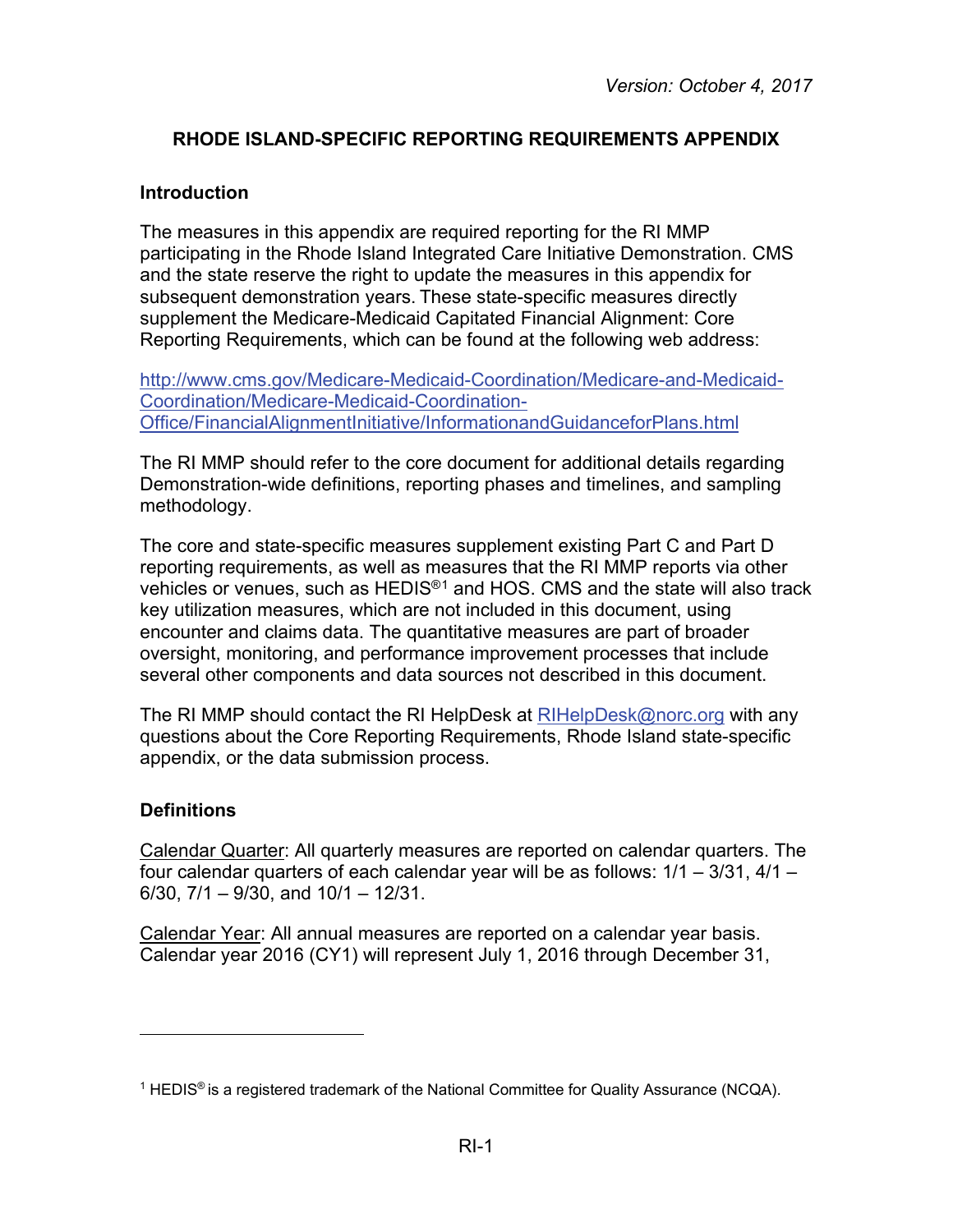2016. Calendar year 2017 (CY2) will represent January 1, 2017 through December 31, 2017.

Implementation Period: The initial months of the demonstration during which the RI MMP will report to CMS and the state on a more intensive reporting schedule. The Implementation Period starts on the first effective enrollment date and continues until the end of the first calendar year (July 1, 2016 – December 31, 2016).

Long Term Services and Supports (LTSS): A range of medical, social, or rehabilitation services a person needs over months or years in order to improve or maintain function or health, which are provided in the community or in a longterm care facility such as a nursing facility.

Primary Care Provider (PCP): A Health Care Professional selected by or assigned to the member to provide and coordinate the member's health care needs and to initiate and monitor referrals for specialized services when required. The PCP shall be a physician, physician assistant, or certified nurse practitioner in one of the following specialties: family medicine, general practice, gynecology, internal medicine, or geriatrics. PCPs shall meet the credentialing criteria established by the Contractor and approved by RI EOHHS. On a case-by-case basis, a PCP may also be a specialist who has an ongoing clinical relationship with a member, serves as the principal coordinating provider for the member's special health care needs, and plays a critical role in managing that member's care on a regular basis.

## <span id="page-3-0"></span>**Reporting on Assessments and Care Plans**

As indicated in the Rhode Island three-way contract, assessment tools used by the RI MMP vary by population. Community-based members who are not receiving LTSS services and not otherwise identified as high-risk must receive an Initial Health Screen (IHS). Community-based members who are eligible for LTSS or who are otherwise determined to be high-risk must receive a Comprehensive Functional Needs Assessment (CFNA). Members residing in nursing facilities who have expressed the desire to return to the community must receive a Discharge Opportunity Assessment, and members residing in nursing facilities who do not wish to and/or are not able to transition safely to a community setting must receive a Wellness Assessment.

Based on the member's needs and the assessment conducted for the member, the RI MMP must also develop care plans as outlined in the Rhode Island threeway contract. An Interdisciplinary Care Plan (ICP) is developed for all community-based members who are not receiving LTSS services and not otherwise determined to be high-risk, and community-based members who are eligible for LTSS or who are otherwise determined to be high-risk. A Wellness Plan is developed for facility-based members who do not wish to and/or are not able to transition safely to the community, and a Community Transition Plan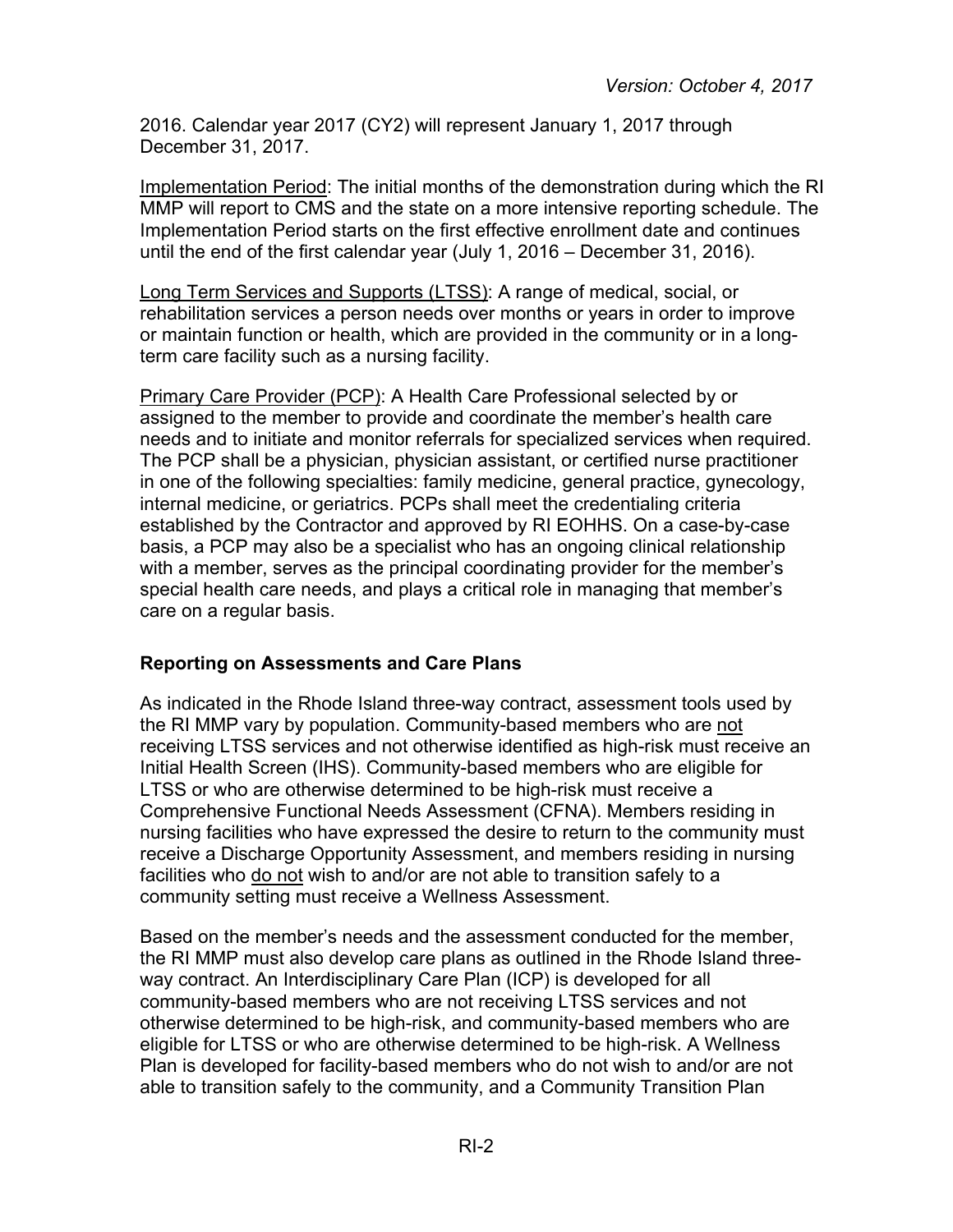(CTP) is developed for facility-based members who wish to return to the community.

These distinct populations and their designated assessments and care plans are listed in the table below. For purposes of reporting data on assessment or care plan completion (Core 2.1, Core 2.2, Core 2.3, and state-specific measures RI1.2 and RI1.3), the unit of reporting may differ as appropriate for the member's needs and risk level. Under the applicable measure, the RI MMP should report all members with a completed assessment or care plan, regardless of the tool used. Throughout the RI Reporting Requirements, unless otherwise stated, the term "assessment" refers to all assessments including the IHS, CFNA, Wellness Assessment, and Discharge Opportunity Assessment. Similarly, throughout the RI Reporting Requirements, unless otherwise stated, the term "care plan" refers to all care plans, including the ICP, Wellness Plan, or CTP.

| <b>Population</b>                                         | <b>Assessment</b>                          | <b>Care Plan</b>     |
|-----------------------------------------------------------|--------------------------------------------|----------------------|
| Community-based, non-LTSS or not<br>otherwise high-risk   | <b>IHS</b>                                 | <b>ICP</b>           |
| Community-based, receiving LTSS or<br>otherwise high-risk | <b>CFNA</b>                                | <b>ICP</b>           |
| Facility-based, do not wish to return<br>to community     | <b>Wellness Assessment</b>                 | <b>Wellness Plan</b> |
| Facility-based, wish to return to<br>community            | <b>Discharge Opportunity</b><br>Assessment | <b>CTP</b>           |

## <span id="page-4-0"></span>**Variation from the Core Document**

## **Core 2.1, 2.2, and 2.3**

Core 2.1, 2.2, and 2.3 indicate that MMPs should report on "the comprehensive health risk assessment as applicable per state-specific guidance." For the RI MMP, all four assessment types are eligible for reporting under these measures. Guidance for each measure is provided below:

- Core 2.1 Members with an assessment completed within 90 days of enrollment.
	- For this measure, the RI MMP should report the number of members with an initial assessment completed within 90 days of enrollment for all populations. If the RI MMP completed more than one type of initial assessment for a given member (e.g., both an IHS and a CFNA), that member should only be counted once when reporting Core 2.1.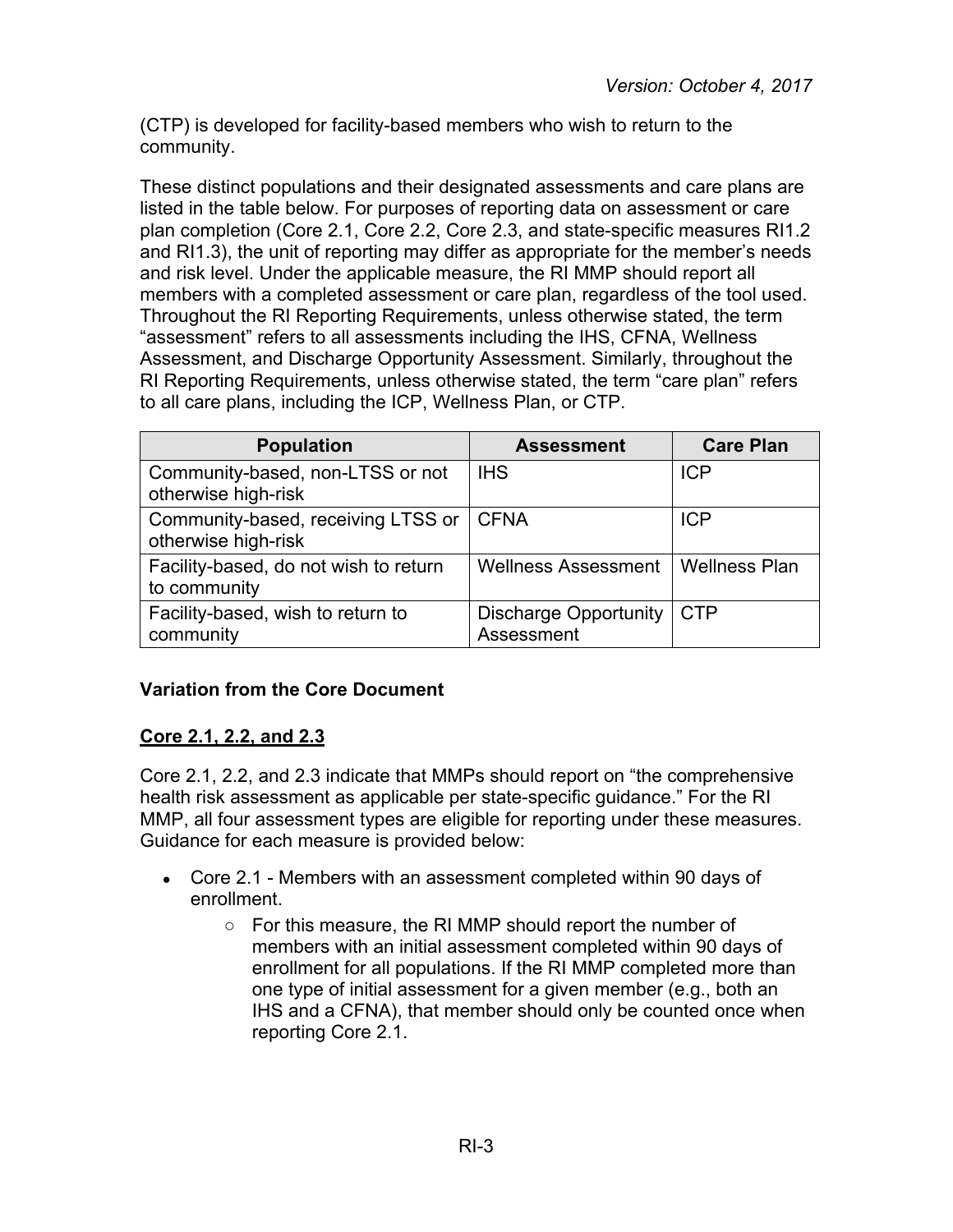- Core  $2.2$  Members with an assessment completed.
	- For this measure, the RI MMP should report the number of members with an initial assessment completed for all populations. If the RI MMP completed more than one type of initial assessment for a given member (e.g., both an IHS and a CFNA), that member should only be counted once when reporting Core 2.2.
- Core  $2.3$  Members with an annual reassessment.
	- For this measure, the RI MMP should report the number of members with an annual reassessment completed for all populations. The RI MMP should consult the Rhode Island threeway contract when determining the appropriate assessment tool to be used for the reassessment of members in each population. Although the three-way contract requires more frequent reassessment intervals depending on the type of assessment, only one annual reassessment should be counted for each member when reporting Core 2.3. Similarly, if the RI MMP completed more than one type of annual reassessment for a given member (e.g., both an IHS and a CFNA), only one annual reassessment should be counted for that member when reporting Core 2.3.

## **Core 9.2**

The following section provides additional guidance about identifying individuals enrolled in the RI MMP as "nursing home certifiable," or meeting the nursing facility level of care (NF LOC), for the purposes of reporting Core 9.2.

Within Core 9.2, "nursing home certifiable" members are defined as "members living in the community, but requiring an institutional level of care" (see the Core Reporting Requirements for more information). The RI MMP should identify members as being nursing home certifiable if they are in capitation rate cell IC50 on the 834 enrollment file and they have been identified by the Office of Medical Review (OMR) as qualifying for the "highest" level of care. EOHHS will provide the RI MMP with a monthly report that includes information on the level of care determination for each member who is LTSS eligible.

#### <span id="page-5-0"></span>**Guidance on Assessments and Care Plans for Members with a Break in Coverage**

#### **Assessments**

If the RI MMP already completed an assessment for a member that was previously enrolled, the RI MMP is not necessarily required to conduct a new assessment if the member rejoins the RI MMP within 180 days of his/her most recent assessment. Instead, the RI MMP can: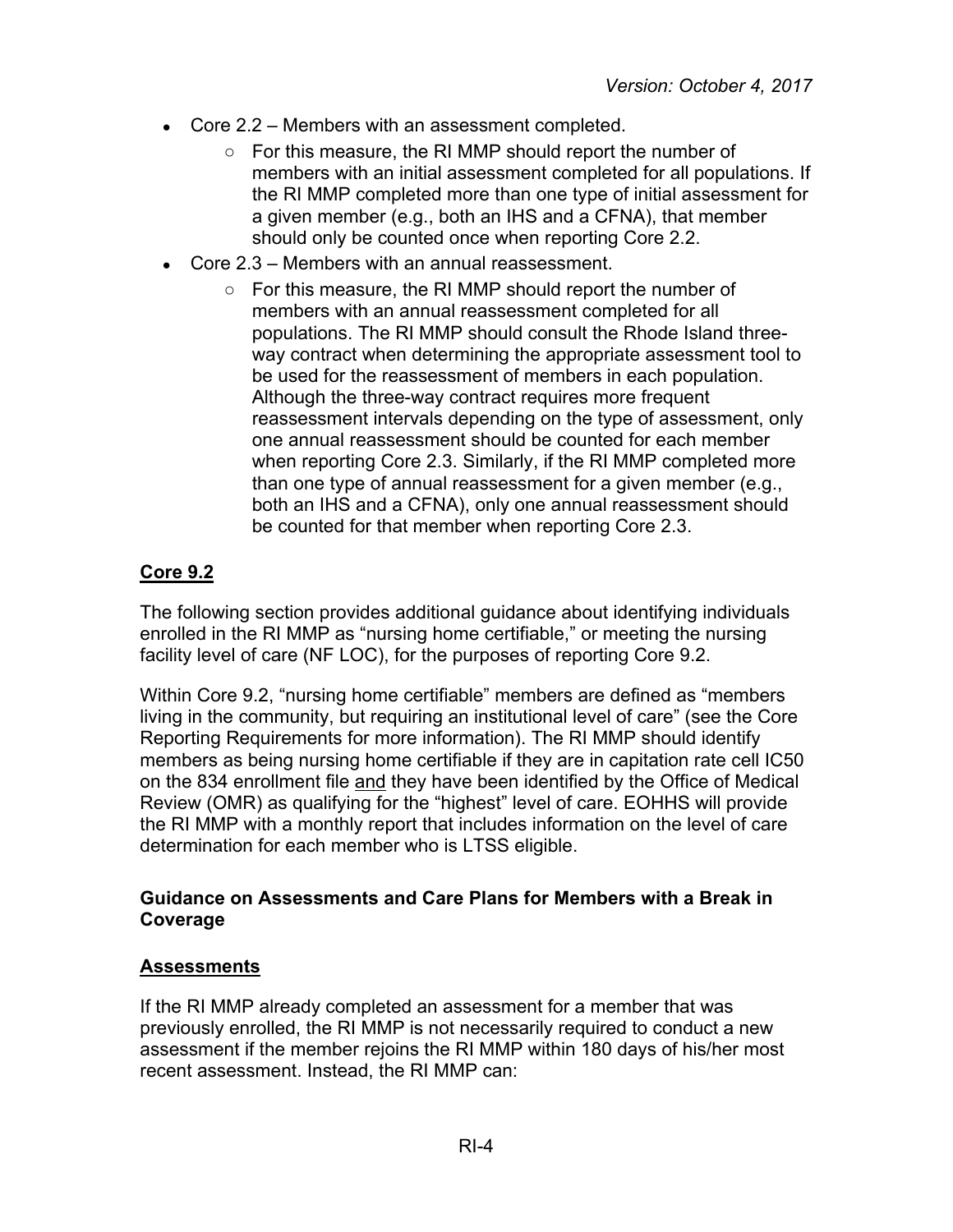- 1. Perform any risk stratification, claims data review, or other analyses as required by the Rhode Island three-way contract to detect any changes in the member's condition since the assessment was conducted; and
- 2. Ask the member (or his/her authorized representative) if there has been a change in the member's health status or needs since the assessment was conducted.

The RI MMP must document any risk stratification, claims data review, or other analyses that are performed to detect any changes in the member's condition. The RI MMP must also document its outreach attempts and the discussion(s) with the member (or his/her authorized representative) to determine if there was a change in the member's health status or needs.

If a change is identified, the RI MMP must conduct a new assessment (as appropriate for the member's needs and identified risk level) within the timeframe prescribed by the Rhode Island three-way contract. If there are no changes, the RI MMP is not required to conduct a new assessment unless requested by the member (or his/her authorized representative). Please note, if the RI MMP prefers to conduct assessments on all re-enrollees regardless of status, it may continue to do so.

Once the RI MMP has conducted a new assessment as needed or confirmed that the prior assessment is still accurate, the RI MMP can mark the assessment as complete for the member's current enrollment. The RI MMP would then report that completion according to the specifications for Core 2.1 and Core 2.2. When reporting these measures, the RI MMP should count the 90 days from the member's most recent enrollment effective date, and should report the assessment based on the date the prior assessment was either confirmed to be accurate or a new assessment was completed.

If the RI MMP is unable to reach a re-enrolled member to determine if there was a change in health status, then the RI MMP may report that member as unable to be reached so long as the RI MMP made the requisite number of outreach attempts. If a re-enrolled member refuses to discuss his/her health status with the RI MMP, then the RI MMP may report that member as unwilling to participate in the assessment.

If the RI MMP did not complete an assessment for the re-enrolled member during his/her prior enrollment period, or if it has been more than 180 days since the member's assessment was completed, the RI MMP is required to conduct an assessment for the member (as appropriate for the member's needs and risk level) within the timeframe prescribed by the Rhode Island three-way contract. The RI MMP must make the requisite number of attempts to reach the member (at minimum) after his/her most recent enrollment effective date, even if the RI MMP reported that the member was unable to be reached during his/her prior enrollment. Similarly, members that refused the assessment during their prior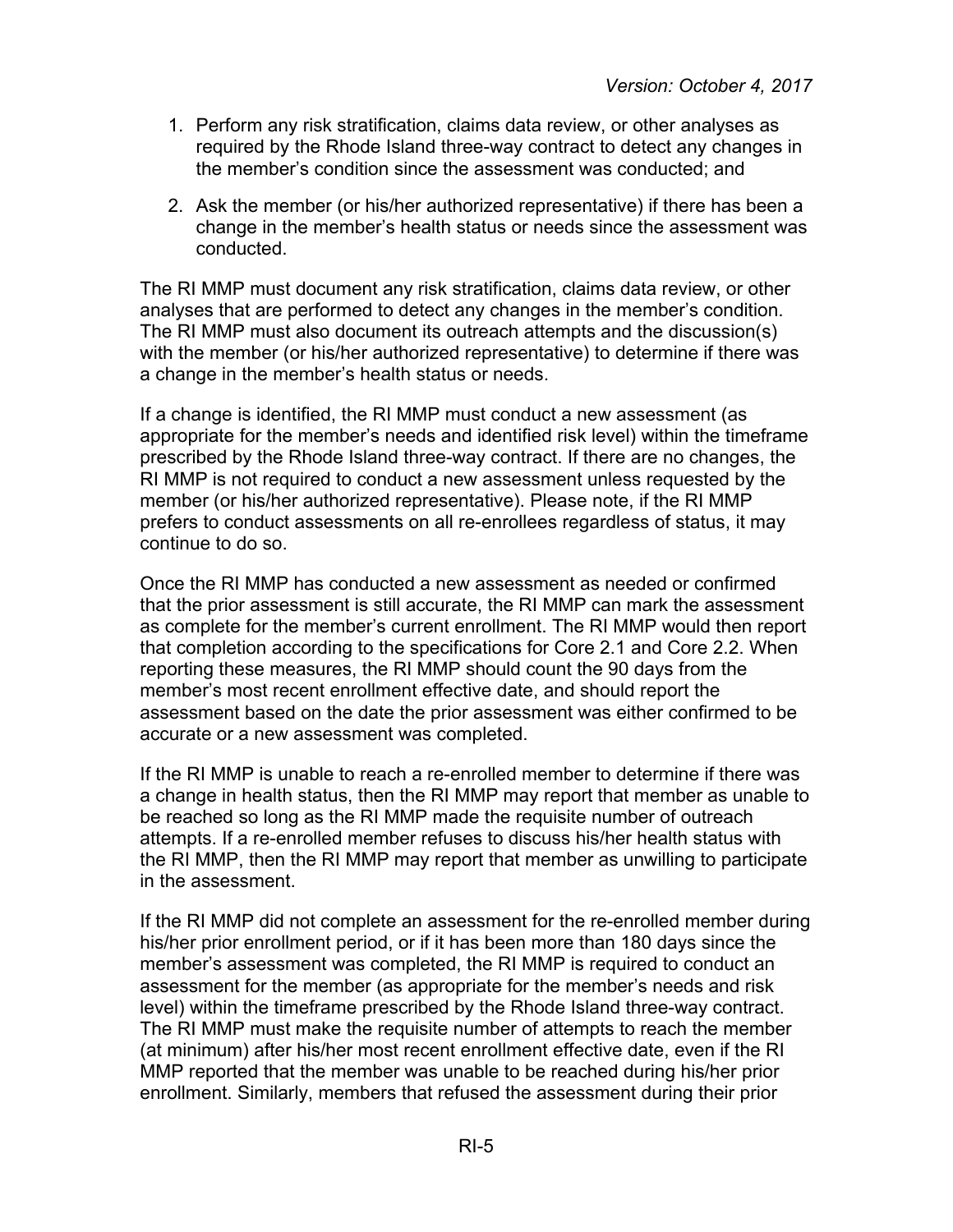enrollment must be asked again to participate (i.e., the RI MMP may not carry over a refusal from one enrollment period to the next).

## **Care Plans**

If the RI MMP conducts a new assessment for the re-enrolled member, the RI MMP must revise the care plan accordingly (as appropriate for the member's needs and risk level) within the timeframe prescribed by the Rhode Island threeway contract. Once the care plan is revised, the RI MMP may mark the care plan as complete for the member's current enrollment. If the RI MMP determines that the prior assessment is still accurate and therefore no updates are required to the previously completed care plan, the RI MMP may mark the care plan as complete for the current enrollment at the same time that the assessment is marked complete. The RI MMP would then follow the applicable state-specific measure specifications for reporting the completion. Please note, for purposes of reporting, the care plan for the re-enrolled member should be classified as an *initial* care plan.

If the RI MMP did not complete a care plan for the re-enrolled member during his/her prior enrollment period, or if it has been more than 180 days since the member's care plan was completed, the RI MMP is required to complete a care plan for the member (as appropriate for the member's needs and risk level) within the timeframe prescribed by the contract. The RI MMP must also follow the above guidance regarding reaching out to members that previously refused to participate or were not reached.

## **Reassessments and Care Plan Updates**

The RI MMP must follow contract requirements regarding the completion of annual reassessments and updates to care plans. If the RI MMP determined that an assessment or care plan from a member's prior enrollment was accurate and marked that assessment or care plan as complete for the member's current enrollment, the RI MMP should count continuously from the date that the assessment or care plan was completed in the prior enrollment period to determine the due date for the annual reassessment and care plan update. For example, when reporting Core 2.3, the RI MMP should count 365 days from the date when the assessment was actually completed, even if that date was during the member's prior enrollment period.

#### <span id="page-7-0"></span>**Guidance on Adopting Assessments Completed Previously by the Rhody Health Options Plan**

When a member transitions from the Rhody Health Options (RHO) plan to the affiliated RI MMP within 180 days of completing an assessment, the RI MMP is not necessarily required to conduct a new assessment. Instead, the RI MMP must contact the member (or his/her authorized representative) to ensure that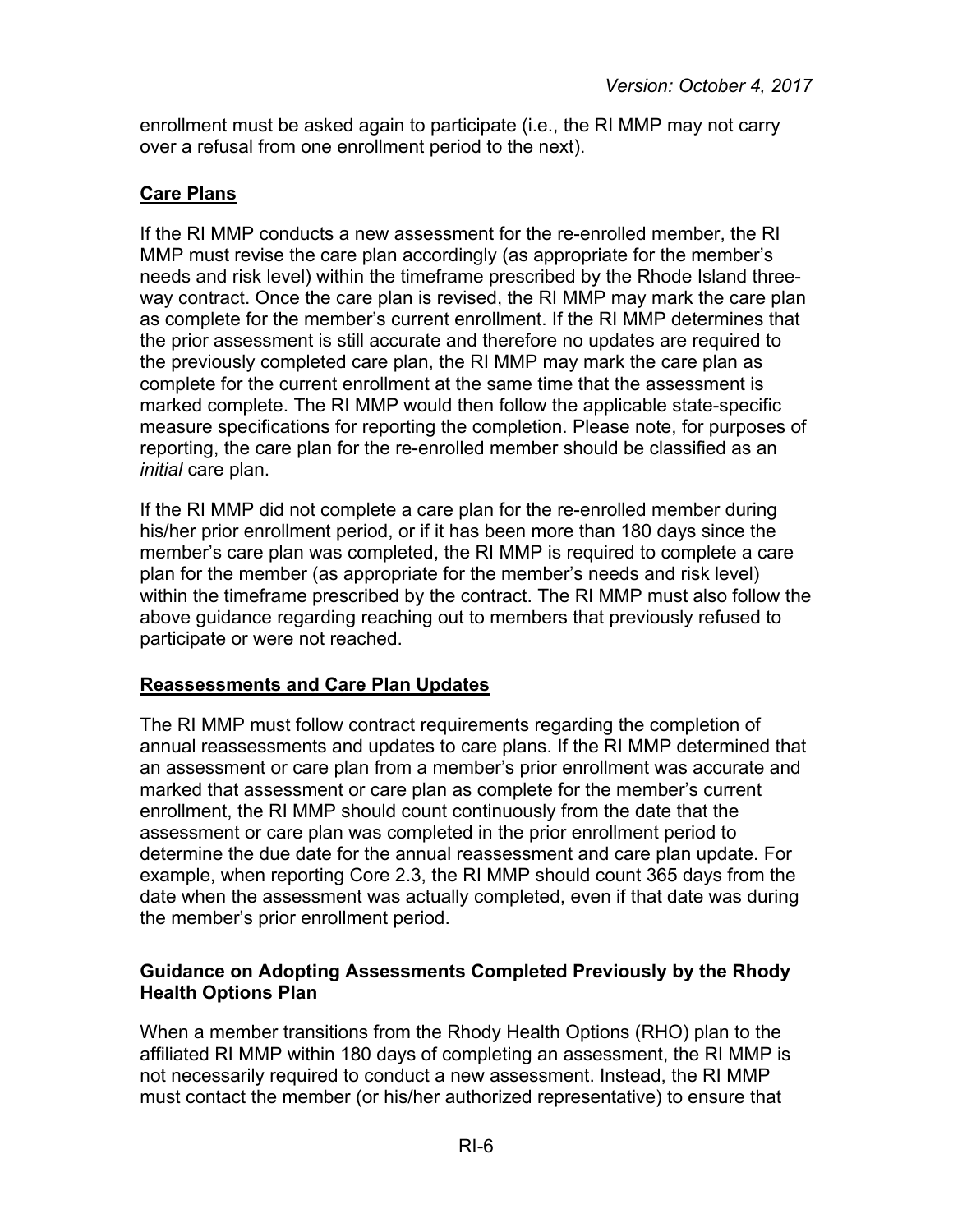the assessment is up to date and that there has been no change to the member's health status or needs in the prior 180 days. If the RI MMP confirms and documents that there have been no changes, then the RI MMP is not required to complete a new assessment. If there has been a change in the member's health status or needs since the initial assessment, regardless of when the RHO plan completed the assessment, the RI MMP must attempt to conduct a new assessment.

If it has been more than 180 days since the assessment was completed while the member was enrolled in the RHO plan, the RI MMP must attempt to complete a new assessment. The RI MMP is required to follow contractual requirements when conducting all types of assessments.

Once the RI MMP has conducted a new assessment as needed or confirmed that the prior assessment is still accurate, the RI MMP can mark the assessment as complete for the member's current enrollment. The RI MMP would then report that completion according to the specifications for Core 2.1 and Core 2.2. When reporting these measures, the RI MMP should count the 90 days from the member's most recent enrollment effective date, and should report the assessment based on the date the prior assessment was either confirmed to be accurate or a new assessment was completed.

For Core 2.3, members with an annual reassessment, the RI MMP should determine whether members are eligible for an annual assessment using the actual date the initial assessment was completed, even if that date occurred when the member was enrolled in the RHO plan.

#### <span id="page-8-0"></span>**Reporting on Assessments and Care Plans Completed Prior To First Effective Enrollment Date**

The RI MMP is permitted to conduct assessments on newly enrolled members prior to their effective date of enrollment. The following section provides information on how the RI MMP should report completion of early assessments.

For purposes of reporting data on assessments (Core 2.1 and Core 2.2), the RI MMP should report any assessments completed prior to the first effective enrollment date as if they were completed on the first effective enrollment date. For example, if a member's first effective enrollment date was July 1 and the assessment for that member was completed on June 25, the RI MMP should report the assessment as if it were completed on July 1.

The RI MMP should refer to the Core Reporting Requirements for detailed specifications for reporting Core 2.1 and Core 2.2. For example, Core 2.1 should only include members whose 90th day of enrollment occurred during the reporting period. Members enrolled into the RI MMP on July 1, 2016 would reach their 90th day (three full months) on September 30, 2016. Therefore, these members would be reported in the data submission for the September monthly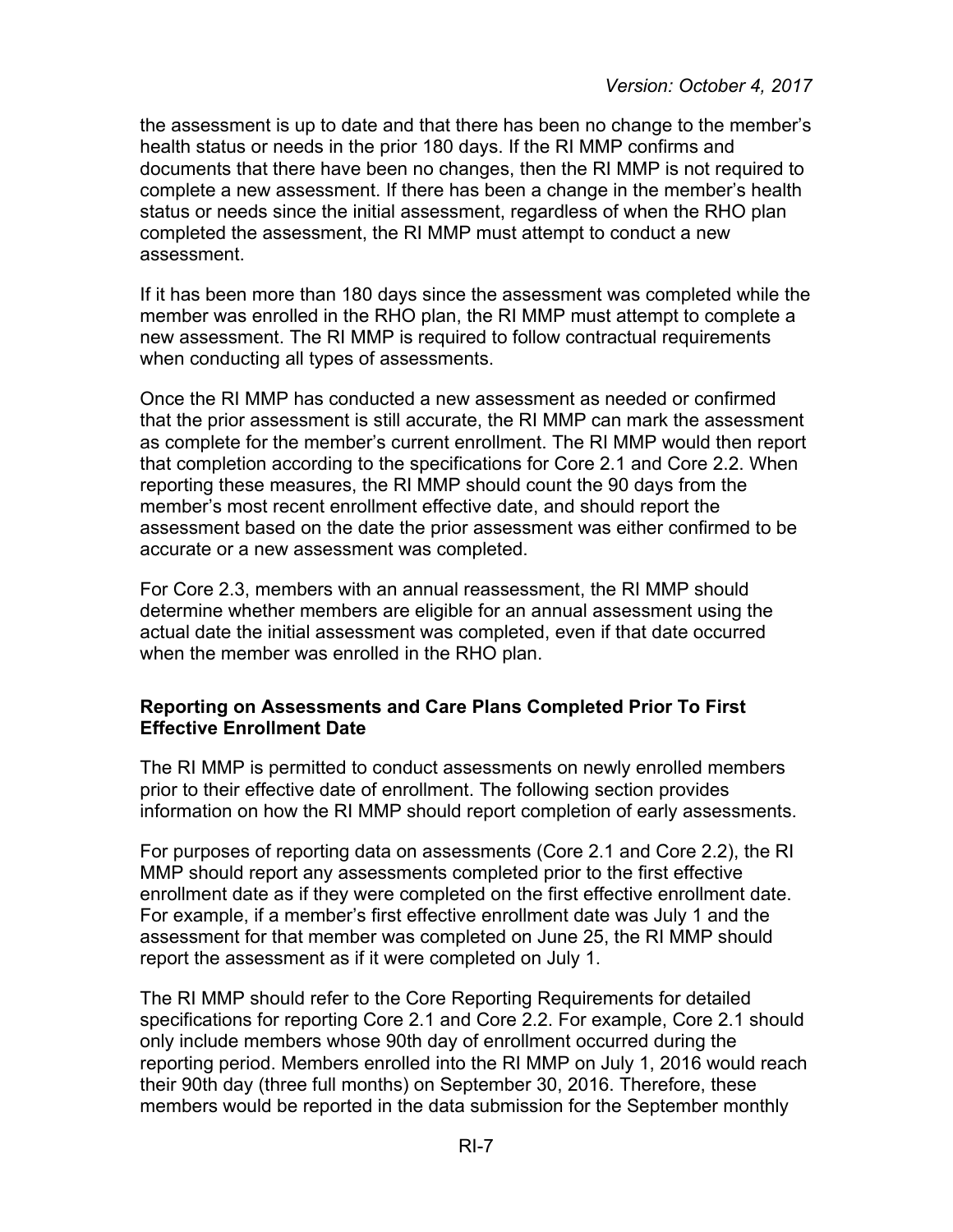reporting period, even if their assessment was marked as complete on the first effective enrollment date (i.e., July 1).

The RI MMP must comply with contractually specified timelines regarding completion of a care plan following the assessment. In the event that a care plan is also finalized prior to the first effective enrollment date, the RI MMP should report completion of the care plan as if it were completed on the first effective enrollment date. For example, if a member's first effective enrollment date was July 1 and the care plan for that member was completed on June 27, the RI MMP should report the care plan as if it were completed on July 1.

## <span id="page-9-0"></span>**Quality Withhold Measures**

CMS and the state will establish a set of quality withhold measures, and the RI MMP will be required to meet established thresholds. Throughout this document, quality withhold measures for Demonstration Year 1 (DY1) are marked with the following symbol: (i). CMS and the state will update the quality withhold measures for subsequent demonstration years closer to the start of Demonstration Year 2 (DY2). Additional information on the withhold methodology and benchmarks will be provided in separate guidance.

## <span id="page-9-1"></span>**Reporting on Disenrolled and Retro-disenrolled Members**

Unless otherwise indicated in the reporting requirements, the RI MMP should report on all Medicare-Medicaid members enrolled in the demonstration who meet the definition of the data elements, regardless of whether that member was subsequently disenrolled from the RI MMP. Measure-specific guidance on how to report on disenrolled members is provided under the Notes section of each statespecific measure.

Due to retro-disenrollment of members, there may be instances where there is a lag between a member's effective disenrollment date and the date on which the RI MMP is informed about that disenrollment. This time lag might create occasional data inaccuracies if the RI MMP includes members in reports who had in fact disenrolled before the start of the reporting period. If the RI MMP is aware at the time of reporting that a member has been retro-disenrolled with a disenrollment effective date prior to the reporting period (and therefore was not enrolled during the reporting period in question), then the RI MMP may exclude that member from reporting. Please note that the RI MMP is *not* required to resubmit corrected data should it be informed of a retro-disenrollment subsequent to a reporting deadline. The RI MMP should act upon its best and most current knowledge at the time of reporting regarding each member's enrollment status.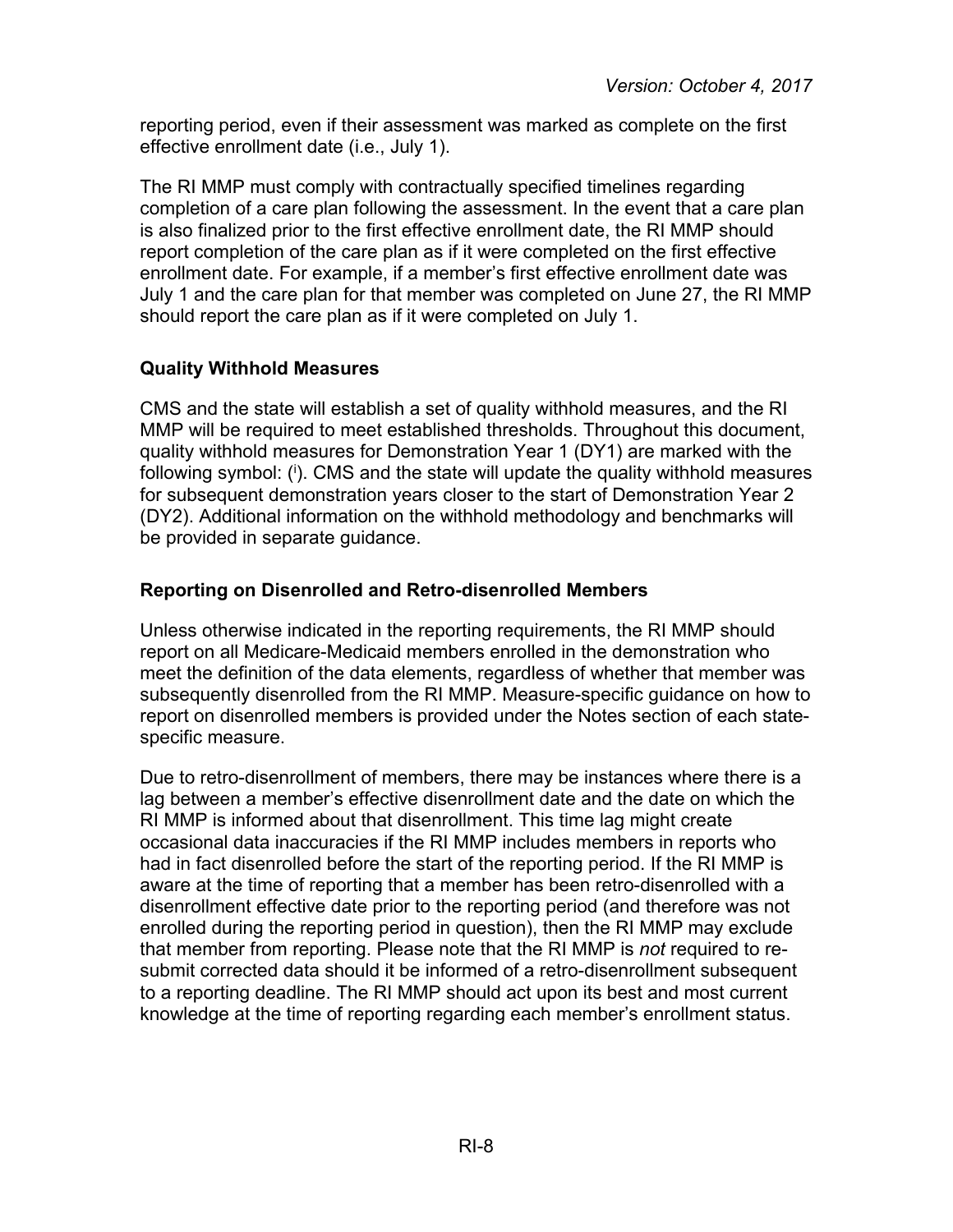## <span id="page-10-0"></span>**Value Sets**

The measure specifications in this document refer to code value sets that must be used to determine and report measure data element values. A value set is the complete set of codes used to identify a service or condition included in a measure. The Rhode Island-Specific Value Sets Workbook includes all value sets and codes needed to report certain measures included in the Rhode Island-Specific Reporting Requirements and is intended to be used in conjunction with the measure specifications outlined in this document. The Rhode Island-Specific Value Sets Workbook will be posted on the CMS website at the following address: [http://www.cms.gov/Medicare-Medicaid-Coordination/Medicare-and-](http://www.cms.gov/Medicare-Medicaid-Coordination/Medicare-and-Medicaid-Coordination/Medicare-Medicaid-Coordination-Office/FinancialAlignmentInitiative/InformationandGuidanceforPlans.html)[Medicaid-Coordination/Medicare-Medicaid-Coordination-](http://www.cms.gov/Medicare-Medicaid-Coordination/Medicare-and-Medicaid-Coordination/Medicare-Medicaid-Coordination-Office/FinancialAlignmentInitiative/InformationandGuidanceforPlans.html)[Office/FinancialAlignmentInitiative/InformationandGuidanceforPlans.html.](http://www.cms.gov/Medicare-Medicaid-Coordination/Medicare-and-Medicaid-Coordination/Medicare-Medicaid-Coordination-Office/FinancialAlignmentInitiative/InformationandGuidanceforPlans.html)

#### **Rhode Island's Implementation, Ongoing, and Continuous Reporting Periods**

<span id="page-10-1"></span>

|                             | <b>Phase</b>             | <b>Dates</b>                | <b>Explanation</b>                                                                                 |
|-----------------------------|--------------------------|-----------------------------|----------------------------------------------------------------------------------------------------|
|                             |                          | <b>Demonstration Year 1</b> |                                                                                                    |
| Continuous                  | Implementation<br>Period | 7-1-16 through 12-31-16     | From the first effective<br>enrollment date through<br>the end of the first<br>calendar year.      |
| Reporting                   | Ongoing<br>Period        | 7-1-16 through 12-31-17     | From the first effective<br>enrollment date through<br>the end of the first<br>demonstration year. |
|                             |                          | <b>Demonstration Year 2</b> |                                                                                                    |
| Continuous<br>Reporting     | Ongoing<br>Period        | 1-1-18 through 12-31-18     | From January 1st through<br>the end of the second<br>demonstration year.                           |
|                             |                          | <b>Demonstration Year 3</b> |                                                                                                    |
| Continuous<br>Reporting     | Ongoing<br>Period        | 1-1-19 through 12-31-19     | From January 1st through<br>the end of the third<br>demonstration year.                            |
| <b>Demonstration Year 4</b> |                          |                             |                                                                                                    |
| Continuous<br>Reporting     | Ongoing<br>Period        | 1-1-20 through 12-31-20     | From January 1st through<br>the end of the fourth<br>demonstration year.                           |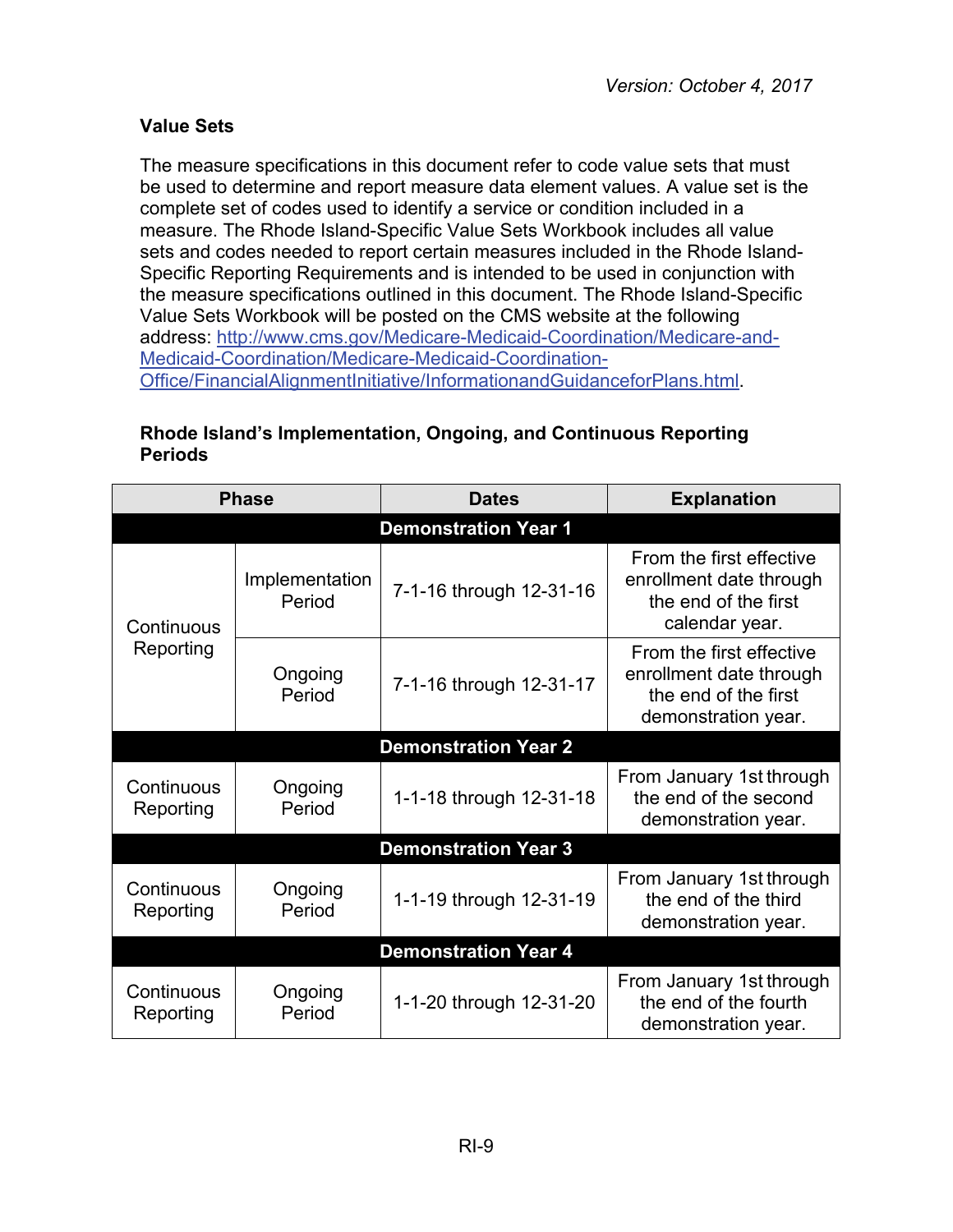## <span id="page-11-0"></span>**Data Submission**

The RI MMP will submit state-specific measure data through the web-based Financial Alignment Initiative (FAI) Data Collection System (unless otherwise specified in the measure description). All data submissions must be submitted to this site by 5:00 p.m. ET on the applicable due date. This site can be accessed at the following web address: [https://Financial-Alignment-Initiative.NORC.org.](https://financial-alignment-initiative.norc.org/)

(Note: Prior to the first use of the system, the RI MMP will receive an email notification with the username and password that has been assigned to its plan. This information will be used to log in to the FAI system and complete the data submission.)

The RI MMP will submit core measure data in accordance with the Core Reporting Requirements. Submission requirements vary by measure, but most core measures are reported through the Health Plan Management System (HPMS).

Please note, late submissions may result in compliance action from CMS.

## <span id="page-11-1"></span>**Resubmission of Data**

The RI MMP must comply with the following steps to resubmit data after an established due date:

- 1. Email the RI HelpDesk [\(RIHelpDesk@norc.org\)](mailto:RIHelpDesk@norc.org) to request resubmission.
	- Specify in the email which measures need resubmission;
	- $\circ$  Specify for which reporting period(s) the resubmission is needed; and
	- Provide a brief explanation for why the data need to be resubmitted.
- 2. After review of the request, the RI HelpDesk will notify the RI MMP once the FAI Data Collection System and/or HPMS has been re-opened.
- 3. Resubmit data through the applicable reporting system.
- 4. Notify the RI HelpDesk again after resubmission has been completed.

Please note, requests for resubmission after an established due date may result in compliance action from CMS.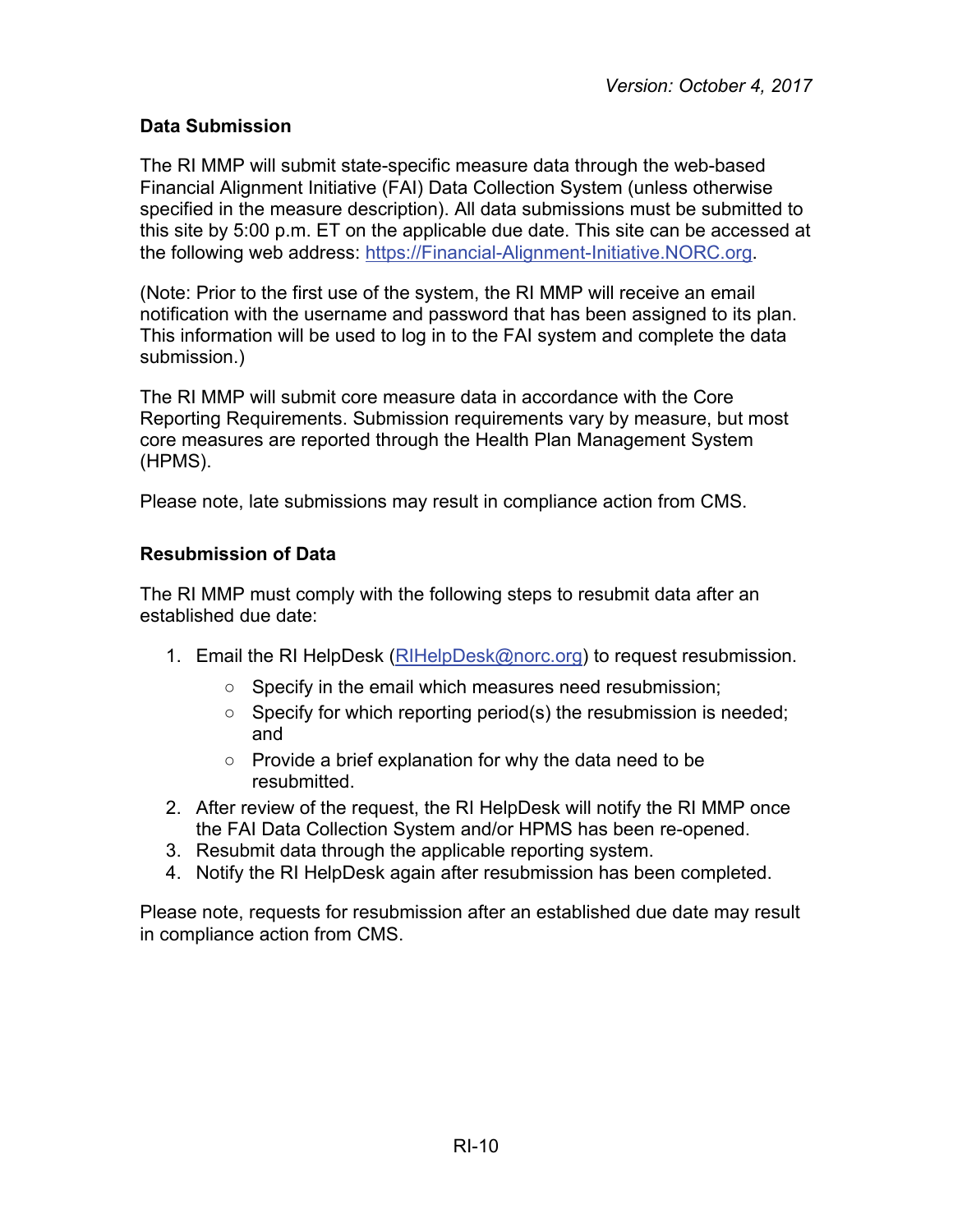## <span id="page-12-0"></span>**Section RI I. Care Coordination**

RI1.1 Members with Interdisciplinary Care Plans or Wellness Plans within 15 days of a completed assessment.<sup>i</sup>

| <b>IMPLEMENTATION</b>                  |                                      |                |                                                                                                     |                                                                                           |
|----------------------------------------|--------------------------------------|----------------|-----------------------------------------------------------------------------------------------------|-------------------------------------------------------------------------------------------|
| <b>Reporting</b><br><b>Section</b>     | <b>Reporting</b><br><b>Frequency</b> | Level          | <b>Reporting</b><br><b>Period</b>                                                                   | <b>Due Date</b>                                                                           |
| RI <sub>1</sub> . Care<br>Coordination | Monthly                              | Contract       | Current<br>Month<br>Ex:<br>$1/1 - 1/31$                                                             | By the end of the<br>second month<br>following the last<br>day of the reporting<br>period |
|                                        |                                      | <b>ONGOING</b> |                                                                                                     |                                                                                           |
| <b>Reporting</b><br><b>Section</b>     | Reporting<br><b>Frequency</b>        | Level          | Reporting<br><b>Periods</b>                                                                         | Due Date                                                                                  |
| RI <sub>1</sub> . Care<br>Coordination | Quarterly                            | Contract       | Current<br>Calendar<br>Quarter<br>Ex:<br>$1/1 - 3/31$<br>$4/1 - 6/30$<br>$7/1 - 9/30$<br>10/1-12/31 | By the end of the<br>second month<br>following the last<br>day of the reporting<br>period |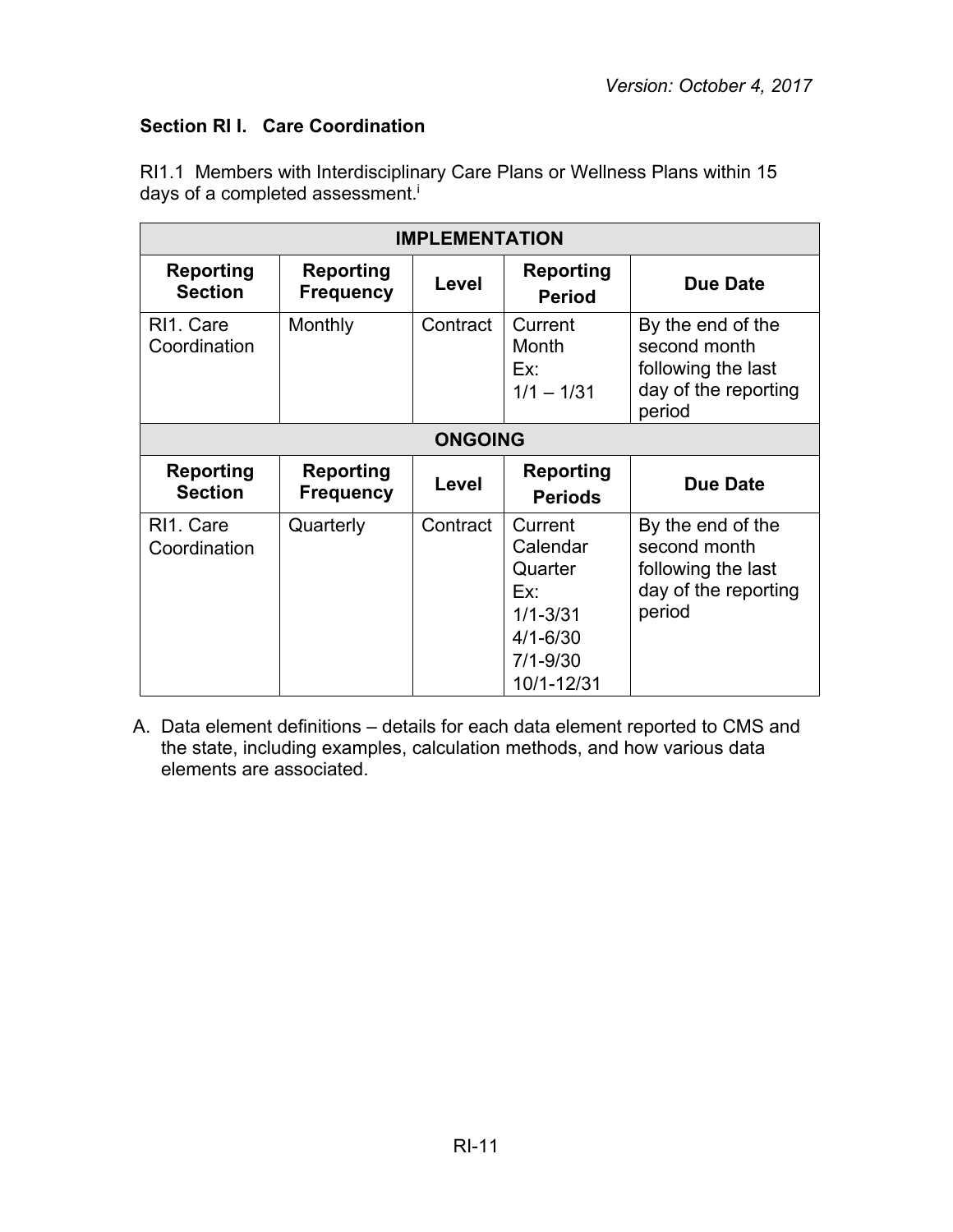| <b>Element</b><br><b>Letter</b> | <b>Element Name</b>                                                                                                                                                                                                                           | <b>Definition</b>                                                                                                                                                                              | <b>Allowable</b><br><b>Values</b>              |
|---------------------------------|-----------------------------------------------------------------------------------------------------------------------------------------------------------------------------------------------------------------------------------------------|------------------------------------------------------------------------------------------------------------------------------------------------------------------------------------------------|------------------------------------------------|
| А.                              | Total number of<br>members with a<br>Comprehensive<br><b>Functional Needs</b><br>Assessment<br>(CFNA) completed<br>within the reporting<br>period who were<br>continuously<br>enrolled for 15<br>days following<br>completion of the<br>CFNA. | Total number of<br>members with a<br><b>CFNA</b> completed<br>within the reporting<br>period who were<br>continuously enrolled<br>for 15 days following<br>completion of the<br>CFNA.          | Field Type: Numeric                            |
| B.                              | Total number of<br>members who were<br>documented as<br>unwilling to<br>complete an<br>Interdisciplinary<br>Care Plan (ICP)<br>within 15 days of<br>completion of the<br>CFNA.                                                                | Of the total reported in<br>A, the number of<br>members who were<br>documented as<br>unwilling to complete<br>an ICP within 15 days<br>of completion of the<br>CFNA.                           | Field type: Numeric<br>Note: Is a subset of A. |
| C.                              | Total number of<br>members the MMP<br>was unable to<br>reach, following<br>three documented<br>outreach attempts,<br>within 15 days of<br>completion of the<br>CFNA.                                                                          | Of the total reported in<br>A, the number of<br>members the MMP<br>was unable to reach,<br>following three<br>documented outreach<br>attempts, within 15<br>days of completion of<br>the CFNA. | Field type: Numeric<br>Note: Is a subset of A. |
| D.                              | Total number of<br>members with an<br>ICP completed<br>within 15 days of<br>completion of the<br>CFNA.                                                                                                                                        | Of the total reported in<br>A, the number of<br>members with an ICP<br>completed within 15<br>days of completion of<br>the CFNA.                                                               | Field Type: Numeric<br>Note: Is a subset of A. |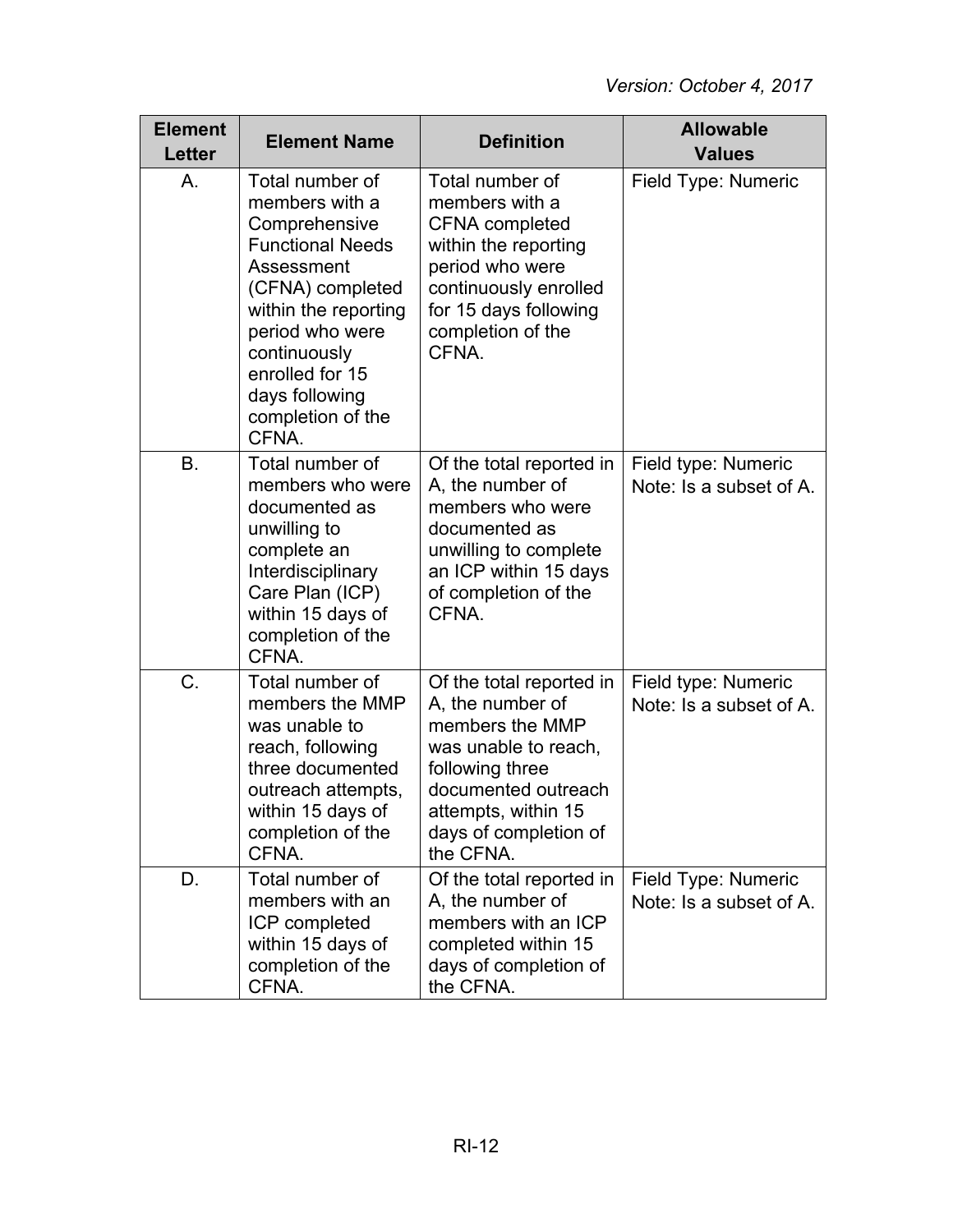| <b>Element</b><br><b>Letter</b> | <b>Element Name</b>                                                                                                                                                                                                      | <b>Definition</b>                                                                                                                                                                                                      | <b>Allowable</b><br><b>Values</b>              |
|---------------------------------|--------------------------------------------------------------------------------------------------------------------------------------------------------------------------------------------------------------------------|------------------------------------------------------------------------------------------------------------------------------------------------------------------------------------------------------------------------|------------------------------------------------|
| Е.                              | Total number of<br>members with a<br>completed ICP<br>signed or initialed<br>by a PCP,<br>specialist, LTC, or<br>other provider.                                                                                         | Of the total reported in<br>D, the number of<br>members with a<br>completed ICP signed<br>or initialed by a PCP,<br>specialist, LTC, or<br>other provider.                                                             | Field Type: Numeric<br>Note: Is a subset of D. |
| F.                              | Total number of<br>members with a<br>Wellness<br>Assessment<br>completed within<br>the reporting period<br>who were<br>continuously<br>enrolled for 15<br>days following<br>completion of the<br>Wellness<br>Assessment. | Total number of<br>members with a<br><b>Wellness Assessment</b><br>completed within the<br>reporting period who<br>were continuously<br>enrolled for 15 days<br>following completion<br>of the Wellness<br>Assessment. | Field Type: Numeric                            |
| G.                              | Total number of<br>members who were<br>documented as<br>unwilling to<br>complete a<br><b>Wellness Plan</b><br>within 15 days of<br>completion of the<br>Wellness<br>Assessment.                                          | Of the total reported in<br>F, the number of<br>members who were<br>documented as<br>unwilling to complete<br>a Wellness Plan<br>within 15 days of<br>completion of the<br>Wellness<br>Assessment.                     | Field type: Numeric<br>Note: Is a subset of F. |
| Η.                              | Total number of<br>members the MMP<br>was unable to<br>reach, following<br>three documented<br>outreach attempts,<br>within 15 days of<br>completion of the<br><b>Wellness</b><br>Assessment.                            | Of the total reported in<br>F, the number of<br>members the MMP<br>was unable to reach,<br>following three<br>documented outreach<br>attempts, within 15<br>days of completion of<br>the Wellness<br>Assessment.       | Field type: Numeric<br>Note: Is a subset of F. |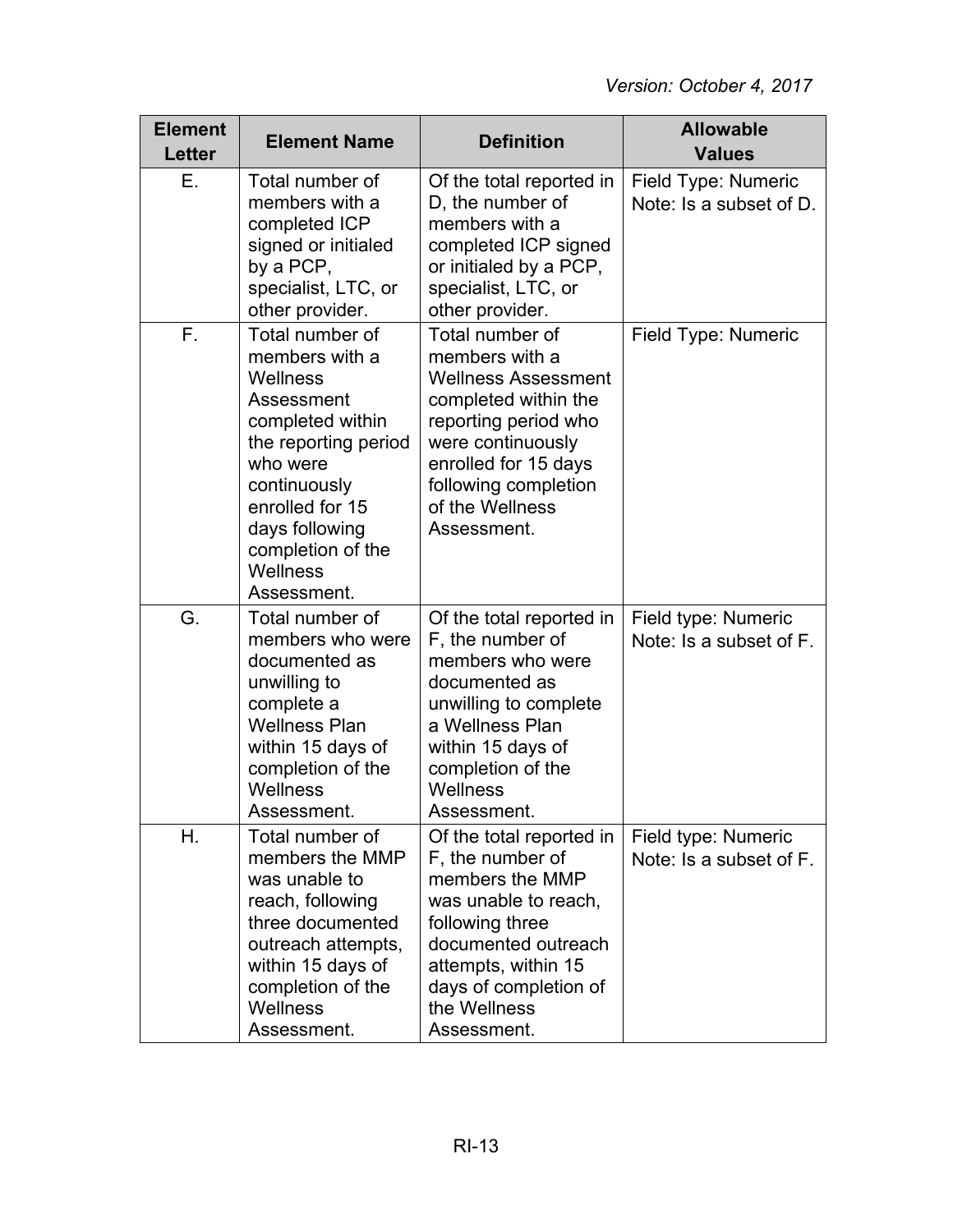| <b>Element</b><br>Letter | <b>Element Name</b>                                                                                                                                  | <b>Definition</b>                                                                                                                                                       | <b>Allowable</b><br><b>Values</b>              |
|--------------------------|------------------------------------------------------------------------------------------------------------------------------------------------------|-------------------------------------------------------------------------------------------------------------------------------------------------------------------------|------------------------------------------------|
| L.                       | Total number of<br>members with a<br><b>Wellness Plan</b><br>completed within<br>15 days of<br>completion of the<br><b>Wellness</b><br>Assessment.   | Of the total reported in<br>F, the number of<br>members with a<br><b>Wellness Plan</b><br>completed within 15<br>days of completion of<br>the Wellness<br>Assessment.   | Field Type: Numeric<br>Note: Is a subset of F. |
| J.                       | Total number of<br>members with a<br>completed<br><b>Wellness Plan</b><br>signed or initialed<br>by a PCP,<br>specialist, LTC, or<br>other provider. | Of the total reported in<br>I, the number of<br>members with a<br>completed Wellness<br>Plan signed or<br>initialed by a PCP,<br>specialist, LTC, or<br>other provider. | Field Type: Numeric<br>Note: Is a subset of I. |

- B. QA Checks/Thresholds procedures used by CMS and the state to establish benchmarks in order to identify outliers or data that are potentially erroneous.
	- Guidance will be forthcoming on the established threshold for this measure.
- C. Edits and Validation checks validation checks that should be performed by the RI MMP prior to data submission.
	- Confirm those data elements listed above as subsets of other elements.
	- The RI MMP should validate that data elements B, C, and D are less than or equal to data element A.
	- The RI MMP should validate that data element E is less than or equal to data element D.
	- The RI MMP should validate that data elements  $G, H$ , and I are less than or equal to data element F.
	- The RI MMP should validate that data element J is less than or equal to data element I.
	- All data elements should be positive values.
- D. Analysis how CMS and the state will evaluate reported data, as well as how other data sources may be monitored. CMS and the state will evaluate the percentage of members:
	- Who were unable to be reached to have an ICP completed within 15 days of completion of the CFNA.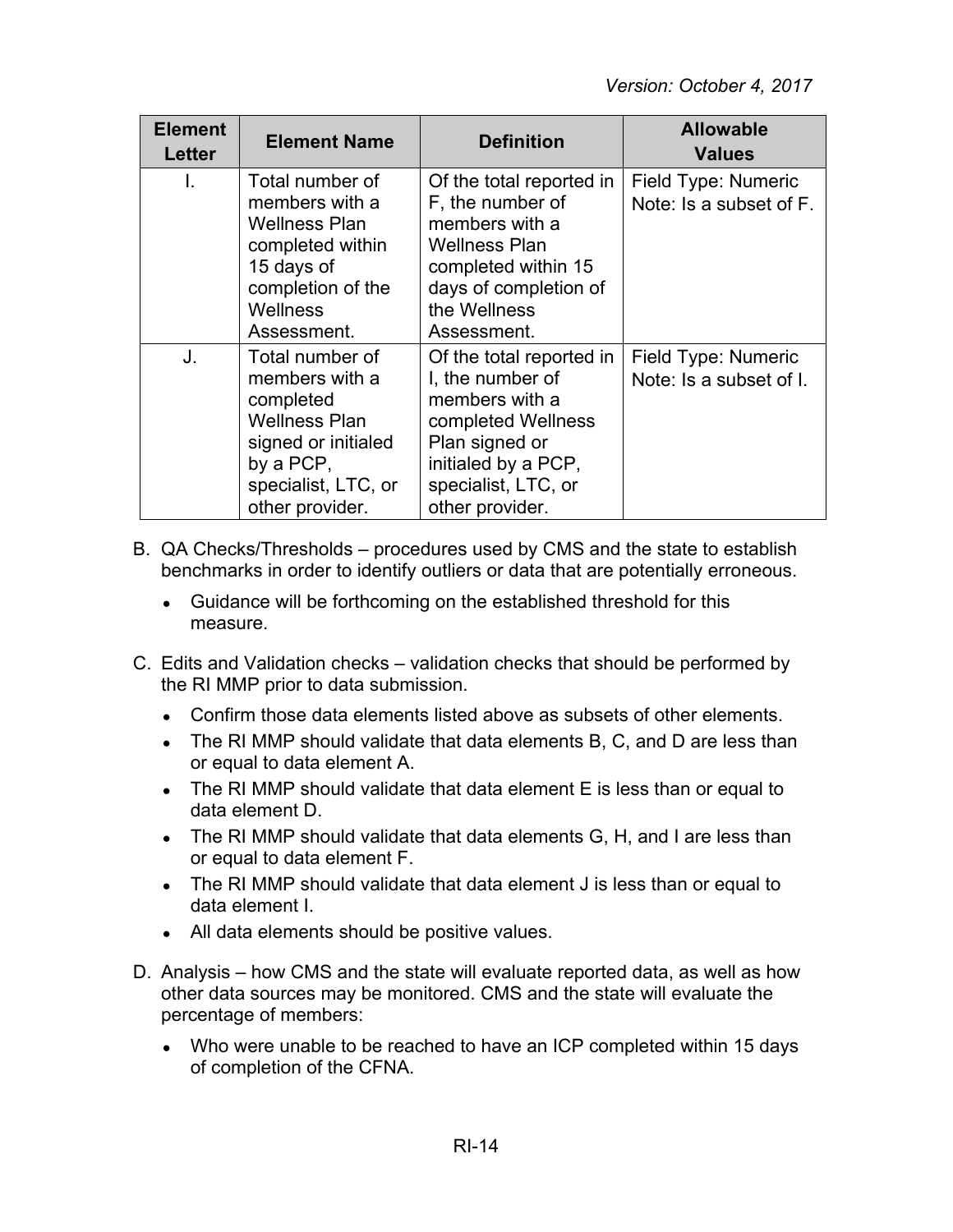- Who refused to have an ICP completed within 15 days of completion of the CFNA.
- Who had an ICP completed within 15 days of completion of the CFNA.
- Who had a completed ICP signed or initialed by a PCP, specialist, LTC, or other provider.
- Who were willing to participate and who could be reached who had an ICP completed within 15 days of completion of the CFNA.
- Who were willing to participate and who could be reached who had an ICP completed and signed or initialed by a PCP, specialist, LTC, or other provider.
- Who were unable to be reached to have a Wellness Plan completed within 15 days of completion of the Wellness Assessment.
- Who refused to have a Wellness Plan completed within 15 days of completion of the Wellness Assessment.
- Who had a Wellness Plan completed within 15 days of completion of the Wellness Assessment.
- Who had a completed Wellness Plan signed or initialed by a PCP, specialist, LTC, or other provider.
- Who were willing to participate and who could be reached who had a Wellness Plan completed within 15 days of completion of the Wellness Assessment.
- Who were willing to participate and who could be reached who had a Wellness Plan completed and signed or initialed by a PCP, specialist, LTC, or other provider.
- E. Notes additional clarifications to a reporting section. This section incorporates previously answered frequently asked questions.
	- The RI MMP should include all members regardless of whether the member enrolled through passive enrollment or opt-in enrollment. Medicaid-only members should not be included.
	- The RI MMP should include all members who meet the criteria outlined in data elements A and F, regardless of whether they are disenrolled as of the end of the reporting period (i.e., include all members with a CFNA or Wellness Assessment completed within the reporting period regardless of whether they are currently enrolled or disenrolled as of the last day of the reporting period).
	- The RI MMP should refer to Rhode Island's three-way contract for specific requirements pertaining to the CFNA, ICP, Wellness Assessment, and Wellness Plan.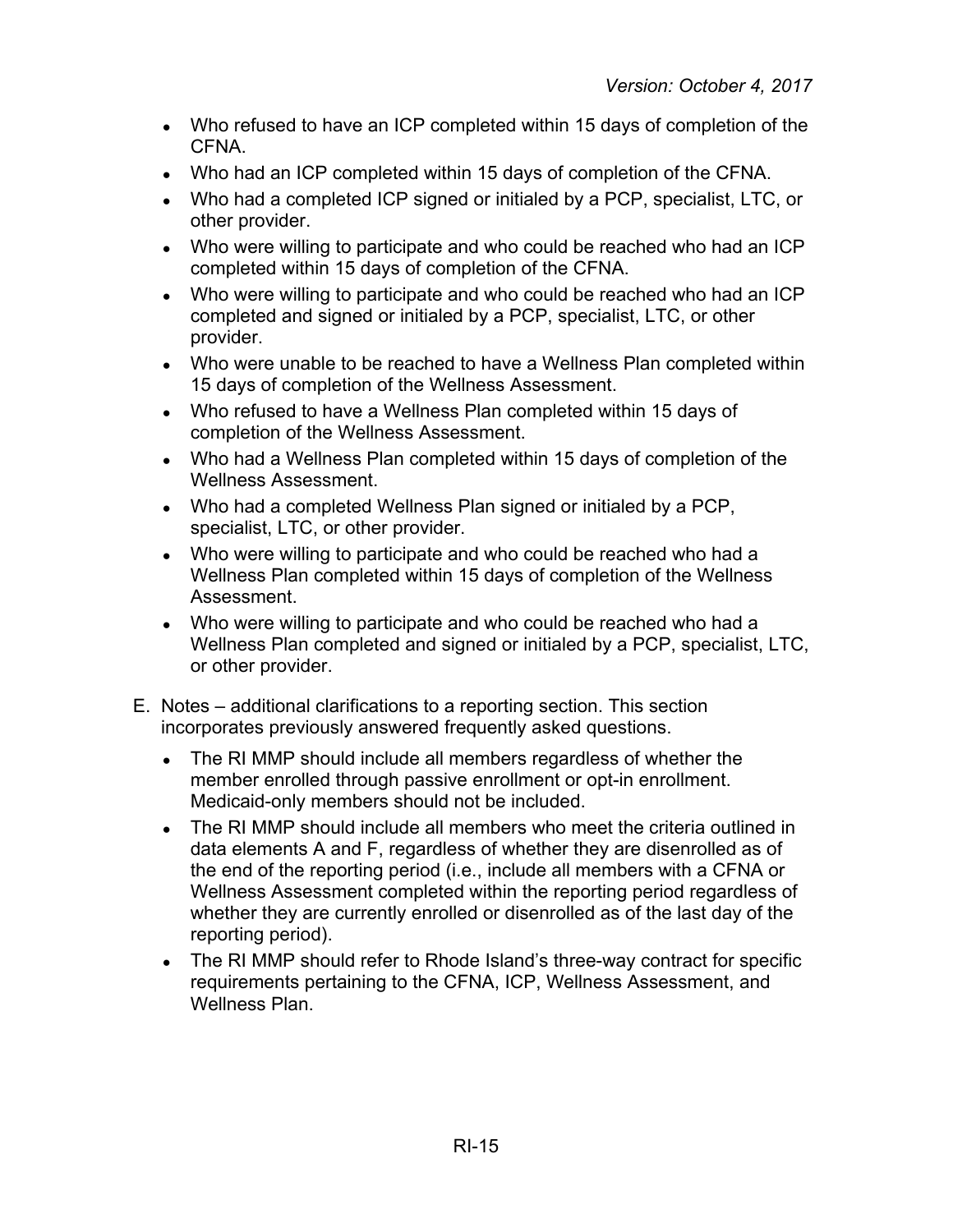- $\bullet$  Subset data elements B, C, and D, as well as subset data elements G, H, and I should be mutually exclusive (e.g., a member reported in data element B or C should not also be reported in data element D). This is true for data elements B, C, and D for members with a CFNA completed within the reporting period and for data elements G, H, and I for members with a Wellness Assessment completed within the reporting period. If a member could meet the criteria for multiple data elements, use the following guidance to ensure the member is included in only one of those three data elements:
	- If a member initially refused the ICP or Wellness Plan or could not be reached after three outreach attempts, but then subsequently completes the ICP or Wellness Plan within 15 days of the CFNA or Wellness Assessment, the member should be classified in data element D or I, respectively.
	- If a member was not reached after three outreach attempts, but then subsequently is reached and refuses to complete the ICP or Wellness Plan within 15 days of the CFNA or Wellness Assessment, the member should be classified in data element B or G, respectively.
- For data elements B and G, the RI MMP should report the number of members who were unwilling to participate in the development of the ICP or Wellness Plan, respectively, if a member (or his or her authorized representative):
	- Affirmatively declines to participate in the ICP or Wellness Plan. Member communicates this refusal by phone, mail, fax, or in person.
	- Expresses willingness to complete the ICP or Wellness Plan, but asks for it to be conducted after 15 days following the completion of the CFNA or Wellness Assessment, respectively (despite being offered a reasonable opportunity to complete it within 15 days). Discussions with the member must be documented by the RI MMP.
	- Expresses willingness to complete the ICP or Wellness Plan but reschedules or is a no-show and then is subsequently nonresponsive. Attempts to contact the member must be documented by the RI MMP.
	- Initially agrees to complete the ICP or Wellness Plan, but then declines to answer a majority of the questions in the ICP or Wellness Plan.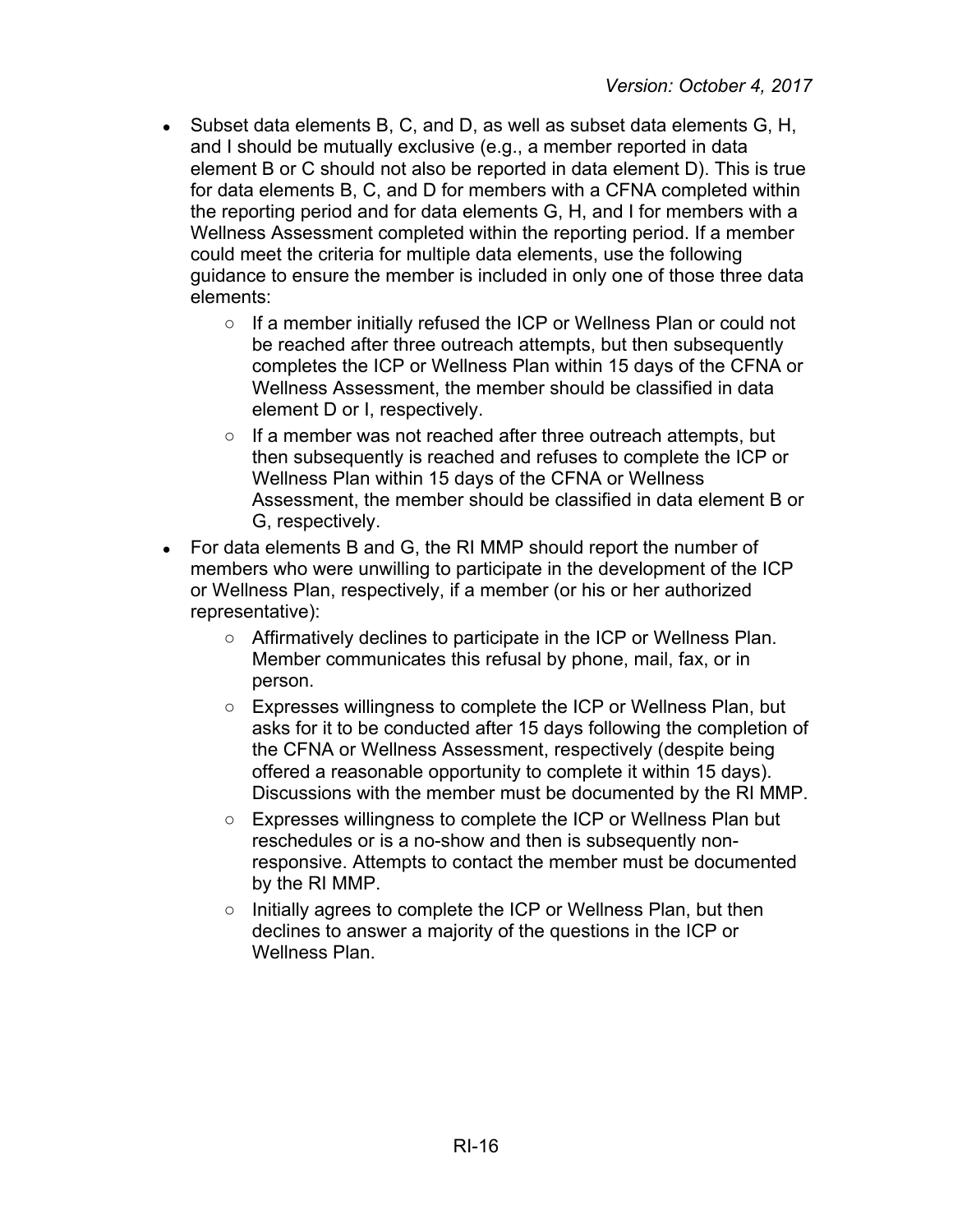- For data elements C and H, the RI MMP should report the number of members it was unable to reach after three attempts to contact the member. The RI MMP should refer to the Rhode Island three-way contract or state guidance for any specific requirements pertaining to the method of outreach to members. The RI MMP must document each attempt to reach the member, including the method of the attempt (e.g., phone, mail, or email), as CMS and the state may validate this number. There may be instances when the RI MMP has a high degree of confidence that a member's contact information is correct, yet that member is not responsive to the RI MMP's outreach efforts. So long as the RI MMP follows the guidance regarding outreach attempts, these members may be included in the count for this data element.
- For data elements E and J, the MMP should report based on only completed ICPs or Wellness Plans signed or initialed by a PCP, specialist, LTC, or other provider. The member's ICP or Wellness Plan must have been completed within 15 days of the CFNA or Wellness Assessment, but the signature or initials may have been obtained at any time after completion. A signature or initials can be obtained in hard copy, electronically or as an electronic signature. Other communication (e.g., email or telephone) from a provider can be substituted for a signature, as long as there is documentation of the receipt of the information.
- The RI MMP should only report completed ICPs or Wellness Plans where the member or the member's authorized representative was involved in the development of the ICP or Wellness Plan.
- There may be certain circumstances that make it impossible or inappropriate to complete an ICP or Wellness Plan within 15 days of the CFNA or Wellness Assessment. For example, a member may become medically unable to respond and have no authorized representative to do so on their behalf, or a member may be experiencing an acute medical or behavioral health crisis that requires immediate attention and outweighs the need for an ICP or Wellness Plan. However, the RI MMP should not include such members in the counts for data elements B, C, G, and H.
- If an ICP or Wellness Plan was started but not completed within 15 days of completion of the CFNA or Wellness Assessment, then the ICP or Wellness Plan should not be considered completed and, therefore, the member would not be counted in data elements B, C, D, E, G, H, I, or J. However, this member would be included in data elements A or F if the member had a CFNA or Wellness Assessment completed, respectively, within the reporting period.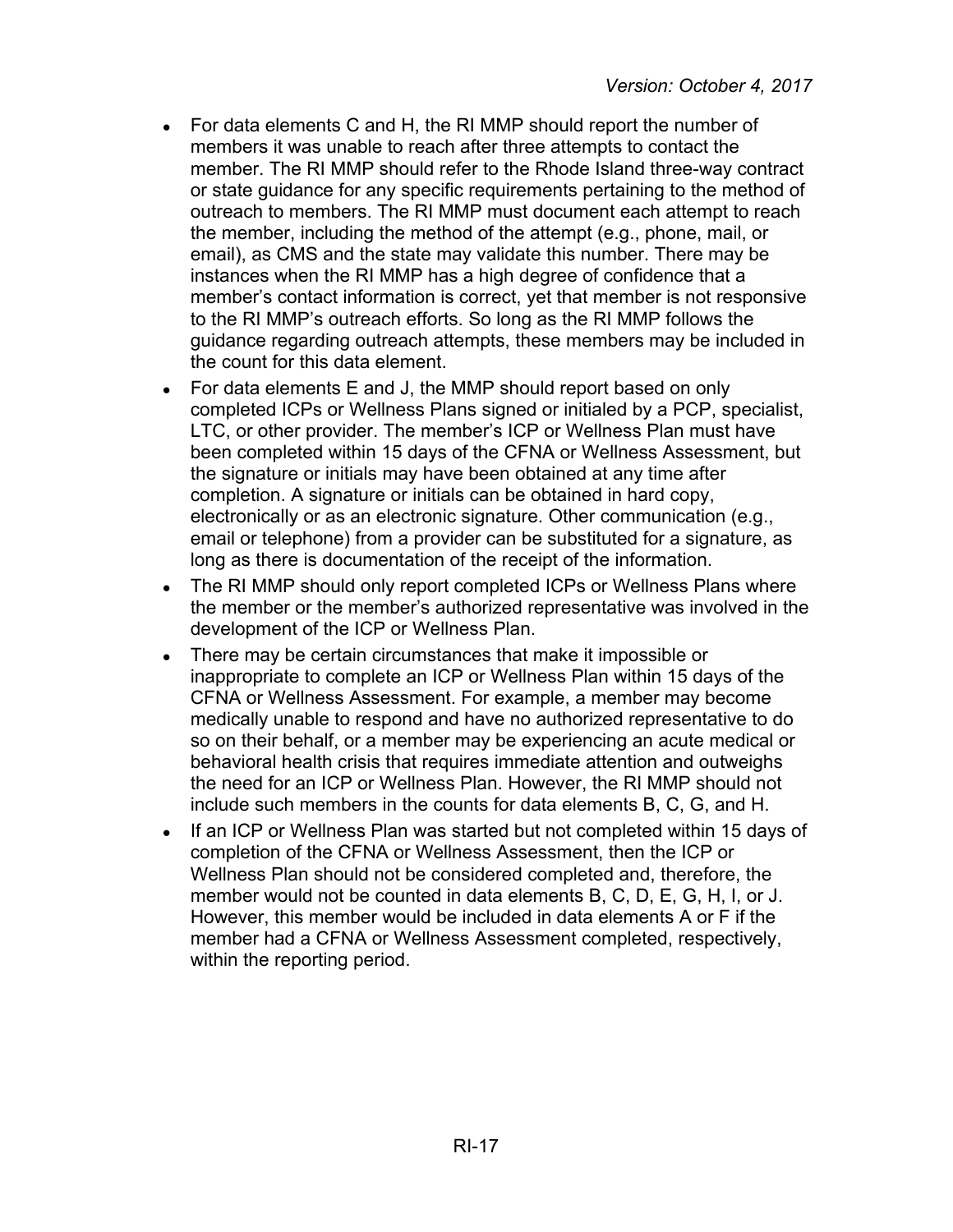- F. Data Submission how the RI MMP will submit data collected to CMS and the state.
	- The RI MMP will submit data collected for this measure in the above specified format through a secure data collection site established by CMS. This site can be accessed at the following web address: [https://Financial-](https://financial-alignment-initiative.norc.org/)[Alignment-Initiative.NORC.org.](https://financial-alignment-initiative.norc.org/)
- RI1.2 Members with a care plan completed.

| <b>CONTINUOUS REPORTING</b>        |                                      |          |                                                                                                     |                                                                                           |
|------------------------------------|--------------------------------------|----------|-----------------------------------------------------------------------------------------------------|-------------------------------------------------------------------------------------------|
| <b>Reporting</b><br><b>Section</b> | <b>Reporting</b><br><b>Frequency</b> | Level    | Reporting<br><b>Periods</b>                                                                         | Due Date                                                                                  |
| RI1. Care<br>Coordination          | Quarterly                            | Contract | Current<br>Calendar<br>Quarter<br>Ex:<br>$1/1 - 3/31$<br>$4/1 - 6/30$<br>$7/1 - 9/30$<br>10/1-12/31 | By the end of the<br>second month<br>following the last<br>day of the reporting<br>period |

| <b>Element</b><br>Letter | <b>Element Name</b>                                                                                                  | <b>Definition</b>                                                                                                                                                                            | <b>Allowable</b><br><b>Values</b>                      |
|--------------------------|----------------------------------------------------------------------------------------------------------------------|----------------------------------------------------------------------------------------------------------------------------------------------------------------------------------------------|--------------------------------------------------------|
| Α.                       | Total number of<br>members enrolled<br>for 90 days or<br>longer as of the<br>end of the reporting<br>period.         | Total number of<br>members enrolled for<br>90 days or longer as<br>of the end of the<br>reporting period who<br>were currently<br>enrolled as of the last<br>day of the reporting<br>period. | Field Type: Numeric                                    |
| <b>B.</b>                | Total number of<br>members who had<br>an initial care plan<br>completed as of the<br>end of the reporting<br>period. | Of the total reported in<br>A, the number of<br>members who had an<br>initial care plan<br>completed as of the<br>end of the reporting<br>period.                                            | Field type: Numeric<br>Note: Is a subset of<br>$A_{1}$ |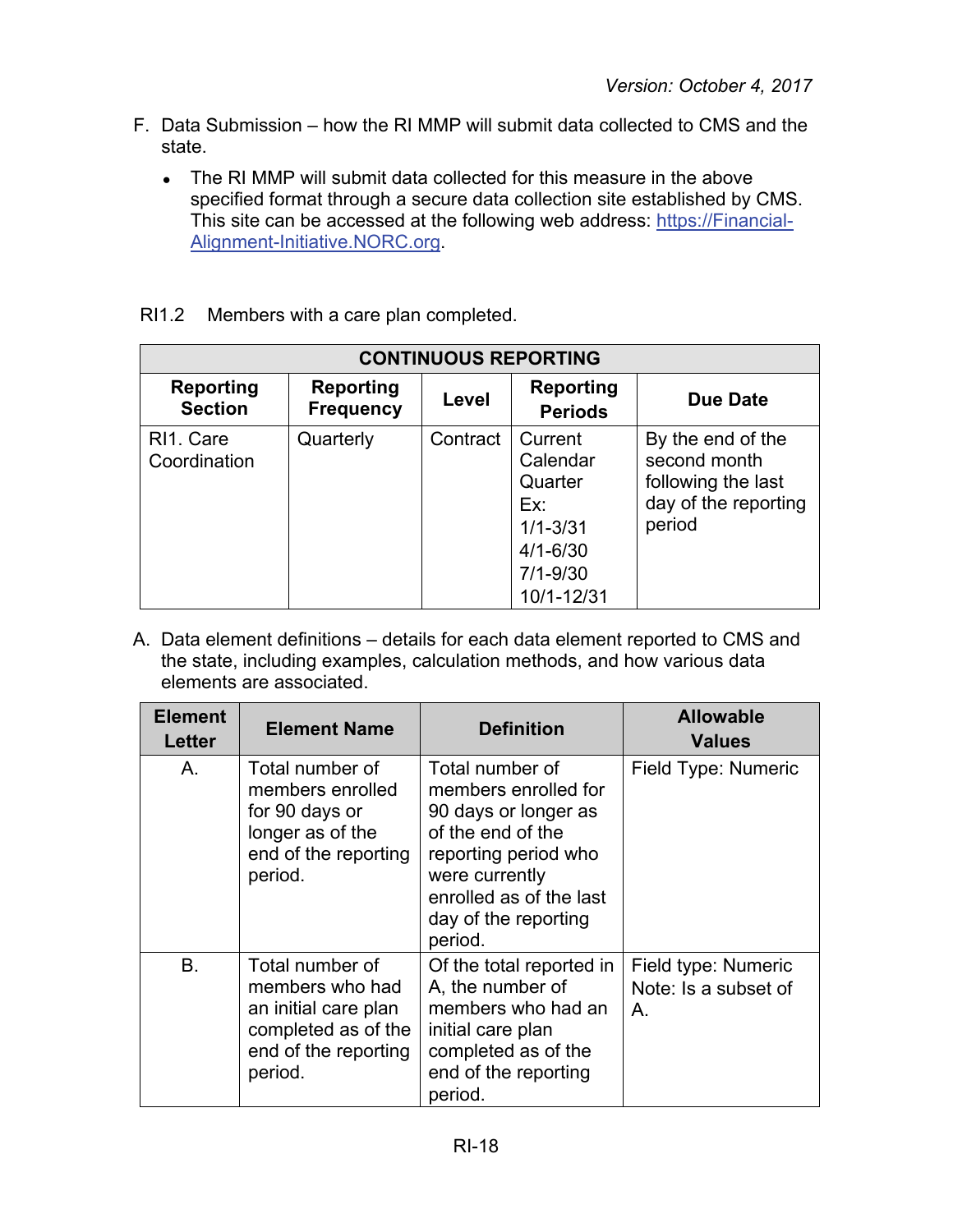- B. QA Checks/Thresholds procedures used by CMS and the state to establish benchmarks in order to identify outliers or data that are potentially erroneous.
	- CMS and the state will perform an outlier analysis.
	- As data are received from the RI MMP over time, CMS and the state will apply threshold checks.
- C. Edits and Validation checks validation checks that should be performed by the RI MMP prior to data submission.
	- Confirm those data elements listed above as subsets of other elements.
	- The RI MMP should validate that data element B is less than or equal to data element A.
	- All data elements should be positive values.
- D. Analysis how CMS and the state will evaluate reported data, as well as how other data sources may be monitored.
	- CMS and the state will evaluate the percentage of members enrolled for 90 days or longer who had an initial care plan completed as of the end of the reporting period.
- E. Notes additional clarifications to a reporting section. This section incorporates previously answered frequently asked questions.
	- The RI MMP should include all Medicare-Medicaid members regardless of whether the member was enrolled through passive enrollment or opt-in enrollment. Medicaid-only members should not be included.
	- The 90th day of enrollment should be based on each member's effective enrollment date. For the purposes of reporting this measure, 90 days of enrollment will be equivalent to three full calendar months.
	- The effective enrollment date is the first date of the member's coverage through the RI MMP.
	- Care plans reported in data element B should include all types of care plans (i.e., Interdisciplinary Care Plans, Wellness Plans, and Community Transition Plans) as appropriate for each member.
	- The care plans reported in element B could have been completed at any time, not necessarily during the reporting period.
	- The RI MMP should refer to the Rhode Island three-way contract for specific requirements pertaining to care plan completion.
	- The RI MMP should only report completed care plans where the member or the member's authorized representative was involved in the development of the care plan.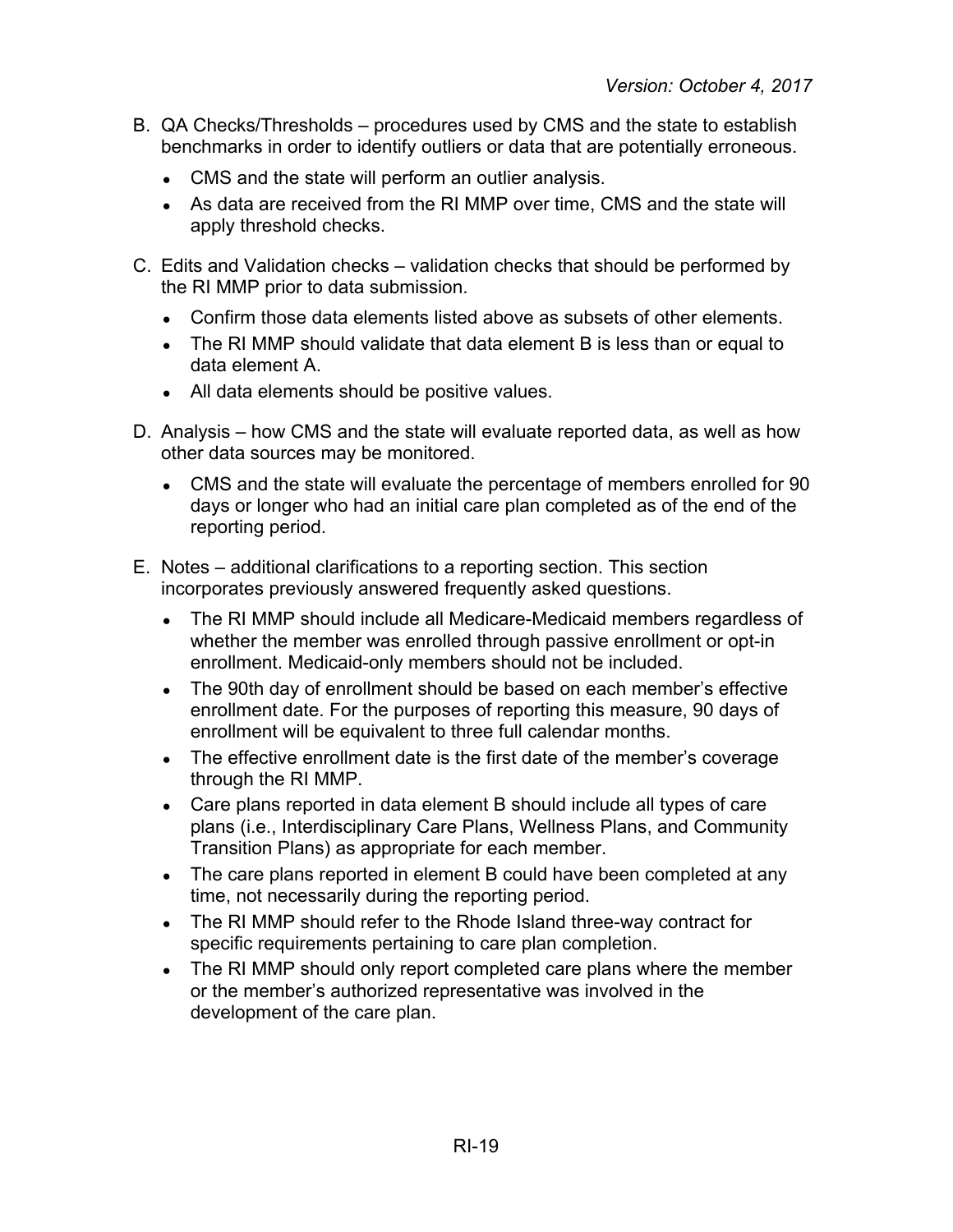- F. Data Submission how the RI MMP will submit data collected to CMS and the state.
	- The RI MMP will submit data collected for this measure in the above specified format through a secure data collection site established by CMS. This site can be accessed at the following web address: [https://Financial-](https://financial-alignment-initiative.norc.org/)[Alignment-Initiative.NORC.org.](https://financial-alignment-initiative.norc.org/)

|  | RI1.3 Members with documented discussions of care goals. |  |
|--|----------------------------------------------------------|--|
|--|----------------------------------------------------------|--|

| <b>IMPLEMENTATION</b>                  |                               |                |                                                                                                     |                                                                                           |
|----------------------------------------|-------------------------------|----------------|-----------------------------------------------------------------------------------------------------|-------------------------------------------------------------------------------------------|
| <b>Reporting</b><br><b>Section</b>     | Reporting<br><b>Frequency</b> | Level          | <b>Reporting</b><br><b>Period</b>                                                                   | <b>Due Date</b>                                                                           |
| RI1. Care<br>Coordination              | Monthly                       | Contract       | Current<br>Month<br>Ex:<br>$1/1 - 1/31$                                                             | By the end of the<br>month following the<br>last day of the<br>reporting period           |
|                                        |                               | <b>ONGOING</b> |                                                                                                     |                                                                                           |
| <b>Reporting</b><br><b>Section</b>     | Reporting<br><b>Frequency</b> | Level          | Reporting<br><b>Periods</b>                                                                         | <b>Due Date</b>                                                                           |
| RI <sub>1</sub> . Care<br>Coordination | Quarterly                     | Contract       | Current<br>Calendar<br>Quarter<br>Fx.<br>$1/1 - 3/31$<br>$4/1 - 6/30$<br>$7/1 - 9/30$<br>10/1-12/31 | By the end of the<br>second month<br>following the last<br>day of the reporting<br>period |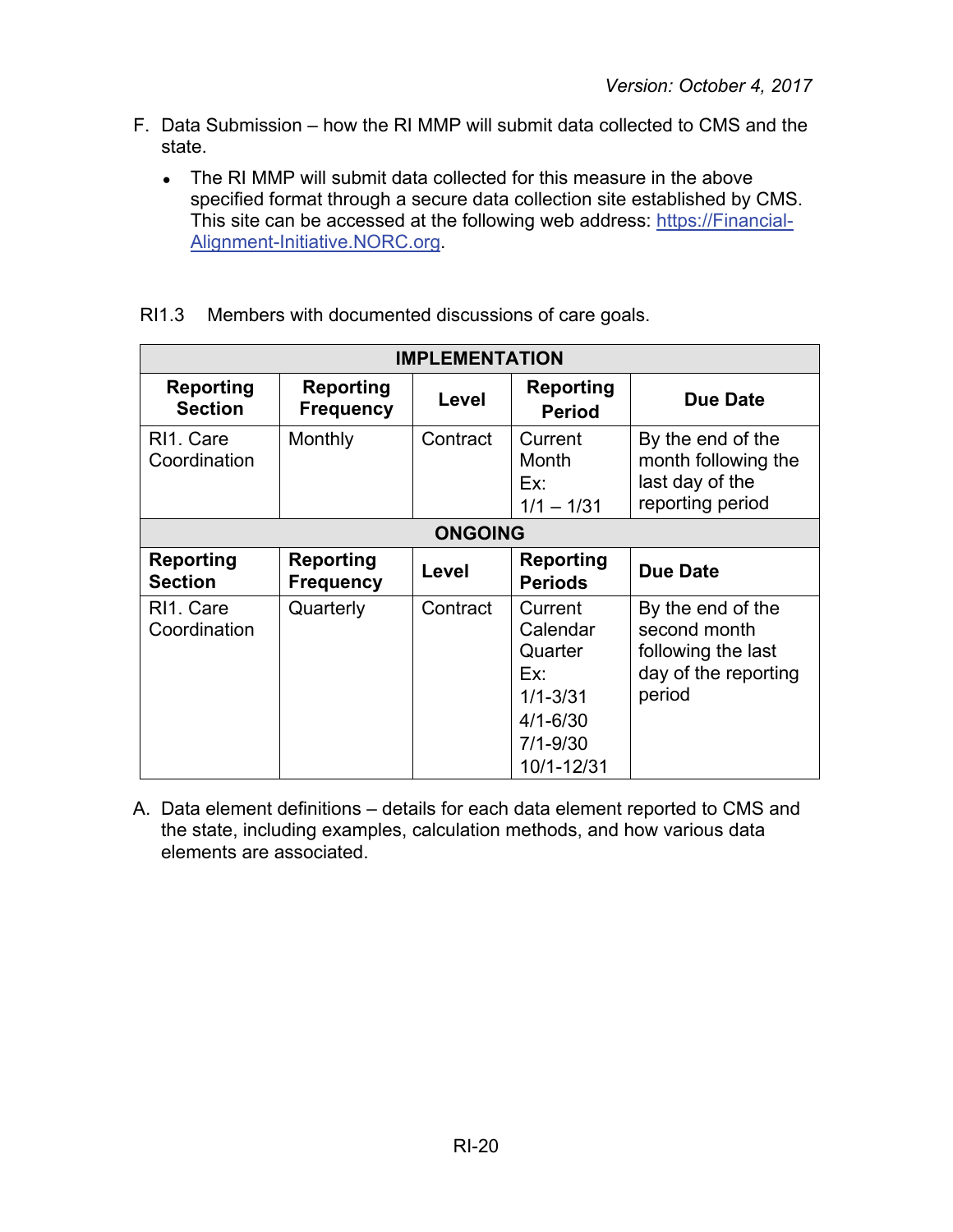| <b>Element</b><br>Letter | <b>Element Name</b>                                                                                                         | <b>Definition</b>                                                                                                                                     | <b>Allowable</b><br><b>Values</b>              |
|--------------------------|-----------------------------------------------------------------------------------------------------------------------------|-------------------------------------------------------------------------------------------------------------------------------------------------------|------------------------------------------------|
| Α.                       | Total number of<br>members with an<br>initial care plan<br>completed.                                                       | Total number of<br>members with an<br>initial care plan<br>completed during the<br>reporting period.                                                  | Field Type: Numeric                            |
| <b>B.</b>                | Total number of<br>members with at<br>least one<br>documented<br>discussion of care<br>goals in the initial<br>care plan.   | Of the total reported in<br>A, the number of<br>members with at least<br>one documented<br>discussion of care<br>goals in the initial care<br>plan.   | Field Type: Numeric<br>Note: Is a subset of A. |
| C.                       | Total number of<br>existing care plans<br>revised.                                                                          | Total number of<br>existing care plans<br>revised during the<br>reporting period.                                                                     | Field Type: Numeric                            |
| D.                       | Total number of<br>revised care plans<br>with at least one<br>documented<br>discussion of new<br>or existing care<br>goals. | Of the total reported in<br>C, the number of<br>revised care plans<br>with at least one<br>documented<br>discussion of new or<br>existing care goals. | Field Type: Numeric<br>Note: Is a subset of C. |

- B. QA Checks/Thresholds procedures used by CMS and the state to establish benchmarks in order to identify outliers or data that are potentially erroneous.
	- CMS and the state will perform an outlier analysis.
	- As data are received from the RI MMP over time, CMS and the state will apply threshold checks.
- C. Edits and Validation checks validation checks that should be performed by the RI MMP prior to data submission.
	- Confirm those data elements listed above as subsets of other elements.
	- The RI MMP should validate that data element B is less than or equal to data element A.
	- The RI MMP should validate that data element D is less than or equal to data element C.
	- All data elements should be positive values.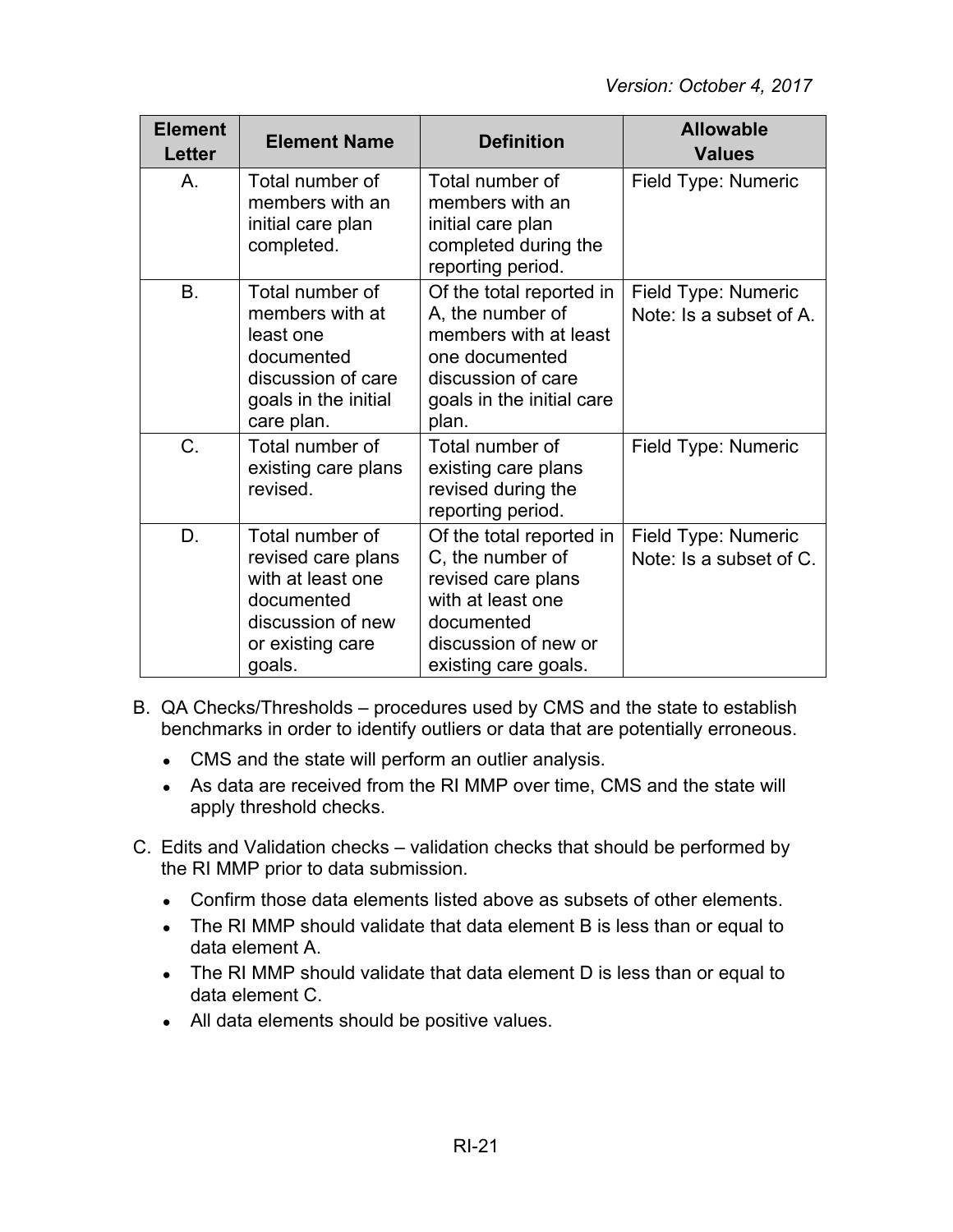- D. Analysis how CMS and the state will evaluate reported data, as well as how other data sources may be monitored. CMS and the state will evaluate the percentage of:
	- Members with an initial care plan completed during the reporting period who had at least one documented discussion of care goals in the initial care plan.
	- Existing care plans revised during the reporting period that had at least one documented discussion of new or existing care goals.
- E. Notes additional clarifications to a reporting section. This section incorporates previously answered frequently asked questions.
	- The RI MMP should include all members regardless of whether the member was enrolled through passive enrollment or opt-in enrollment. Medicaid-only members should not be included.
	- The RI MMP should include all members who meet the criteria outlined in data element A, regardless of whether they are disenrolled as of the end of the reporting period (i.e., include all members regardless of whether they are currently enrolled or disenrolled as of the last day of the reporting period).
	- The RI MMP should include all care plans for members that meet the criteria outlined in data element C, regardless of whether the members are disenrolled as of the end of the reporting period (i.e., include all care plans regardless of whether the members are currently enrolled or disenrolled as of the last day of the reporting period).
	- Care plans reported in this measure (both initial and revised) should include all types of care plans (i.e., Interdisciplinary Care Plans, Wellness Plans, and Community Transition Plans) as appropriate for each member.
	- Data element A should include all members whose care plan was created for the first time during the reporting period (i.e., the member did not previously have a care plan of any type completed prior to the start of the reporting period). There can be no more than one initial care plan per member. If a member previously had a care plan completed, but had a new care plan of a different type completed during the reporting period, the new care plan should be reported as a revised care plan. For example, a member with a Community Transition Plan completed in a prior reporting period who had an Interdisciplinary Care Plan completed for the first time during the reporting period should be reported as having a revised care plan completed, even though the type of care plan revised differs from the initial care plan completed. Only care plans that included participation from the member (or his/her authorized representative) in the completion of the care plan should be reported.
	- The RI MMP should only include members in data element B when the discussion of care goals with the member (or his/her authorized representative) is clearly documented in the member's initial care plan.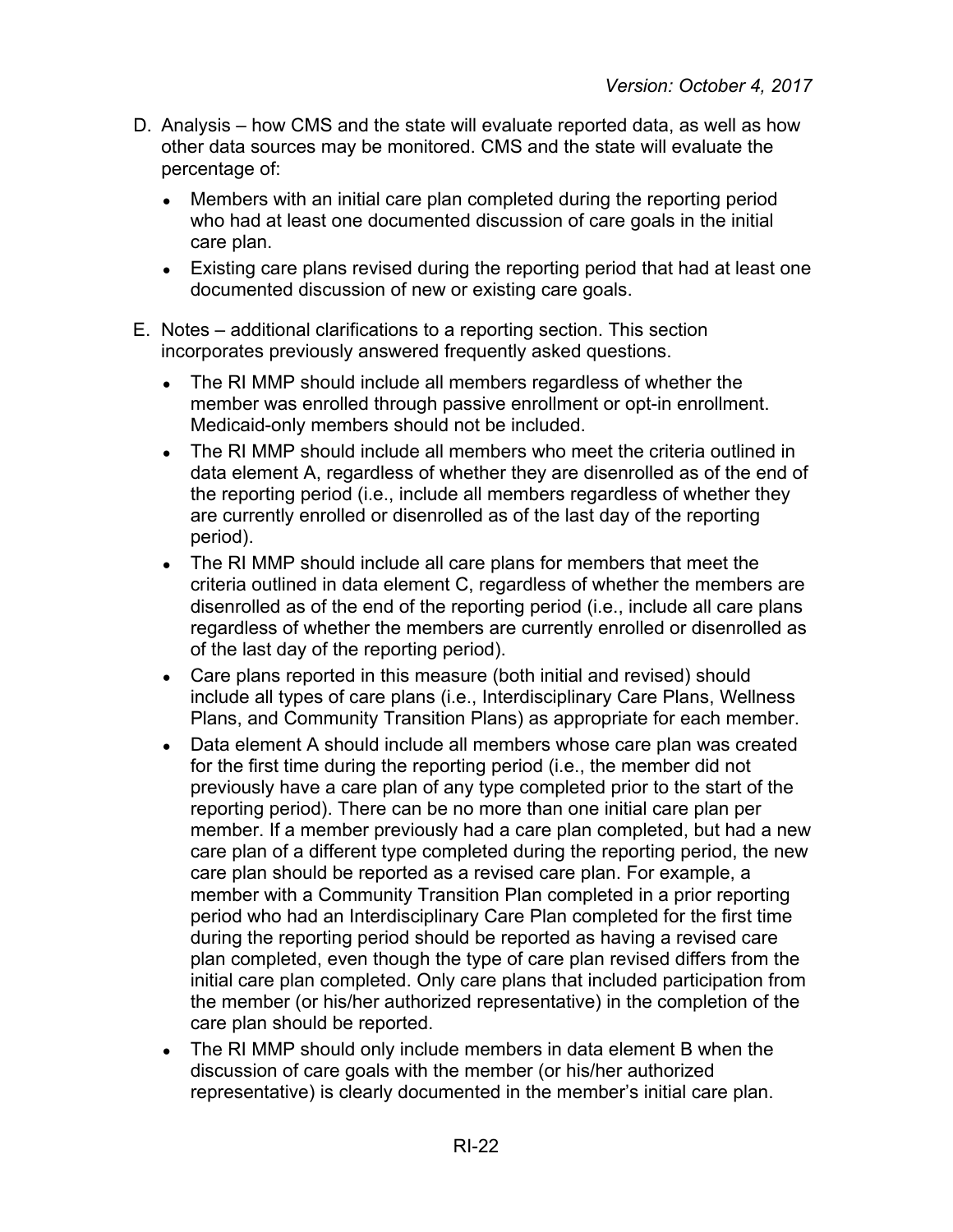- Data element C should include all existing care plans that were revised during the reporting period. The RI MMP should refer to the Rhode Island three-way contract for specific requirements pertaining to updating the care plan. Only care plans that included participation from the member (or his/her authorized representative) in the revision to the care plan should be reported.
- The RI MMP should only include care plans in data element D when a new or previously documented care goal is discussed with the member (or his/her authorized representative) and is clearly documented in the member's revised care plan. If the initial care plan clearly documented the discussion of care goals, but those existing care goals were not revised or discussed, or new care goals are not discussed and documented during the revision of the care plan, then that care plan should not be reported in data element D.
- If a member has an initial care plan completed during the reporting period, and has their care plan revised during the same reporting period, the member should be reported in data element A and the member's revised care plan should be reported in data element C.
- If a member's care plan is revised multiple times during the same reporting period, each revision should be reported in data element C. For example, if a member's care plan is revised twice during the same reporting period, two care plans should be counted in data element C.
- F. Data Submission how the RI MMP will submit data collected to CMS and the state.
	- The RI MMP will submit data collected for this measure in the above specified format through a secure data collection site established by CMS. This site can be accessed at the following web address: [https://Financial-](https://financial-alignment-initiative.norc.org/)[Alignment-Initiative.NORC.org.](https://financial-alignment-initiative.norc.org/)

| <b>CONTINUOUS REPORTING</b>        |                                      |          |                                                                                                     |                                                                                           |  |
|------------------------------------|--------------------------------------|----------|-----------------------------------------------------------------------------------------------------|-------------------------------------------------------------------------------------------|--|
| <b>Reporting</b><br><b>Section</b> | <b>Reporting</b><br><b>Frequency</b> | Level    | <b>Reporting</b><br><b>Periods</b>                                                                  | Due Date                                                                                  |  |
| RI1. Care<br>Coordination          | Quarterly                            | Contract | Current<br>Calendar<br>Quarter<br>Ex:<br>$1/1 - 3/31$<br>$4/1 - 6/30$<br>$7/1 - 9/30$<br>10/1-12/31 | By the end of the<br>fourth month<br>following the last day<br>of the reporting<br>period |  |

RI1.4 Members with first follow-up visit within 30 days of hospital discharge.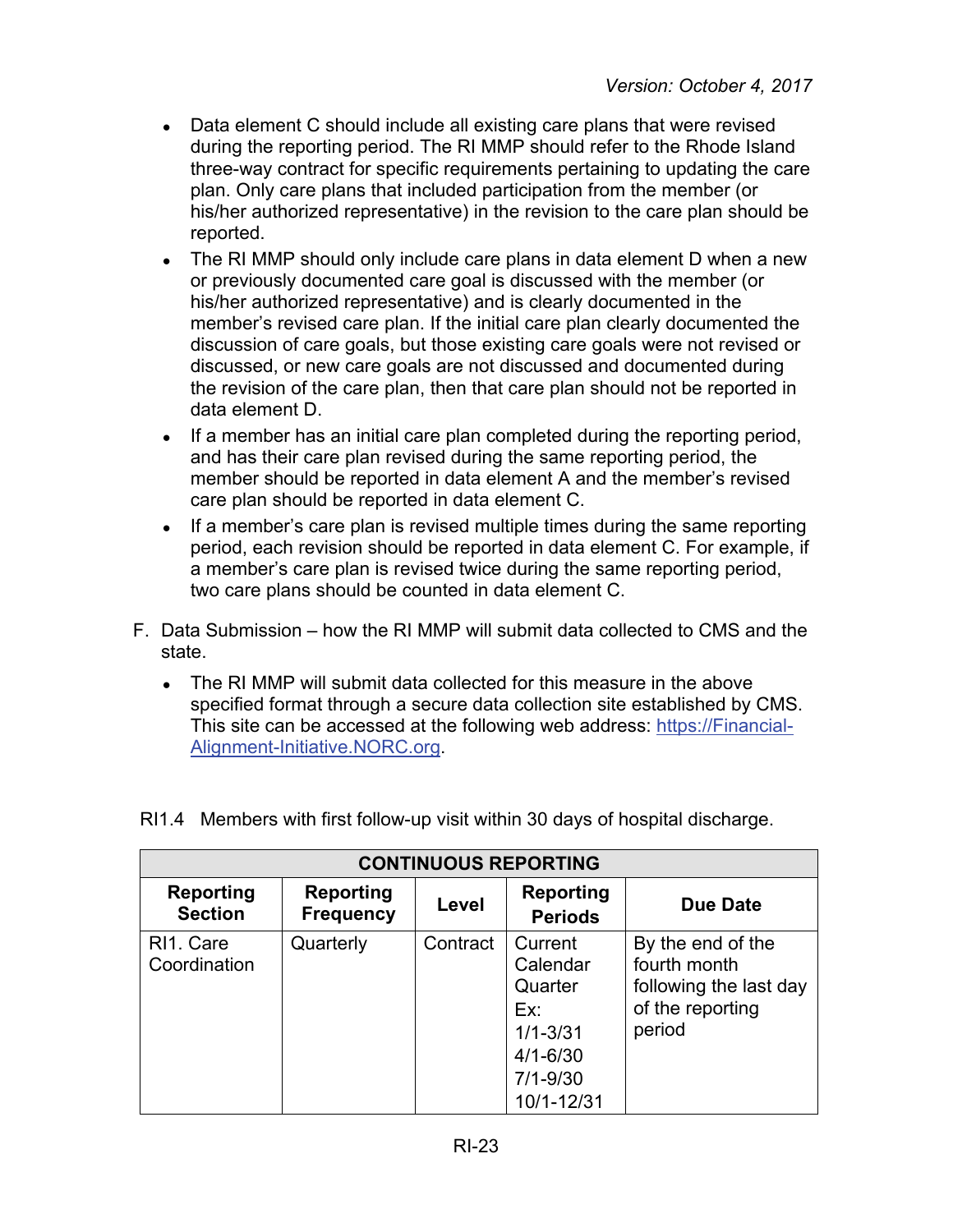| <b>Element</b><br><b>Letter</b> | <b>Element Name</b>                                                                                                                                         | <b>Definition</b>                                                                                                                                                                     | <b>Allowable</b><br><b>Values</b>              |
|---------------------------------|-------------------------------------------------------------------------------------------------------------------------------------------------------------|---------------------------------------------------------------------------------------------------------------------------------------------------------------------------------------|------------------------------------------------|
| A.                              | Total number of<br>hospital<br>discharges.                                                                                                                  | Total number of<br>hospital discharges<br>during the reporting<br>period.                                                                                                             | Field Type: Numeric                            |
| B.                              | Total number of<br>hospital discharges<br>that resulted in an<br>ambulatory care<br>follow-up visit<br>within 30 days of<br>discharge from the<br>hospital. | Of the total reported<br>in A, the number of<br>hospital discharges<br>that resulted in an<br>ambulatory care<br>follow-up visit within<br>30 days of discharge<br>from the hospital. | Field Type: Numeric<br>Note: Is a subset of A. |

- B. QA Checks/Thresholds procedures used by CMS and the state to establish benchmarks in order to identify outliers or data that are potentially erroneous.
	- CMS and the state will perform an outlier analysis.
	- As data are received from the RI MMP over time, CMS and the state will apply threshold checks.
- C. Edits and Validation checks validation checks that should be performed by the RI MMP prior to data submission.
	- $\bullet$  Confirm those data elements listed above as subsets of other elements.
	- The RI MMP should validate that data element B is less than or equal to data element A.
	- All data elements should be positive values.
- D. Analysis how CMS and the state will evaluate reported data, as well as how other data sources may be monitored.
	- CMS and the state will evaluate the percentage of hospital discharges that resulted in an ambulatory care follow-up visit within 30 days of the discharge from the hospital.
- E. Notes additional clarifications to a reporting section. This section incorporates previously answered frequently asked questions.
	- The RI MMP should include all hospital discharges for members regardless of whether the member was enrolled through passive enrollment or opt-in enrollment. Medicaid-only members should not be included.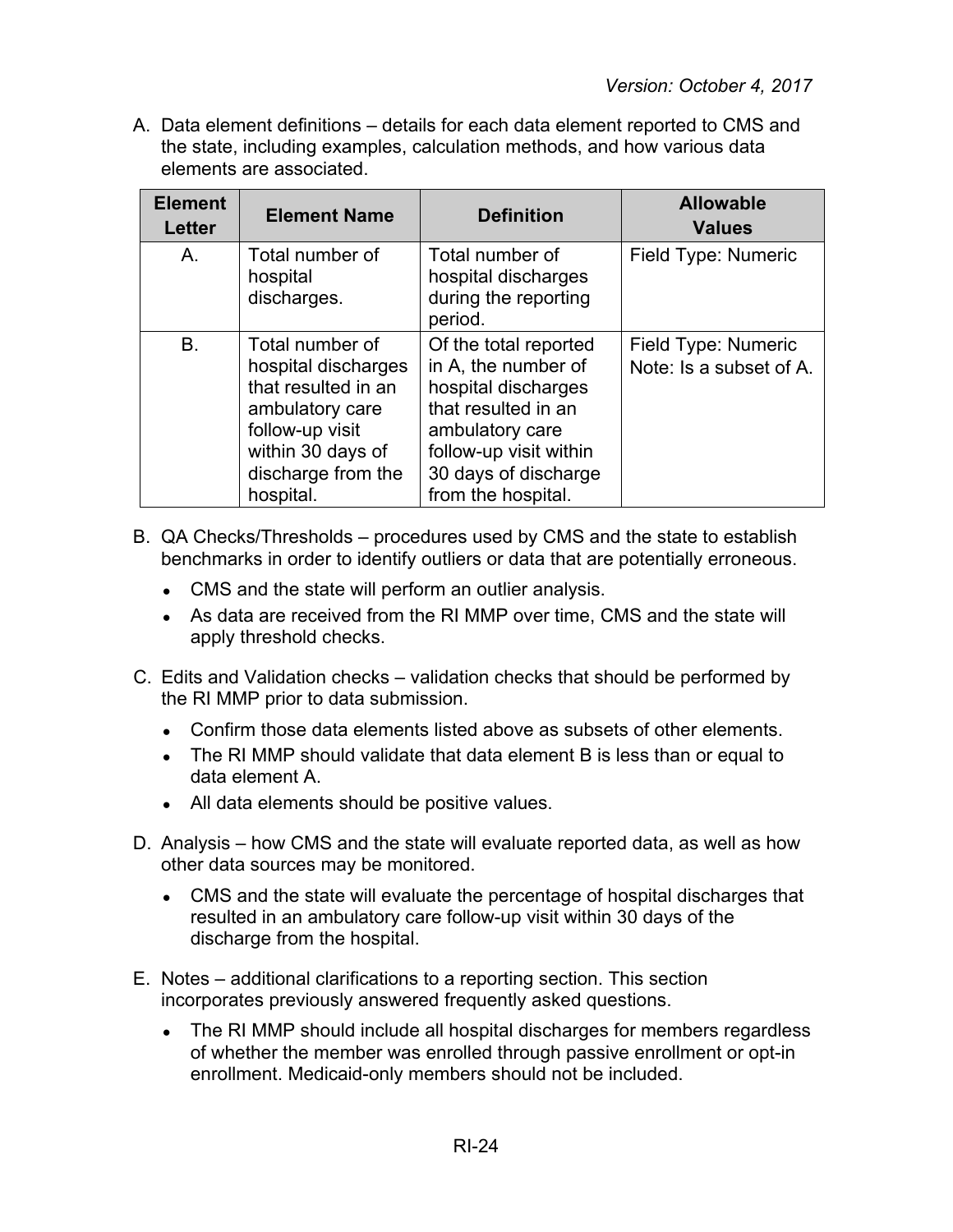- The RI MMP should include all hospital discharges for members who meet the criteria outlined in data element A and who were continuously enrolled from the date of the hospital discharge through 30 days after the hospital discharge, regardless of whether they are disenrolled as of the end of the reporting period.
- The denominator for this measure is based on hospital discharges, not members.
- The date of discharge must occur within the reporting period, but the follow-up may not be in the same reporting period. For example, if a discharge occurs during the last month of the reporting period, look to the first month of the following reporting period to identify the follow-up visit.
- The member needs to be enrolled from the date of the hospital discharge through 30 days after the hospital discharge, with no gaps in enrollment to be included in this measure.
- A follow-up visit is defined as an ambulatory care follow-up visit to assess the member's health following a hospitalization. Codes to identify follow-up visits are provided in the Ambulatory Visits value set and Other Ambulatory Visits value set. The RI MMP should report ambulatory care follow-up visits based on all visits identified, including denied and pended claims, and including encounter data as necessary in cases where follow-up care is included as part of a bundled payment covering the services delivered during the inpatient stay. MMPs should use all information available, including encounter data supplied by providers, to ensure complete and accurate reporting.
- To identify all inpatient discharges during the reporting period (data element A):
	- Identify all acute and non-acute inpatient stays (Inpatient Stay value set).
	- Identify the discharge date for the stay. The date of discharge should be within the reporting period.
- The RI MMP should report discharges based on all inpatient stays identified, including denied and pended claims.
- Exclude discharges in which the patient was transferred directly or readmitted to an acute or non-acute facility on the date of the discharge or within 30 days after discharge. These discharges are excluded because a re-hospitalization or transfer may prevent an outpatient follow-up visit from taking place. To identify readmissions to an acute or non-acute inpatient care setting:
	- Identify all acute and non-acute inpatient stays (Inpatient Stay value set).
	- Identify the admission date for the stay. The date of admission should be within the reporting period or 30 days after the end of the reporting period.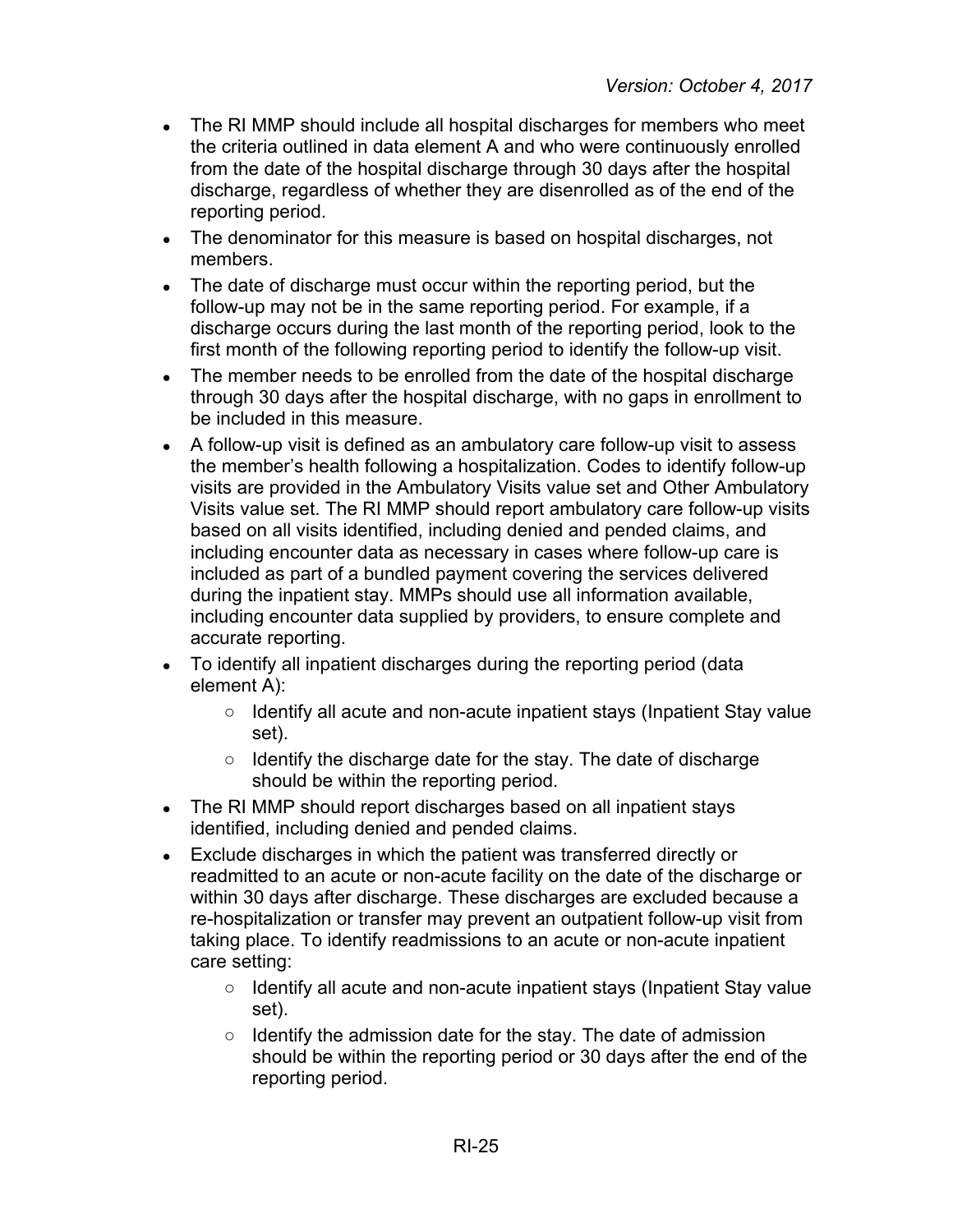○ Determine if the admission date for the stay occurred within 30 days of a previous inpatient discharge. If yes, exclude the initial discharge.

For example, the following direct transfers/readmissions should be excluded from this measure:

- An inpatient discharge on June 1, followed by an admission to another inpatient setting on June 1 (a direct transfer)
- An inpatient discharge on June 1, followed by a readmission to a hospital on June 15 (readmission within 30 days)
- Exclude discharges due to death using the Discharges due to Death value set.
- F. Data Submission how the RI MMP will submit data collected to CMS and the state.
	- The RI MMP will submit data collected for this measure in the above specified format through a secure data collection site established by CMS. This site can be accessed at the following web address: [https://Financial-](https://financial-alignment-initiative.norc.org/)[Alignment-Initiative.NORC.org.](https://financial-alignment-initiative.norc.org/)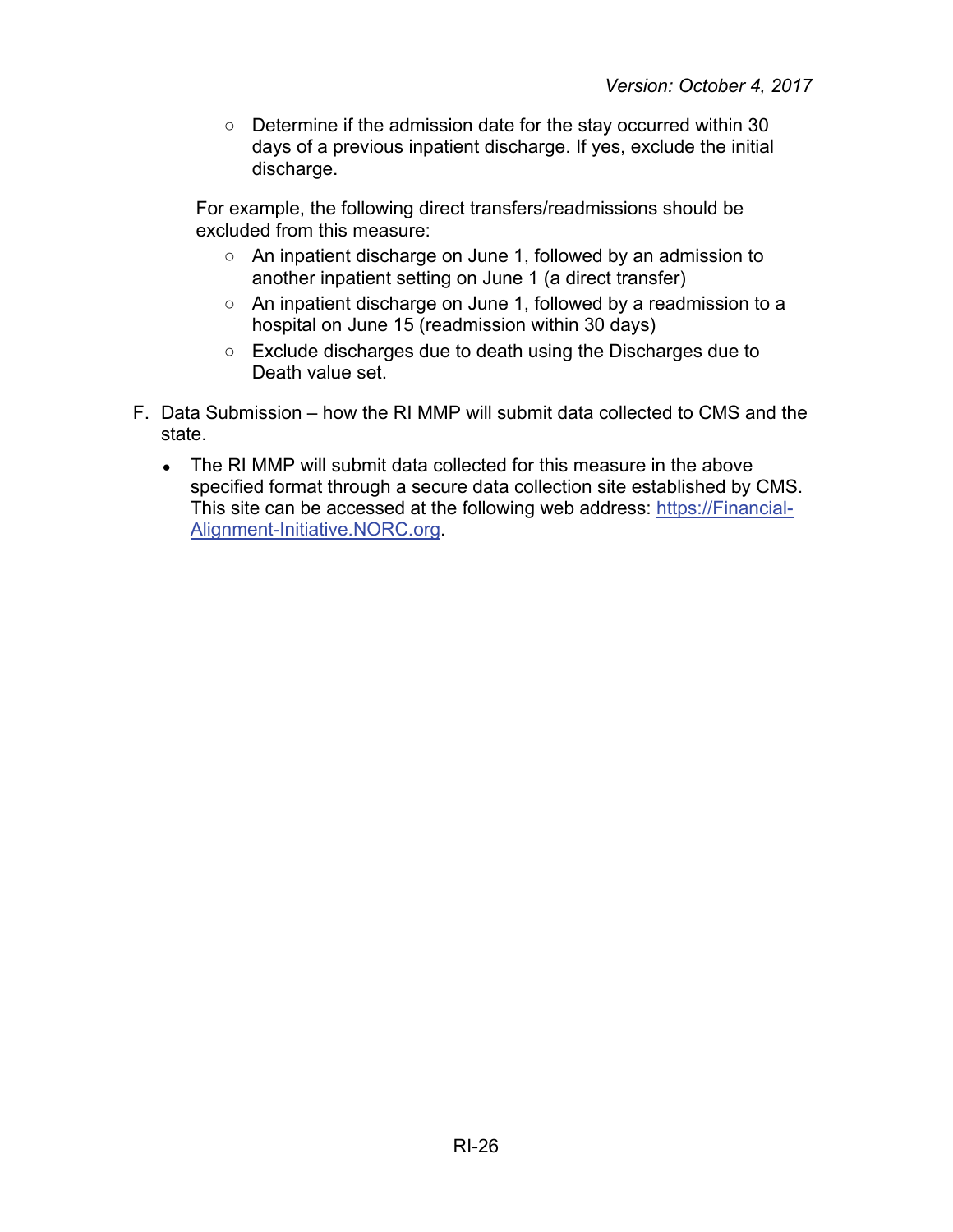# <span id="page-28-0"></span>**Section RI II. Enrollee Protections**

RI2.1 The number of critical incident and abuse reports for members receiving LTSS.

| <b>IMPLEMENTATION</b>               |                                      |          |                                                                                                     |                                                                                           |  |
|-------------------------------------|--------------------------------------|----------|-----------------------------------------------------------------------------------------------------|-------------------------------------------------------------------------------------------|--|
| <b>Reporting</b><br><b>Section</b>  | Reporting<br><b>Frequency</b>        | Level    | <b>Reporting</b><br><b>Period</b>                                                                   | Due Date                                                                                  |  |
| RI2. Enrollee<br><b>Protections</b> | Monthly                              | Contract | Current<br>Month<br>Ex:<br>$1/1 - 1/31$                                                             | By the end of the<br>month following the<br>last day of the<br>reporting period           |  |
|                                     | <b>ONGOING</b>                       |          |                                                                                                     |                                                                                           |  |
| <b>Reporting</b><br><b>Section</b>  | <b>Reporting</b><br><b>Frequency</b> | Level    | <b>Reporting</b><br><b>Periods</b>                                                                  | Due Date                                                                                  |  |
| RI2. Enrollee<br><b>Protections</b> | Quarterly                            | Contract | Current<br>Calendar<br>Quarter<br>Ex:<br>$1/1 - 3/31$<br>$4/1 - 6/30$<br>$7/1 - 9/30$<br>10/1-12/31 | By the end of the<br>second month<br>following the last<br>day of the reporting<br>period |  |

| <b>Element</b><br><b>Letter</b> | <b>Element Name</b>                                        | <b>Definition</b>                                                                                                      | <b>Allowable</b><br><b>Values</b> |
|---------------------------------|------------------------------------------------------------|------------------------------------------------------------------------------------------------------------------------|-----------------------------------|
| A.                              | Total number of<br>members receiving<br>LTSS.              | Total number of<br>members receiving<br>LTSS during the<br>reporting period.                                           | Field Type: Numeric               |
| <b>B.</b>                       | Total number of<br>critical incident and<br>abuse reports. | Of the total reported<br>in A, the number of<br>critical incident and<br>abuse reports during<br>the reporting period. | Field Type: Numeric               |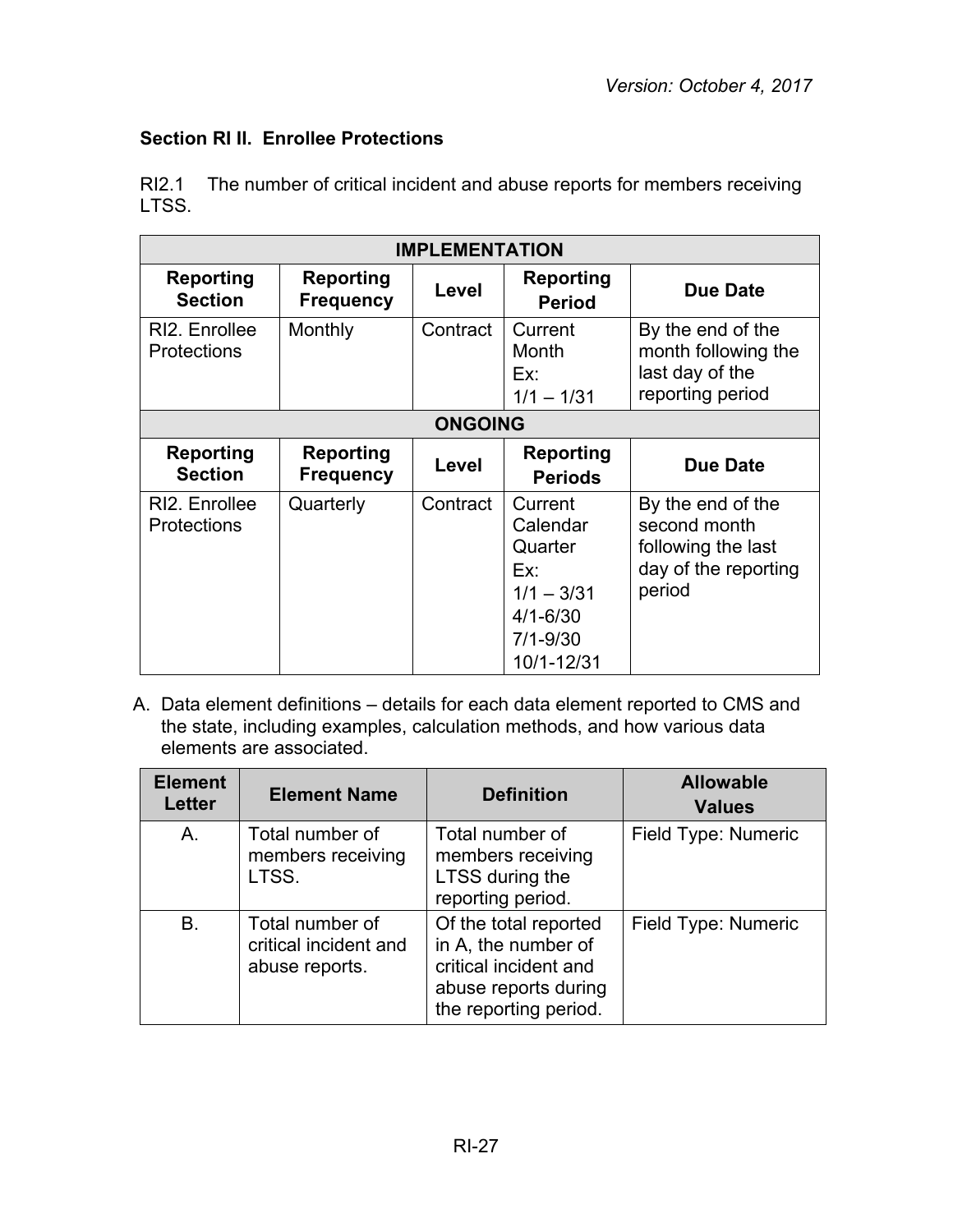- B. QA Checks/Thresholds procedures used by CMS and the state to establish benchmarks in order to identify outliers or data that are potentially erroneous.
	- CMS and the state will perform an outlier analysis.
	- As data are received from the RI MMP over time, CMS and the state will apply threshold checks.
- C. Edits and Validation checks validation checks that should be performed by the RI MMP prior to data submission.
	- All data elements should be positive values.
- D. Analysis how CMS and the state will evaluate reported data, as well as how other data sources may be monitored.
	- CMS and the state will evaluate the number of critical incident and abuse reports per 1,000 members receiving LTSS during the reporting period.
- E. Notes additional clarifications to a reporting section. This section incorporates previously answered frequently asked questions.
	- The RI MMP should include all members regardless of whether the member was enrolled through passive enrollment or opt-in enrollment. Medicaid-only members should not be included.
	- Members receiving LTSS can be identified as enrolled under IC50 and IC60 capitation cells on the 834 enrollment file.
	- The RI MMP should include all members who meet the criteria outlined in data element A, regardless of whether they are disenrolled as of the end of the reporting period (i.e., include all members regardless of whether they are currently enrolled or disenrolled as of the last day of the reporting period).
	- For data element B, the RI MMP should include all new critical incident and abuse cases that are reported during the reporting period, regardless of whether the case status is open or closed as of the last day of the reporting period.
	- Critical incident and abuse reports could be reported by the RI MMP or any provider, and are not limited to only those providers defined as LTSS providers.
	- It is possible for members to have more than one critical incident and/or abuse report during the reporting period. All critical incident and abuse reports during the reporting period should be counted.
	- Critical incident refers to any actual or alleged event or situation that creates a significant risk of substantial or serious harm to the physical or mental health, safety, or well-being of a member, including falls, hospitalizations, financial exploitation, police-involved incidents, and disasters.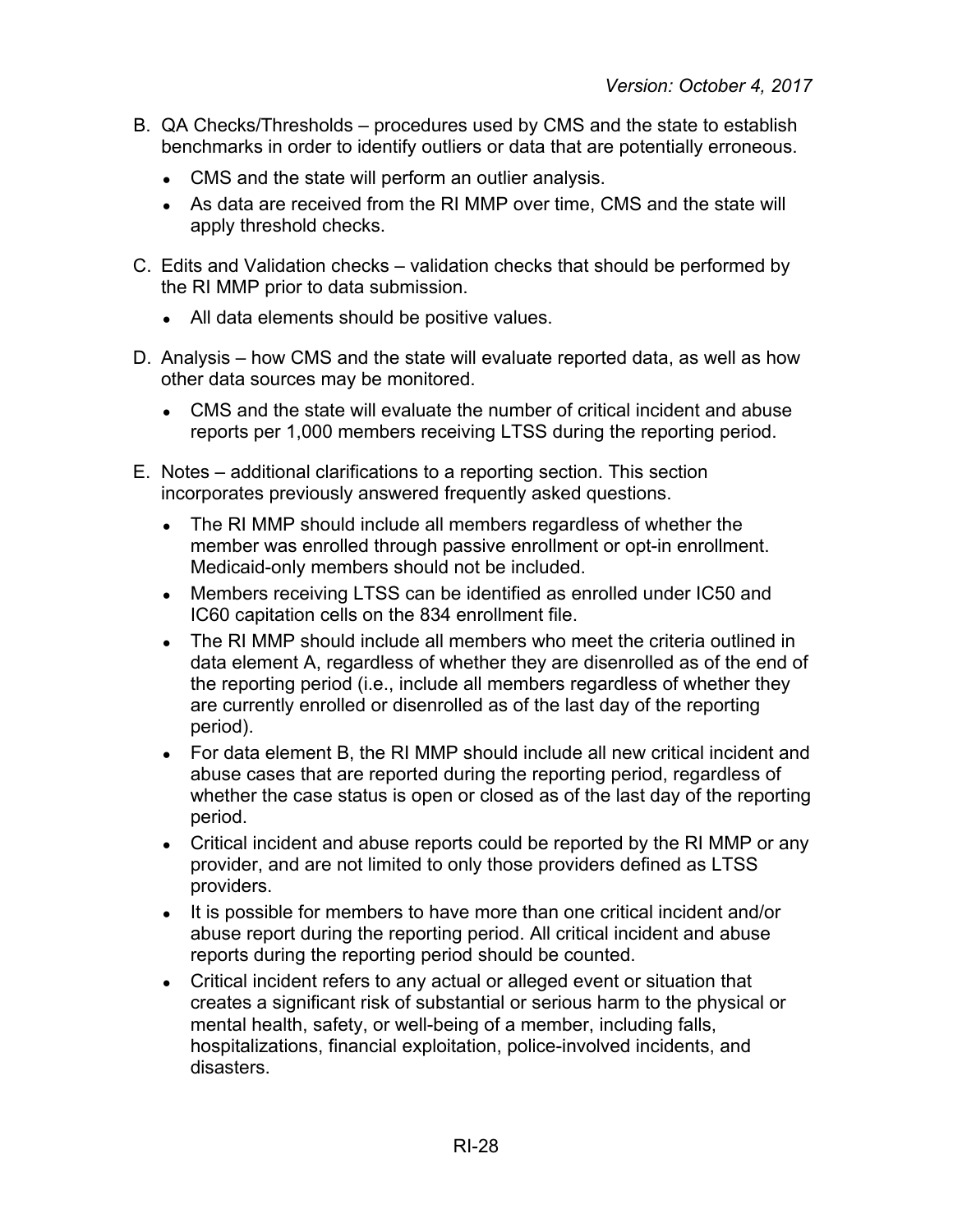- Abuse refers to:
	- 1. Willful use of offensive, abusive, or demeaning language by a caretaker that causes mental anguish;
	- 2. Knowing, reckless, or intentional acts or failures to act which cause injury or death to an individual or which places that individual at risk of injury or death;
	- 3. Rape or sexual assault;
	- 4. Corporal punishment or striking of an individual;
	- 5. Unauthorized use or the use of excessive force in the placement of bodily restraints on an individual; and
	- 6. Use of bodily or chemical restraints on an individual which is not in compliance with federal or state laws and administrative regulations.
- F. Data Submission how the RI MMP will submit data collected to CMS and the state.
	- The RI MMP will submit data collected for this measure in the above specified format through a secure data collection site established by CMS. This site can be accessed at the following web address: [https://Financial-](https://financial-alignment-initiative.norc.org/)[Alignment-Initiative.NORC.org.](https://financial-alignment-initiative.norc.org/)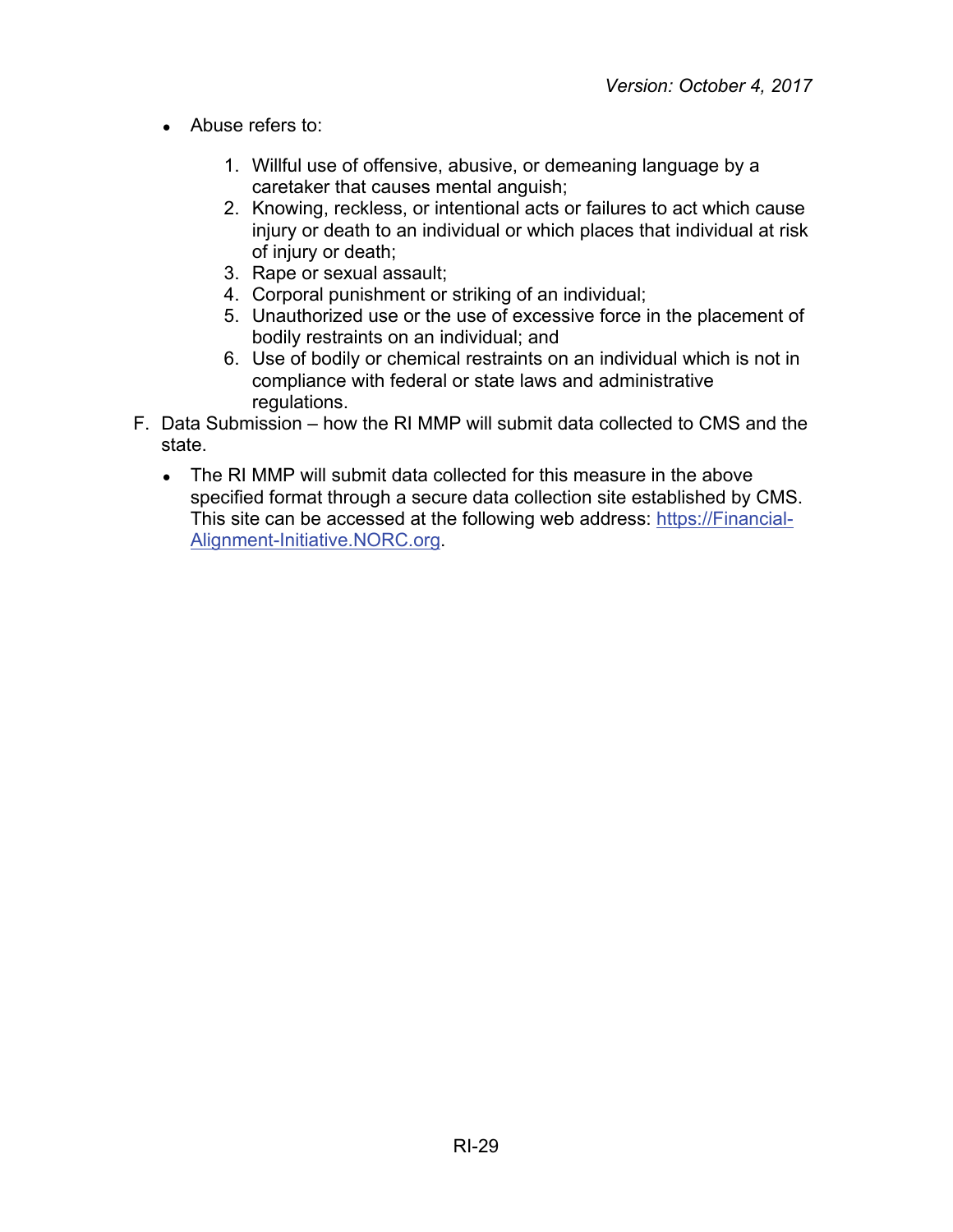## <span id="page-31-0"></span>**Section RI III. Organizational Structure and Staffing**

| <b>CONTINUOUS REPORTING</b>                      |                                      |          |                                   |                                                                                           |
|--------------------------------------------------|--------------------------------------|----------|-----------------------------------|-------------------------------------------------------------------------------------------|
| <b>Reporting Section</b>                         | <b>Reporting</b><br><b>Frequency</b> | Level    | <b>Reporting</b><br><b>Period</b> | Due Date                                                                                  |
| RI3. Organizational<br>Structure and<br>Staffing | Annually                             | Contract | Calendar<br>Year                  | By the end of the<br>second month<br>following the last<br>day of the reporting<br>period |

RI3.1 Care manager training for supporting self-direction under the demonstration.

| <b>Element</b><br><b>Letter</b> | <b>Element Name</b>                                                                                                                                 | <b>Definition</b>                                                                                                                                                             | <b>Allowable</b><br><b>Values</b>              |
|---------------------------------|-----------------------------------------------------------------------------------------------------------------------------------------------------|-------------------------------------------------------------------------------------------------------------------------------------------------------------------------------|------------------------------------------------|
| A.                              | Total number of<br>care managers.                                                                                                                   | Total number of care<br>managers in the MMP<br>during the reporting<br>period.                                                                                                | Field Type: Numeric                            |
| <b>B.</b>                       | Total number of<br>care managers<br>who have<br>undergone state-<br>based training for<br>supporting self-<br>direction under the<br>demonstration. | Of the total reported in<br>A, the number of care<br>managers who have<br>undergone state-<br>based training for<br>supporting self-<br>direction under the<br>demonstration. | Field Type: Numeric<br>Note: Is a subset of A. |

- B. QA Checks/Thresholds procedures used by CMS and the state to establish benchmarks in order to identify outliers or data that are potentially erroneous.
	- CMS and the state will perform an outlier analysis.
	- As data are received from the RI MMP over time, CMS and the state will apply threshold checks.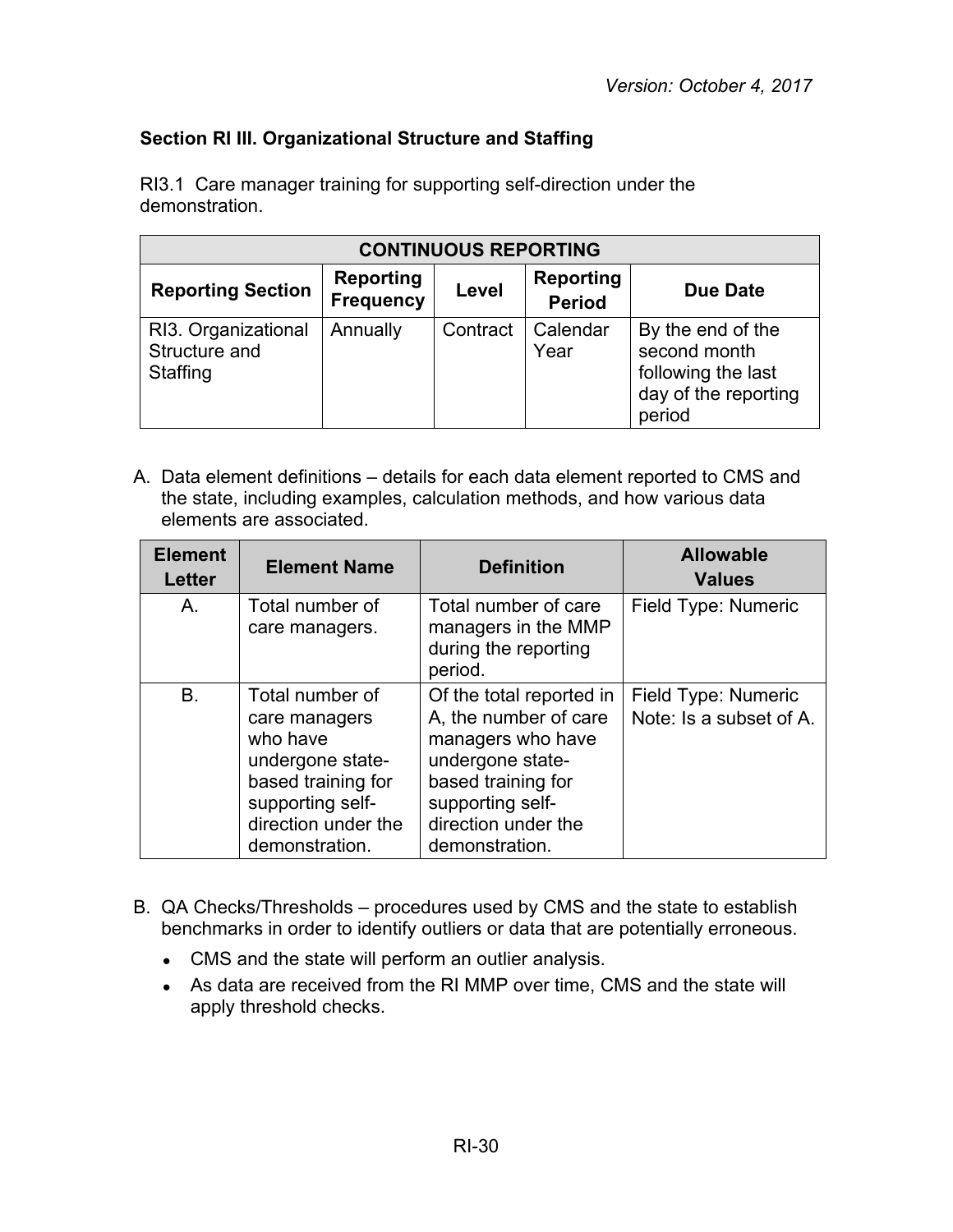- C. Edits and Validation checks validation checks that should be performed by the RI MMP prior to data submission.
	- Confirm those data elements listed above as subsets of other elements.
	- The RI MMP should validate that data element B is less than or equal to data element A.
	- All data elements should be positive values.
- D. Analysis how CMS and the state will evaluate reported data, as well as how other data sources may be monitored.
	- CMS and the state will evaluate the percentage of care managers who have undergone state-based training for supporting self-direction.
- E. Notes additional clarifications to a reporting section. This section incorporates previously answered frequently asked questions.
	- The RI MMP should refer to the Rhode Island three-way contract for specific requirements pertaining to a care manager.
	- A care manager includes all full-time and part-time staff.
	- If a care manager was not currently with the RI MMP at the end of the reporting period, but was with the RI MMP for at least 30 days during the reporting period, they should be included in this measure.
- F. Data Submission how the RI MMP will submit data collected to CMS and the state.
	- The RI MMP will submit data collected for this measure in the above specified format through a secure data collection site established by CMS. This site can be accessed at the following web address: [https://Financial-](https://financial-alignment-initiative.norc.org/)[Alignment-Initiative.NORC.org.](https://financial-alignment-initiative.norc.org/)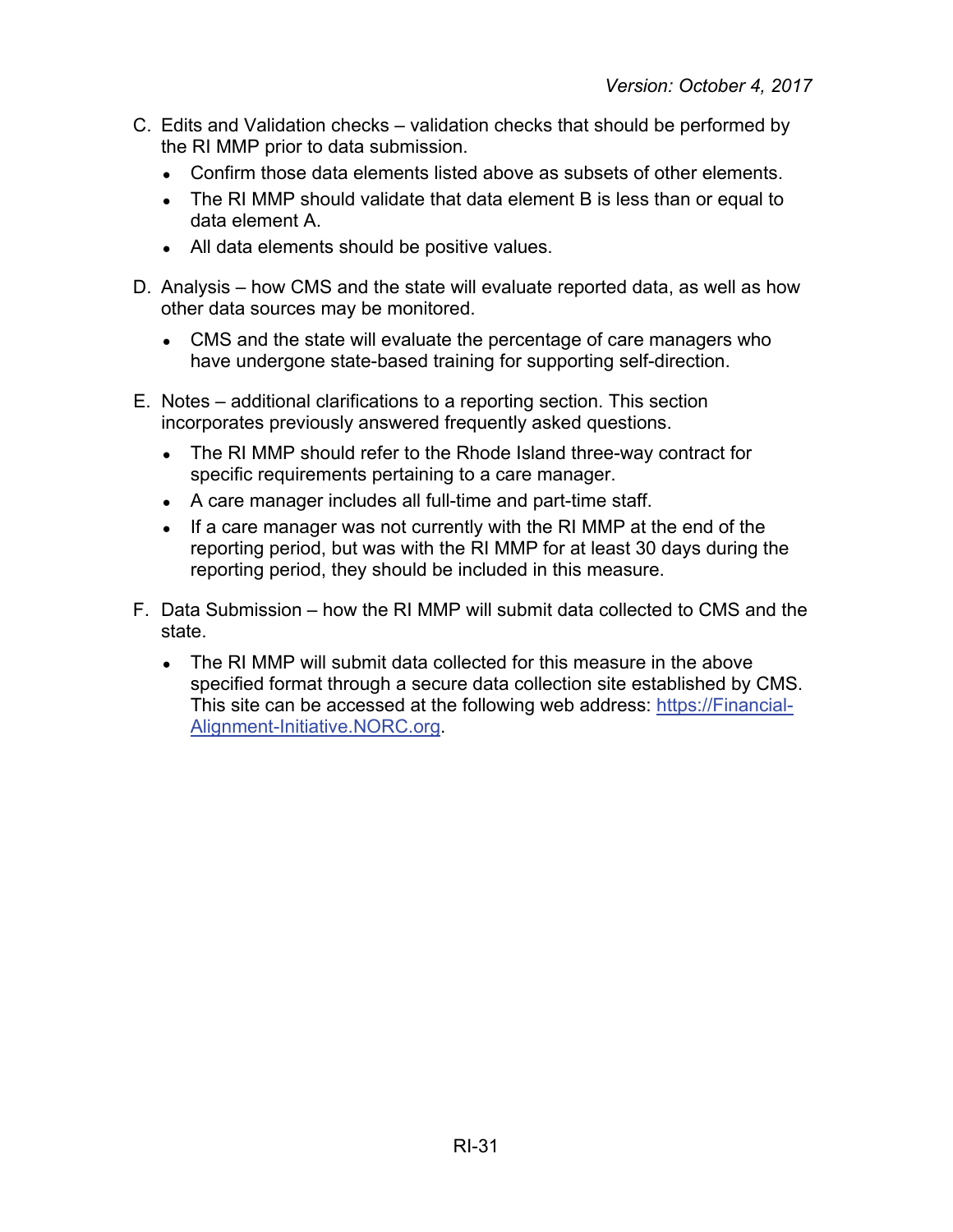## <span id="page-33-0"></span>**Section RI IV. Performance and Quality Improvement**

| <b>CONTINUOUS REPORTING</b>                       |                                      |          |                                                   |                                                                                          |
|---------------------------------------------------|--------------------------------------|----------|---------------------------------------------------|------------------------------------------------------------------------------------------|
| <b>Reporting</b><br><b>Section</b>                | <b>Reporting</b><br><b>Frequency</b> | Level    | <b>Reporting</b><br><b>Period</b>                 | Due Date                                                                                 |
| RI4.<br>Performance<br>and Quality<br>Improvement | Annually                             | Contract | Calendar<br>Year,<br>beginning<br>DY <sub>2</sub> | By the end of the<br>sixth month<br>following the last<br>day of the reporting<br>period |

RI4.1 Long-term care overall balance.

| <b>Element</b><br>Letter | <b>Element Name</b>                                                                                                                | <b>Definition</b>                                                                                                                                                                        | <b>Allowable</b><br><b>Values</b>              |
|--------------------------|------------------------------------------------------------------------------------------------------------------------------------|------------------------------------------------------------------------------------------------------------------------------------------------------------------------------------------|------------------------------------------------|
| Α.                       | Total number of<br>members<br>continuously<br>enrolled in the<br>MMP.                                                              | Total number of<br>members<br>continuously enrolled<br>in the MMP during the<br>reporting period.                                                                                        | Field Type: Numeric                            |
| <b>B.</b>                | Total number of<br>members who did<br>not reside in a<br>nursing facility (NF)<br>for a long stay at<br>the time of<br>enrollment. | Of the total reported in<br>A, the number of<br>members who did not<br>reside in a NF for a<br>long stay at the<br>earliest point of their<br>enrollment during the<br>reporting period. | Field Type: Numeric<br>Note: Is a subset of A. |
| C.                       | Total number of<br>members who did<br>not reside in a NF<br>for a long stay.                                                       | Of the total reported in<br>B, the number of<br>members who did not<br>reside in a NF for a<br>long stay during the<br>reporting period.                                                 | Field Type: Numeric<br>Note: Is a subset of B. |

- B. QA Checks/Thresholds procedures used by CMS and the state to establish benchmarks in order to identify outliers or data that are potentially erroneous.
	- CMS and the state will perform an outlier analysis.
	- As data are received from the RI MMP over time, CMS and the state will apply threshold checks.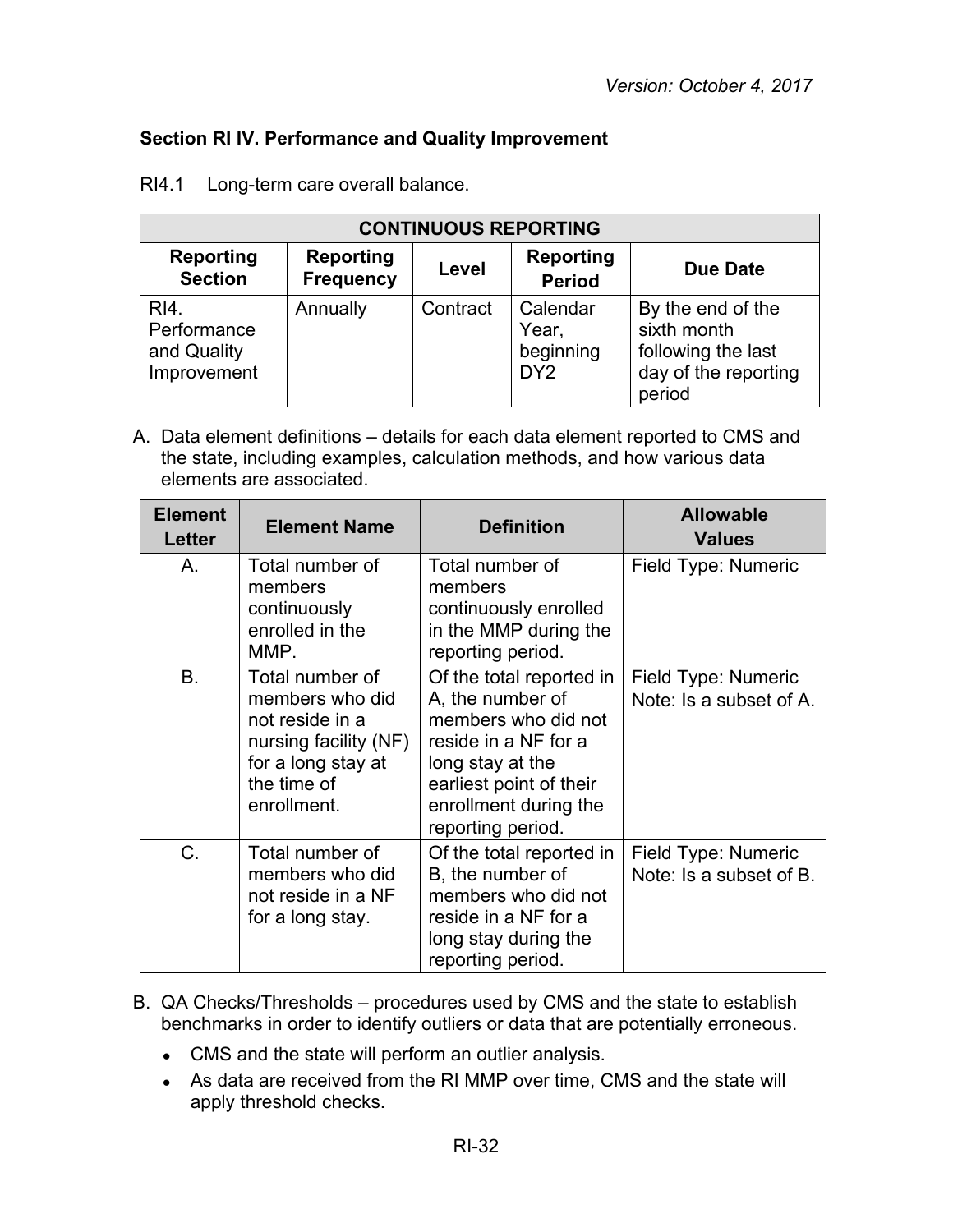- C. Edits and Validation checks validation checks that should be performed by the RI MMP prior to data submission.
	- Confirm those data elements above as subsets of other elements.
	- The RI MMP should validate that data element B is less than or equal to data element A.
	- The RI MMP should validate that data element C is less than or equal to data element B.
	- All data elements should be positive values.
- D. Analysis how CMS and the state will evaluate reported data, as well as how other data sources may be monitored.
	- CMS and the state will evaluate the percentage of members who did not reside in a nursing facility (NF) for a long stay at the time of enrollment who did not reside in a NF for a long stay during the reporting period.
- E. Notes additional clarifications to a reporting section. This section incorporates previously answered frequently asked questions.
	- The RI MMP should include all members regardless of whether the member was enrolled through passive enrollment or opt-in enrollment. Medicaid-only members should not be included.
	- Continuous enrollment is defined as no more than one gap in enrollment of up to 45 days during the reporting period (i.e., January through December). To determine continuous enrollment for a member for whom enrollment is verified monthly, the member may not have more than a one-month gap in coverage (i.e., a member whose coverage lapses for two months [60 days] is not considered continuously enrolled).
	- For data element B, the RI MMP should include members who did not reside in a nursing facility at the earliest point in their enrollment OR members who did reside in a nursing facility at the earliest point in their enrollment, but only had a short stay in the nursing facility (i.e., less than 101 days).
	- To establish a member's nursing facility long status stay for data element B, use the member's status from the earliest point of enrollment during the current reporting period. The RI MMP should look up to 101 days into the previous reporting period to determine the length of the nursing facility stay.
		- 1. For members enrolled on January 1 of the reporting period, use the members' status (i.e., did not reside in a nursing facility for a long stay) as of January 1 of the current reporting period.
		- 2. For members enrolled after January 1 of the reporting period, use the members' status (i.e., did not reside in a nursing facility for a long stay) on the first day of enrollment during the reporting period.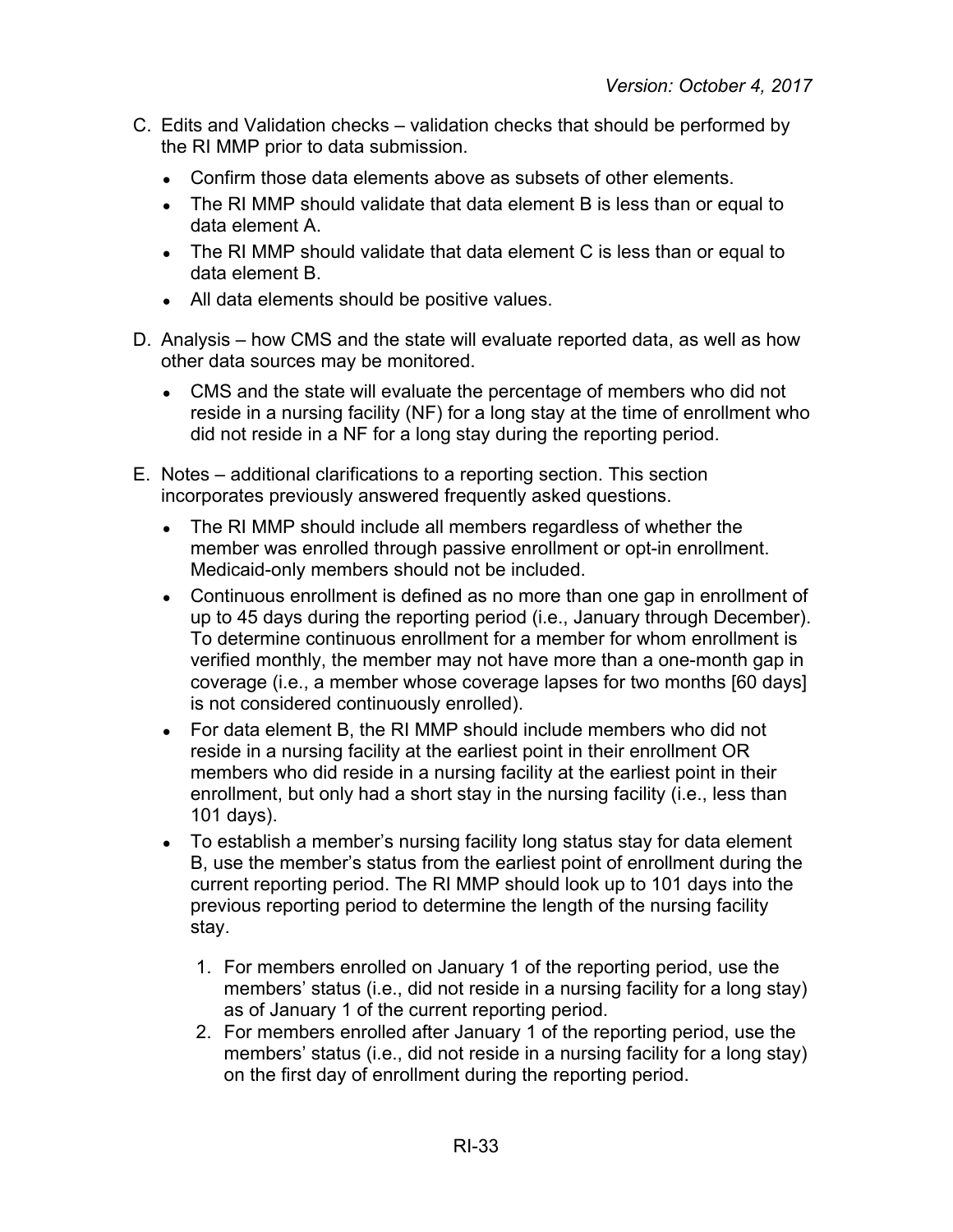- For example, if a member enrolls on April 1 and does not reside in a nursing facility at the time of enrollment, the member would be reported in data element B.
- To establish a member's nursing facility long stay status for data element C, evaluate the entire period in which the member was enrolled in the RI MMP to determine if the member had a length of more than 100 days in a nursing facility during the reporting period. Members who had a length of stay in a nursing facility of more than 100 days during the reporting period should not be reported in data element C. Only count nursing facility days that occurred during the current reporting period.
- When determining a long stay, if a member is transferred from the nursing facility to an acute care facility and then is readmitted to any nursing facility within 30 days, the transfer and subsequent readmission does not disrupt the count of cumulative days. For example, if a member is transferred from the nursing facility to the hospital on day 93 and is subsequently readmitted to the same nursing facility 24 days later, this will be counted as the same long stay episode. The member's first day back in the nursing facility (i.e., the day the member is readmitted to the nursing facility) will count as day 94 for that episode, not as day 1.
- When determining a long stay, if a member is transferred from the nursing facility to another nursing facility, the transfer does not disrupt the count of cumulative days. For example, if a member is transferred from one nursing facility to another on day 93 and remains in the new nursing facility for 24 days, this will be counted as the same long stay episode. The member would have 117 total days of cumulative nursing facility services.
- When determining a long stay, if a member is transferred from the nursing facility to an acute care facility and then is readmitted to any nursing facility after 30 days, the date of readmission is the start of a new episode in the nursing facility and will count as day 1 towards the member's cumulative days in facility.
- Codes to identify a discharge or transfer are provided in the Discharges/Transfers value set.
- Nursing facility services provided by Medicaid, Medicare, or other state agency-certified nursing homes primarily include:
	- 1. Skilled nursing or medical care and related services;
	- 2. Rehabilitation needed due to injury, disability, or illness;
	- 3. Long term care: health-related care and services (above the level of room and board) not available in the community, needed regularly due to a mental or physical condition;
	- 4. Custodial care non-medical care, such as help with daily activities like bathing and dressing.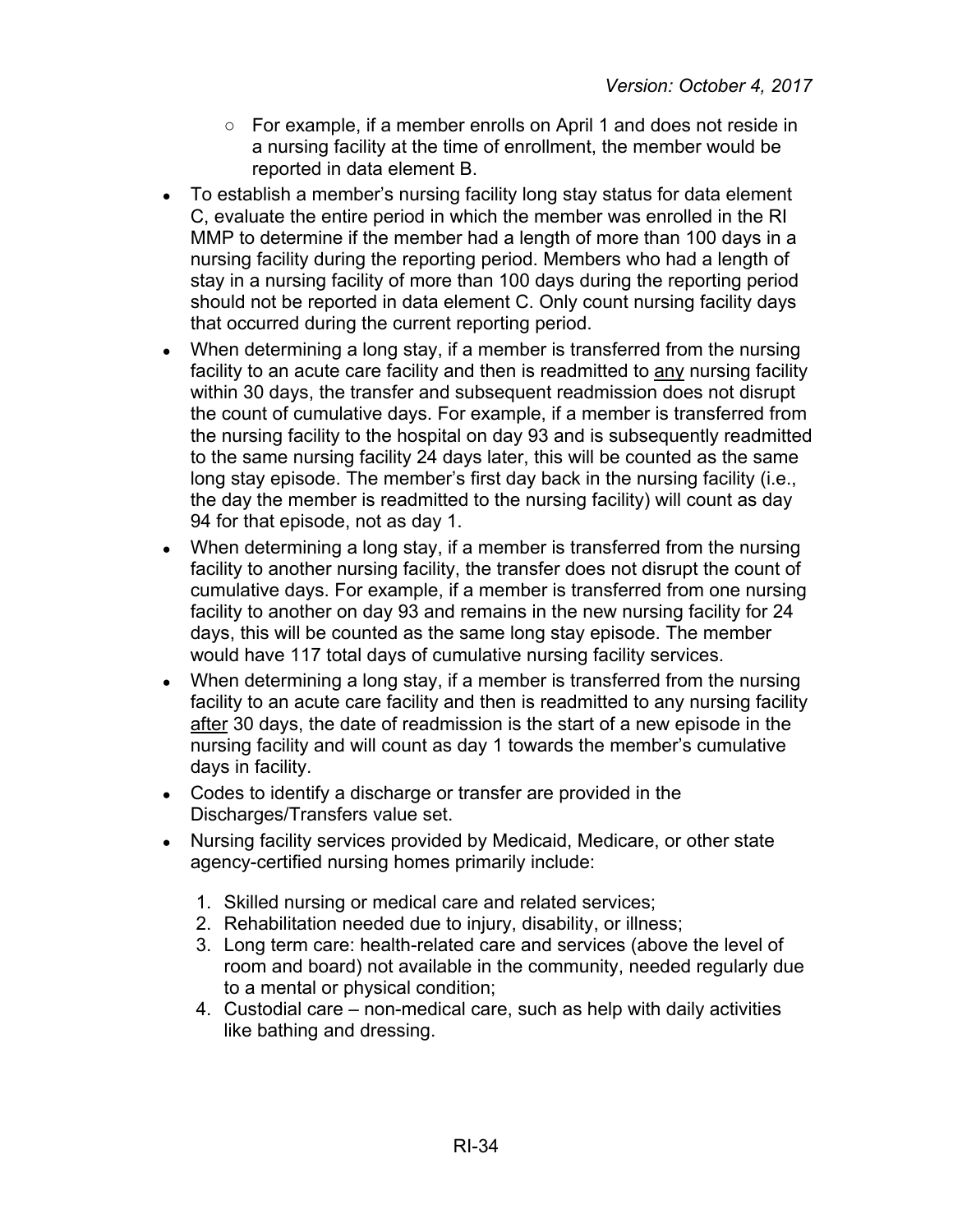- F. Data Submission how the RI MMP will submit data collected to CMS and the State.
	- The RI MMP will submit data collected for this measure in the above specified format through a secure data collection site established by CMS. This site can be accessed at the following web address: [https://Financial-](https://financial-alignment-initiative.norc.org/)[Alignment-Initiative.NORC.org.](https://financial-alignment-initiative.norc.org/)
- RI4.2 High-risk nursing facility residents with pressure ulcers.

| <b>CONTINUOUS REPORTING</b>                    |                                      |          |                                    |                                                                                           |
|------------------------------------------------|--------------------------------------|----------|------------------------------------|-------------------------------------------------------------------------------------------|
| <b>Reporting</b><br><b>Section</b>             | <b>Reporting</b><br><b>Frequency</b> | Level    | <b>Reporting</b><br><b>Periods</b> | <b>Due Date</b>                                                                           |
| RI4. Performance<br>and Quality<br>Improvement | Annually                             | Contract | Calendar<br>Year                   | By the end of the<br>fourth month<br>following the last<br>day of the reporting<br>period |

| <b>Element</b><br><b>Letter</b> | <b>Element Name</b>                                                                                                                                       | <b>Definition</b>                                                                                                                                                                                                                                                             | <b>Allowable</b><br><b>Values</b>              |
|---------------------------------|-----------------------------------------------------------------------------------------------------------------------------------------------------------|-------------------------------------------------------------------------------------------------------------------------------------------------------------------------------------------------------------------------------------------------------------------------------|------------------------------------------------|
| Α.                              | Total number of<br>long-stay nursing<br>facility residents with<br>a selected target<br>assessment who<br>meet the definition<br>of high-risk.            | Total number of long-<br>stay nursing facility<br>residents with a<br>selected target<br>assessment who met<br>the definition of high-<br>risk.                                                                                                                               | Field Type: Numeric                            |
| B.                              | Total number of<br>long-stay nursing<br>facility residents with<br>a selected target<br>assessment who<br>meet both<br>conditions for<br>pressure ulcers. | Of the total reported<br>in A, the number of<br>long-stay nursing<br>facility residents with<br>a selected target<br>assessment who<br>meet both of the<br>following conditions:<br>There is a high risk<br>for pressure ulcers<br>Stage II-IV pressure<br>ulcers are present | Field Type: Numeric<br>Note: Is a subset of A. |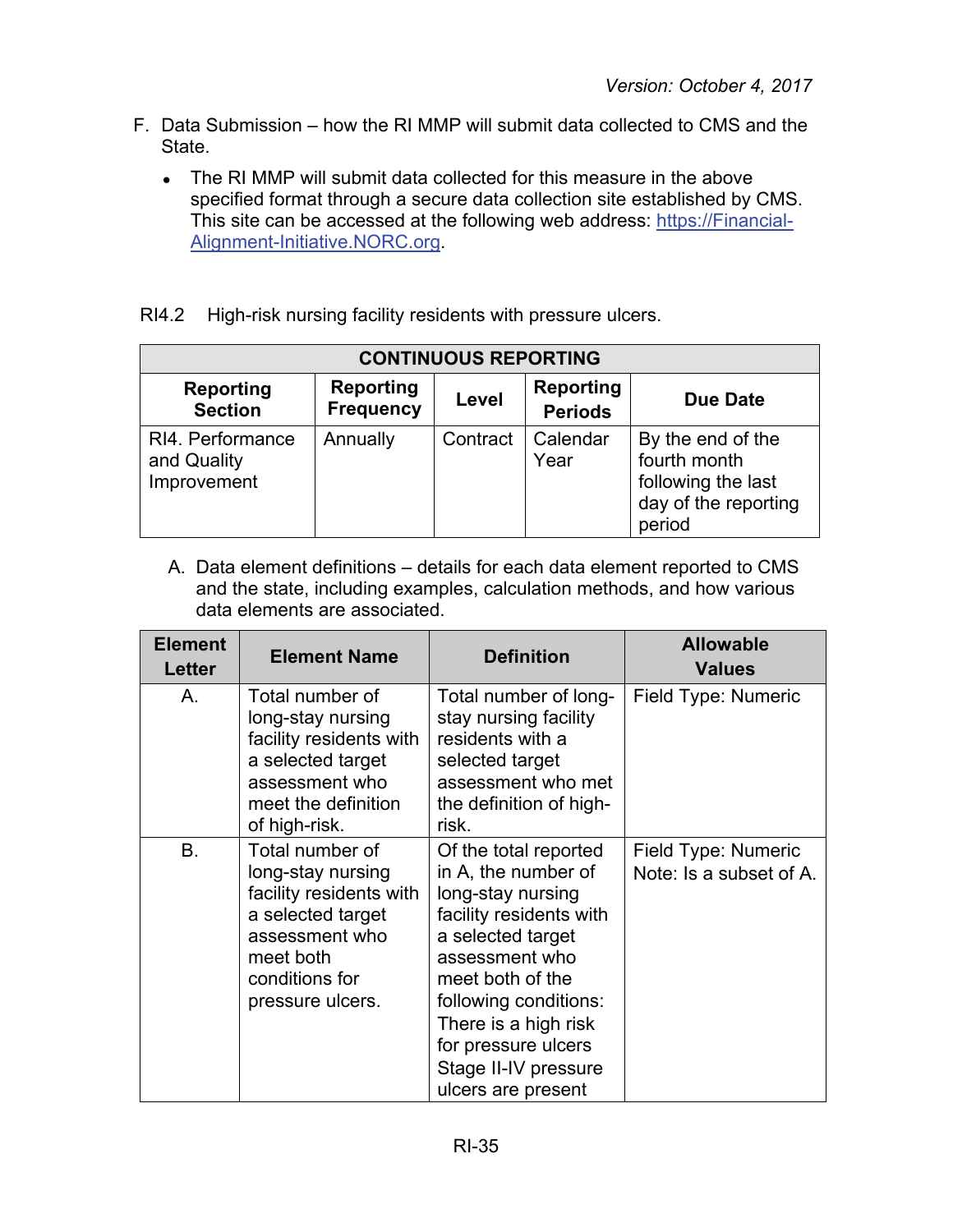- B. QA Checks/Thresholds procedures used by CMS and the state to establish benchmarks in order to identify outliers or data that are potentially erroneous.
	- CMS and the state will perform an outlier analysis.
	- As data are received from the RI MMP over time, CMS and the state will apply threshold checks.
- C. Edits and Validation checks validation checks that should be performed by the RI MMP prior to data submission.
	- Confirm those data elements above as subsets of other elements.
	- The RI MMP should validate that data element B is less than or equal to data element A.
	- All data elements should be positive values.
- D. Analysis how CMS and the state will evaluate reported data, as well as how other data sources may be monitored.
	- CMS and the state will evaluate the percentage of long-stay nursing facility residents who meet the definition of high-risk with a selected target assessment that indicates there is a high risk for pressure ulcers and Stage II-IV pressure ulcers are present.
- E. Notes additional clarifications to a reporting section. This section incorporates previously answered frequently asked questions.
	- The RI MMP should include members regardless of whether the member was enrolled through passive enrollment or opt-in enrollment. Medicaidonly members should not be included.
	- A long stay is an episode with cumulative days in a facility greater than or equal to 101 days as of the end of the target period. The target period is the span of time that defines the quality measures reporting period (e.g., a calendar quarter).
	- Cumulative days in facility (CDIF) is the total number of days within an episode during which the resident was in the facility. It is the sum of the number of days within each stay included in an episode. Definitions for "stay" and "episode" can be found immediately following guidance on CDIF. If an episode consists of more than one stay separated by periods of time outside the facility (e.g., hospitalizations) only those days within the facility would count towards CDIF. Any days outside the facility (e.g., hospital, home, etc.) would not count towards the CDIF total. The following rules are used when computing CDIF:
		- 1. When counting the number of days until the end of the episode, counting stops with:
			- $\circ$  The last record in the target period if that record is a discharge assessment (A0310F = [10,11]),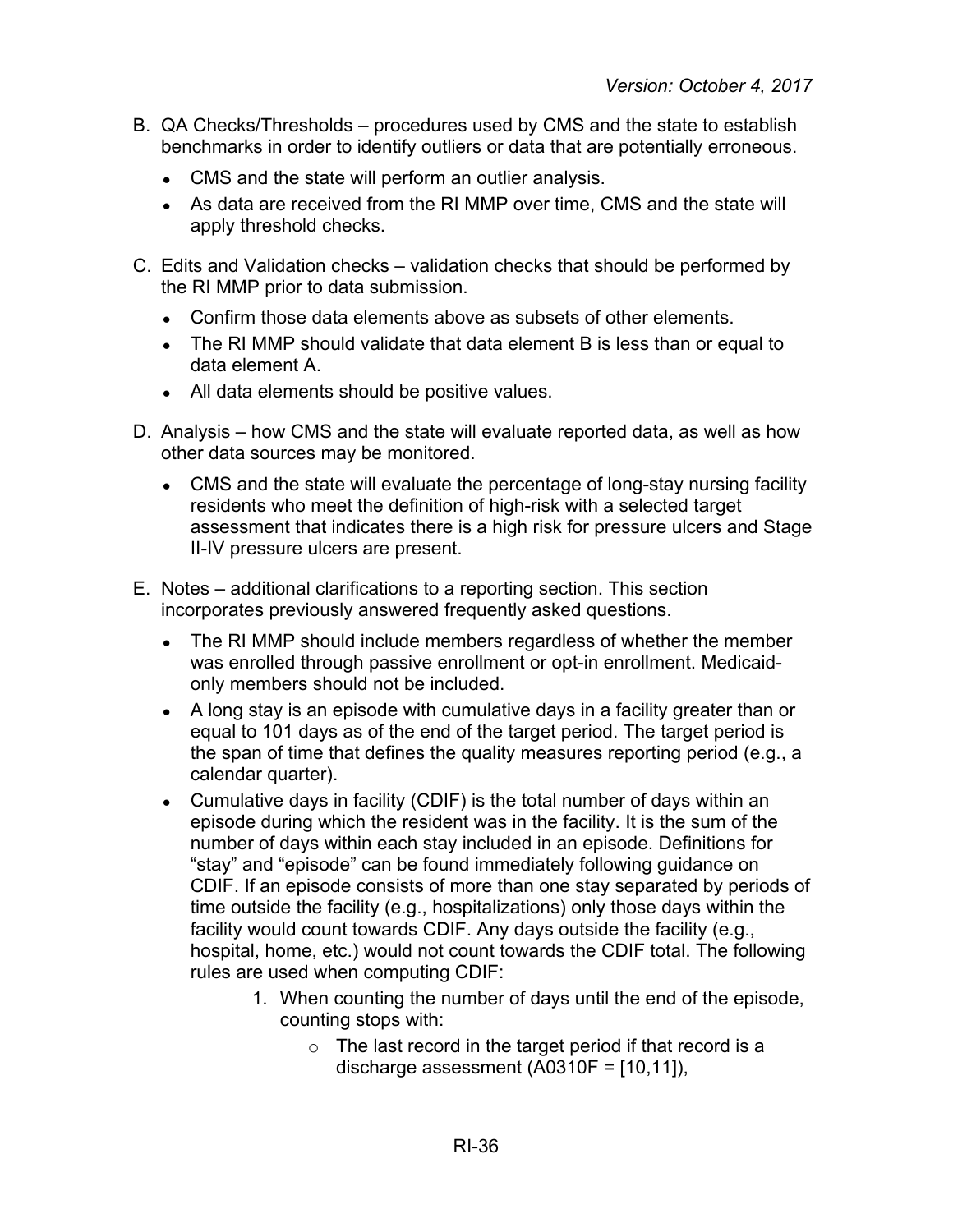- $\circ$  The last record in the target period if that record is a death in facility (A0310F = [12]), *or*
- $\circ$  The end of the target period is reached, whichever is earlier
- 2. When counting the duration of each stay within an episode, include the day of entry (A1600) but not the day of discharge (A2000) unless the entry and discharge occurred on the same day in which case the number of days in the stay is equal to 1.
- 3. While death in facility records (A0310F = [12]) end CDIF counting, these records are not used
- 4. as target records because they contain only tracking information and do not include clinical information necessary for quality measure calculation.
- A stay is the period of time between a resident's entry into a facility and either (a) a discharge or (b) the end of the target period, whichever comes first. A stay is also defined as a set of contiguous days in a facility. The start of a stay is either:
	- 1. An admission entry (A0310F = [01] *and* A1700 = [1]), or
	- 2. A reentry (A0310F = [01] *and* A1700 = [2])

The end of a stay is the earliest of the following:

- 1. Any discharge assessment (A0310F = [10,11]), or
- 2. A death in facility tracking record (A0310F = [12]), or
- 3. The end of the target period
- An episode is the period of time spanning one or more stays. An episode begins with an admission and ends with either (a) a discharge or (b) the end of the target period, whichever comes first. An episode starts with:
	- 1. An admission entry (A0310F = [01] *and* A1700 = [1])

The end of an episode is the earliest of the following:

- 1. A discharge assessment with return not anticipated (A0310F = [10]), or
- 2. A discharge assessment with return anticipated (A0310F = [11]) but the resident did not return within 30 days of discharge, or
- 3. A death in facility tracking record (A0310F = [12]), or
- 4. The end of the target period
- The target assessment selection period is the most recent 3 months (the long-stay target period). Qualifying reasons for assessment (RFA) are:
	- 1. A0310A = [01,02,03,04,05,06] *or*
	- 2. A0310B = [01,02,03,04,05,06] *or*
	- 3. A0310F =  $[10, 11]$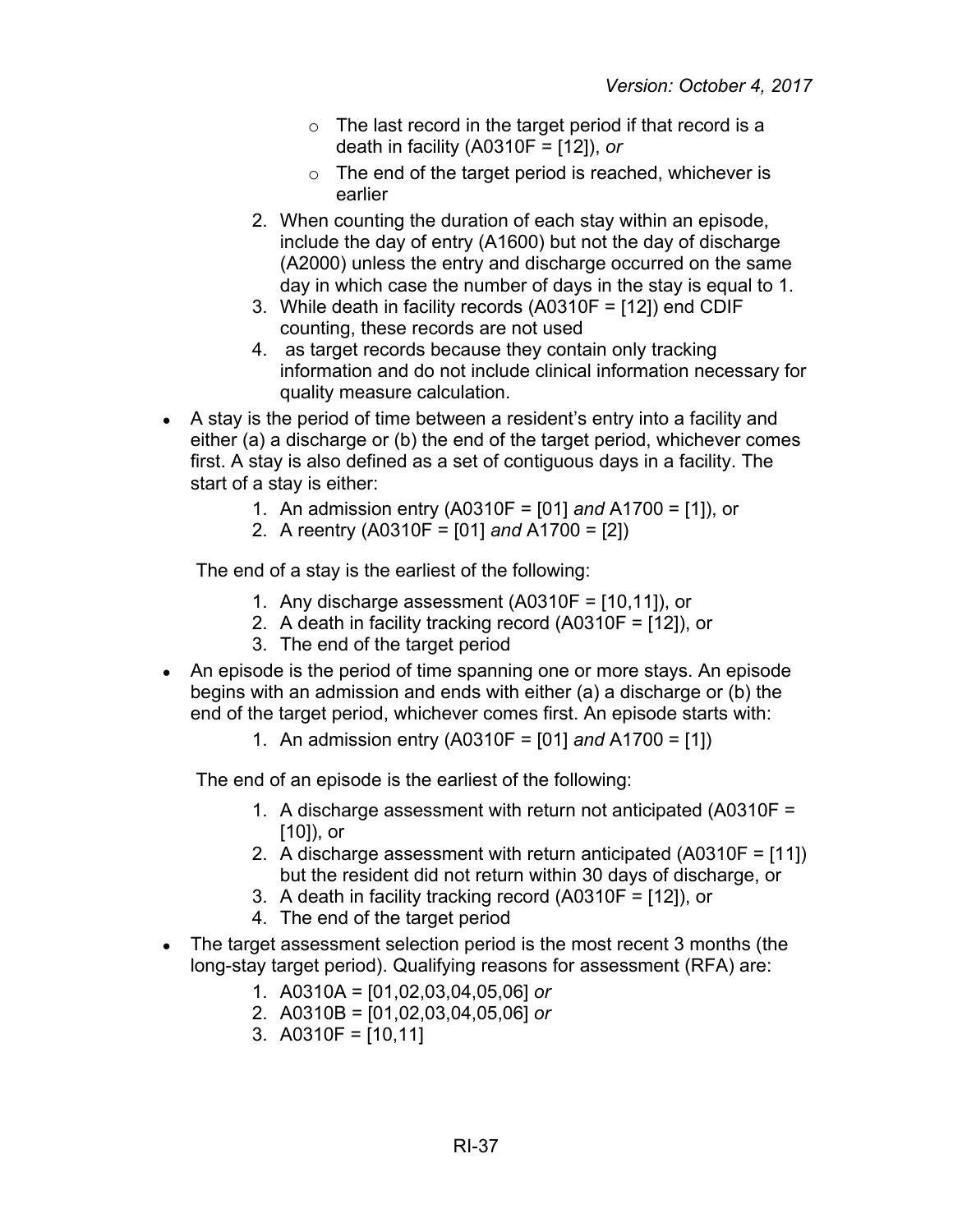- When selecting the target assessment, it is the latest assessment that meets the following criteria:
	- 1. It is contained within the resident's selected episode
	- 2. It has a qualifying RFA, and
	- 3. Its target date is no more than 120 days before the end of the episode
- The target assessment need not have a target date within the target period, but it must occur within 120 days of the end of the resident's episode (either the last discharge in the target period or the end of the target period if the episode is ongoing). The 120 days allows 93 days between quarterly assessments plus an additional 27 days to allow for late assessments. The target assessment represents the resident's status at the end of the episode.
- For data element A, residents are defined as high-risk if they meet or one more of the following three criteria on the target assessment:
	- 1. Impaired bed mobility or transfer indicated, by either or both of the following:
		- $\circ$  Bed mobility, self-performance (G0110A1 = [3,4,7,8])
		- $\circ$  Transfer, self-performance (G011B1 = [3,4,7,8])
	- 2. Comatose (B0100 = [1])
	- 3. Malnutrition or at risk of malnutrition (I5600 = [1]) (checked)
- The RI MMP should exclude any long-stay resident from data element A that meet the following criteria:
	- 1. Target assessment is an admission assessment (A0310A = [01]) or a PPS 5-day or readmission/return assessment  $(A0310B = [01,06])$
	- 2. If the resident is not included in the numerator (the resident did not meet the pressure ulcer conditions for the numerator) and any of the following conditions are true:
		- $\circ$  M0300B1 = [-]
		- $O$  M0300C1 = [-]
		- $\circ$  M0300D1 = [-]
- For data element B, long-stay residents with a selected target assessment must meet both of the following conditions:
	- 1. There is a high risk for pressure ulcers, where "high-risk" is defined in the denominator definition (see criteria for data element A above)
	- 2. Stage II-IV pressure ulcers are present, as indicated by any of the following three conditions:
		- o M0300B1 = [1,2,3,4,5,6,7,8,9] *or*
		- o M0300C1 = [1,2,3,4,5,6,7,8,9] *or*
		- $\circ$  M0300D1 = [1,2,3,4,5,6,7,8,9]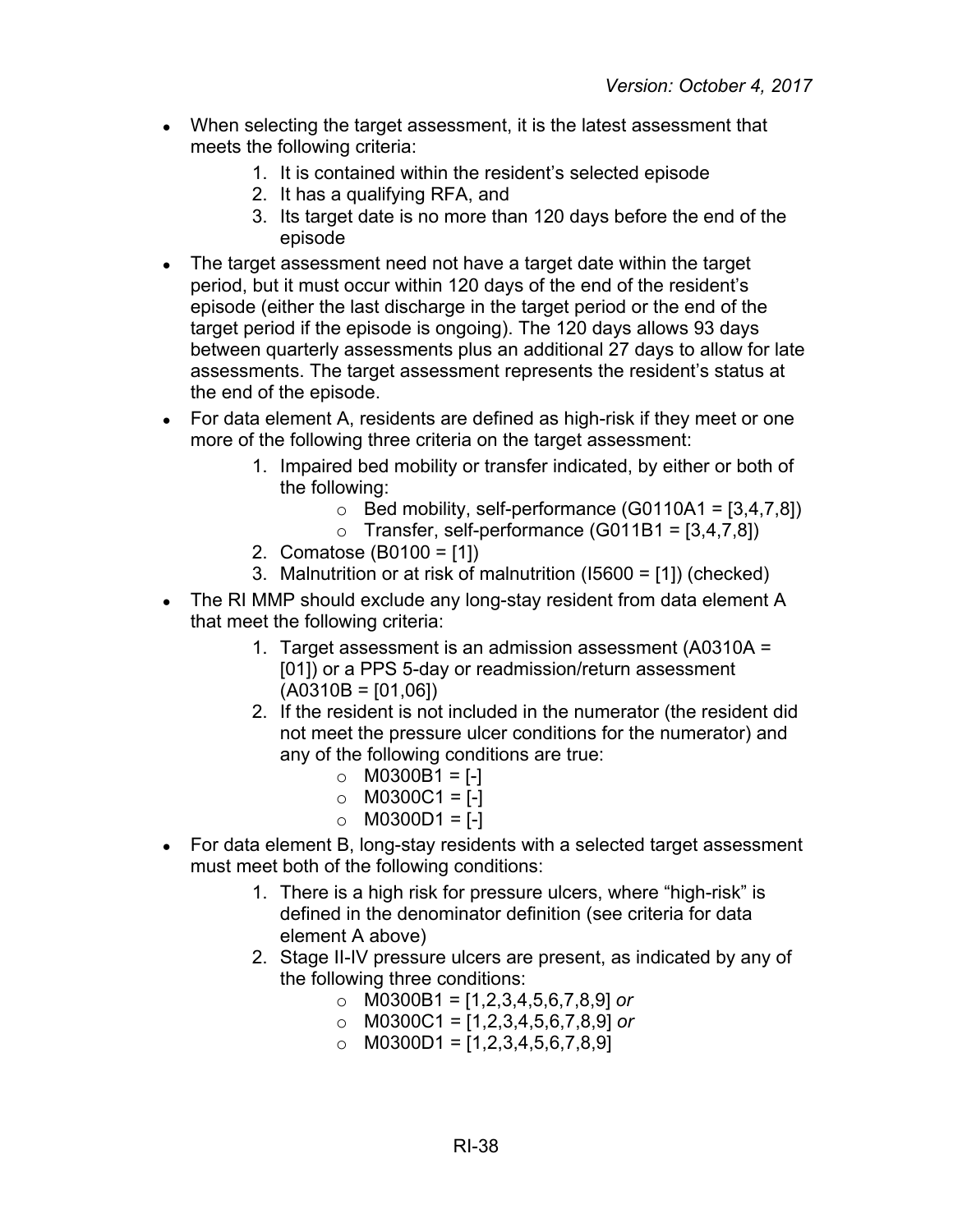- F. Data Submission how the RI MMP will submit data collected to CMS and the State.
	- The RI MMP will submit data collected for this measure in the above specified format through a secure data collection site established by CMS. This site can be accessed at the following web address: [https://Financial-](https://financial-alignment-initiative.norc.org/)[Alignment-Initiative.NORC.org.](https://financial-alignment-initiative.norc.org/)

RI4.3 Nursing facility residents experiencing one or more falls with a major injury.

| <b>CONTINUOUS REPORTING</b>                    |                                      |          |                                    |                                                                                           |
|------------------------------------------------|--------------------------------------|----------|------------------------------------|-------------------------------------------------------------------------------------------|
| Reporting<br><b>Section</b>                    | <b>Reporting</b><br><b>Frequency</b> | Level    | <b>Reporting</b><br><b>Periods</b> | <b>Due Date</b>                                                                           |
| RI4. Performance<br>and Quality<br>Improvement | Annually                             | Contract | Calendar<br>Year                   | By the end of the<br>fourth month<br>following the last<br>day of the<br>reporting period |

| <b>Element</b><br>Letter | <b>Element Name</b>                                                                                                                                                                    | <b>Definition</b>                                                                                                                                                                                              | <b>Allowable</b><br><b>Values</b>              |
|--------------------------|----------------------------------------------------------------------------------------------------------------------------------------------------------------------------------------|----------------------------------------------------------------------------------------------------------------------------------------------------------------------------------------------------------------|------------------------------------------------|
| Α.                       | Total number of<br>long-stay nursing<br>home residents.                                                                                                                                | Total number of long-<br>stay nursing home<br>residents with one or<br>more look-back scan<br>assessments.                                                                                                     | Field Type: Numeric                            |
| <b>B.</b>                | Total number of<br>long-stay nursing<br>home residents<br>with one or more<br>look-back scan<br>assessments that<br>indicate one or<br>more falls that<br>resulted in major<br>injury. | Of the total reported in<br>A, the number of long-<br>stay nursing home<br>residents with one or<br>more look-back scan<br>assessments that<br>indicate one or more<br>falls that resulted in<br>major injury. | Field Type: Numeric<br>Note: Is a subset of A. |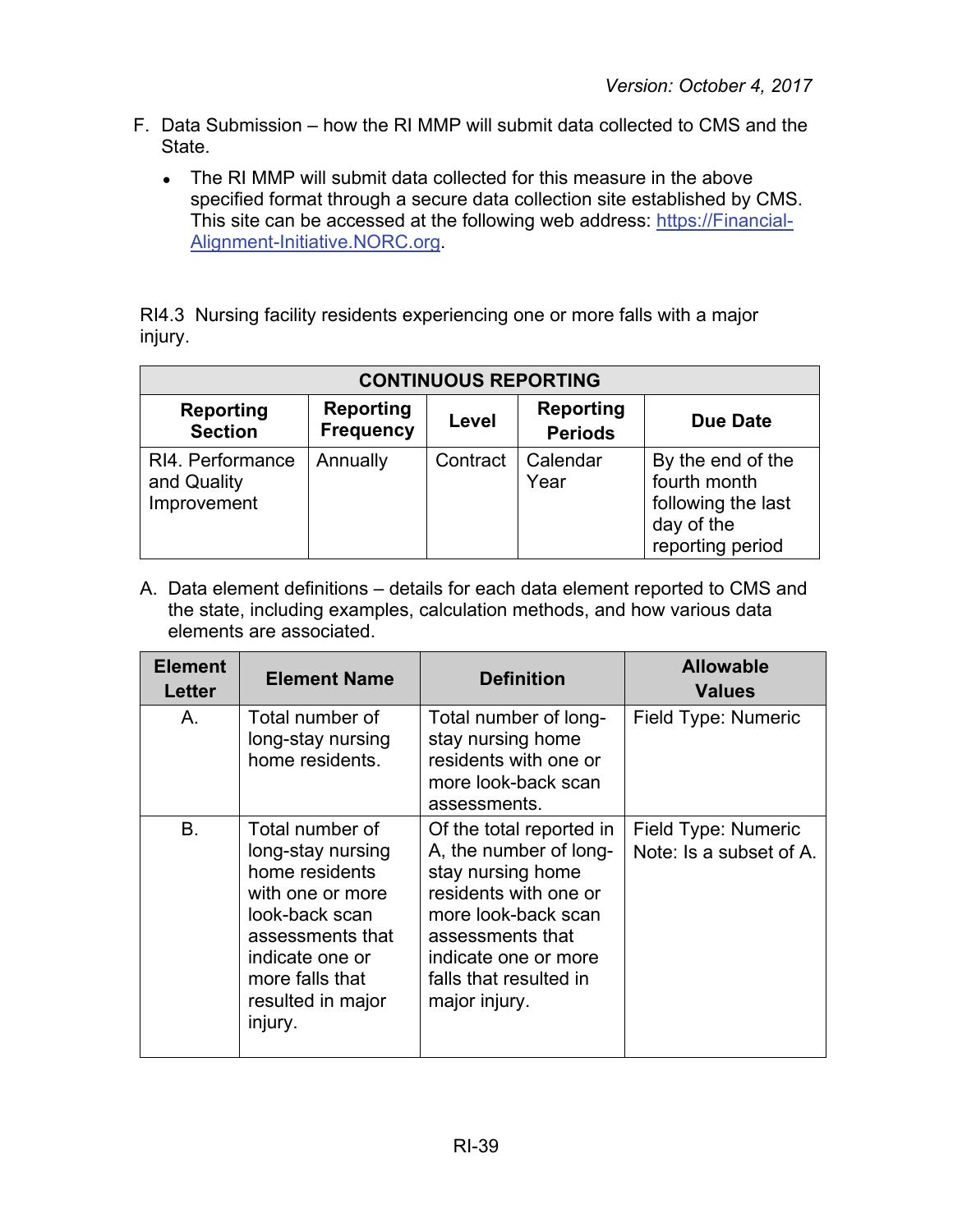- B. QA Checks/Thresholds procedures used by CMS and the state to establish benchmarks in order to identify outliers or data that are potentially erroneous.
	- CMS and the state will perform an outlier analysis.
	- As data are received from the RI MMP over time, CMS and the state will apply threshold checks.
- C. Edits and Validation checks validation checks that should be performed by the RI MMP prior to data submission.
	- Confirm those data elements above as subsets of other elements.
	- The RI MMP should validate that data element B is less than or equal to data element A.
	- All data elements should be positive values.
- D. Analysis how CMS and the state will evaluate reported data, as well as how other data sources may be monitored.
	- CMS and the state will evaluate the percentage of long-stay nursing home residents with one or more look-back scan assessments that indicate one or more falls that resulted in major injury in the target period or look-back period.
- E. Notes additional clarifications to a reporting section. This section incorporates previously answered frequently asked questions.
	- The RI MMP should include members regardless of whether the member was enrolled through passive enrollment or opt-in enrollment. Medicaidonly members should not be included.
	- A long stay is an episode with cumulative days in a facility greater than or equal to 101 days as of the end of the target period. The target period is the span of time that defines the quality measures reporting period (e.g., a calendar quarter).
	- Cumulative days in facility (CDIF) is the total number of days within an episode during which the resident was in the facility. It is the sum of the number of days within each stay included in an episode. Definitions for "stay" and "episode" can be found immediately following guidance on CDIF. If an episode consists of more than one stay separated by periods of time outside the facility (e.g., hospitalizations) only those days within the facility would count towards CDIF. Any days outside the facility (e.g., hospital, home, etc.) would not count towards the CDIF total. The following rules are used when computing CDIF:
		- 1. When counting the number of days until the end of the episode, counting stops with:
			- o The last record in the target period if that record is a discharge assessment (A0310F = [10,11]),
			- $\circ$  The last record in the target period if that record is a death in facility (A0310F = [12]), *or*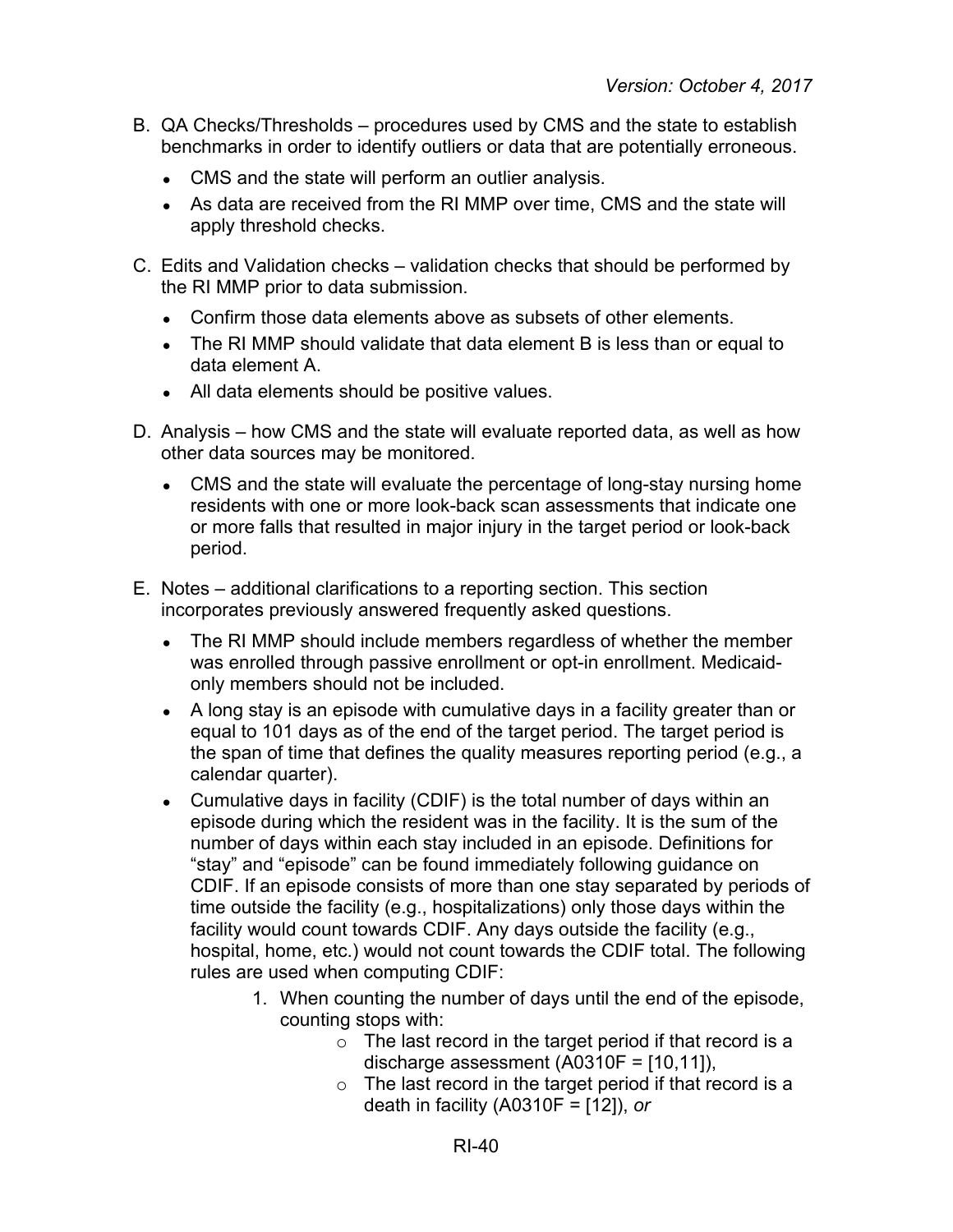- $\circ$  The end of the target period is reached, whichever is earlier
- 2. When counting the duration of each stay within an episode, include the day of entry (A1600) but not the day of discharge (A2000) unless the entry and discharge occurred on the same day in which case the number of days in the stay is equal to 1.
- 3. While death in facility records (A0310F = [12]) end CDIF counting, these records are not used as target records because they contain only tracking information and do not include clinical information necessary for quality measure calculation.
- A stay is the period of time between a resident's entry into a facility and either (a) a discharge or (b) the end of the target period, whichever comes first. A stay is also defined as a set of contiguous days in a facility. The start of a stay is either:
	- 1. An admission entry (A0310F = [01] *and* A1700 = [1]), or
	- 2. A reentry (A0310F = [01] *and* A1700 = [2])
- The end of a stay is the earliest of the following:
	- 1. Any discharge assessment (A0310F = [10,11]), or
	- 2. A death in facility tracking record (A0310F = [12]), or
	- 3. The end of the target period
- An episode is the period of time spanning one or more stays. An episode begins with an admission and ends with either (a) a discharge or (b) the end of the target period, whichever comes first. An episode starts with:
	- 1. An admission entry (A0310F = [01] *and* A1700 = [1])
- The end of an episode is the earliest of the following:
	- 1. A discharge assessment with return not anticipated (A0310F = [10]), or
	- 2. A discharge assessment with return anticipated (A0310F = [11]) but the resident did not return within 30 days of discharge, or
	- 3. A death in facility tracking record (A0310F = [12]), or
	- 4. The end of the target period
- For look-back scan assessment, scan all assessments within the current episode that have target dates no more than 275 days prior to the target assessment. Qualifying reasons for assessment (RFA) are:
	- 1. A0310A = [01,02,03,04,05,06] *or*
	- 2. A0310B = [01,02,03,04,05,06] *or*
	- 3. A0310F = [10,11]
- When selecting the look-back scan assessment, include the target assessment and all qualifying earlier assessments in the scan. Include an earlier assessment in the scan if it meets all of the following conditions:
	- 1. It is contained within the resident's episode
	- 2. It has a qualifying RFA
	- 3. Its target date is on or before the target date for the target assessment, and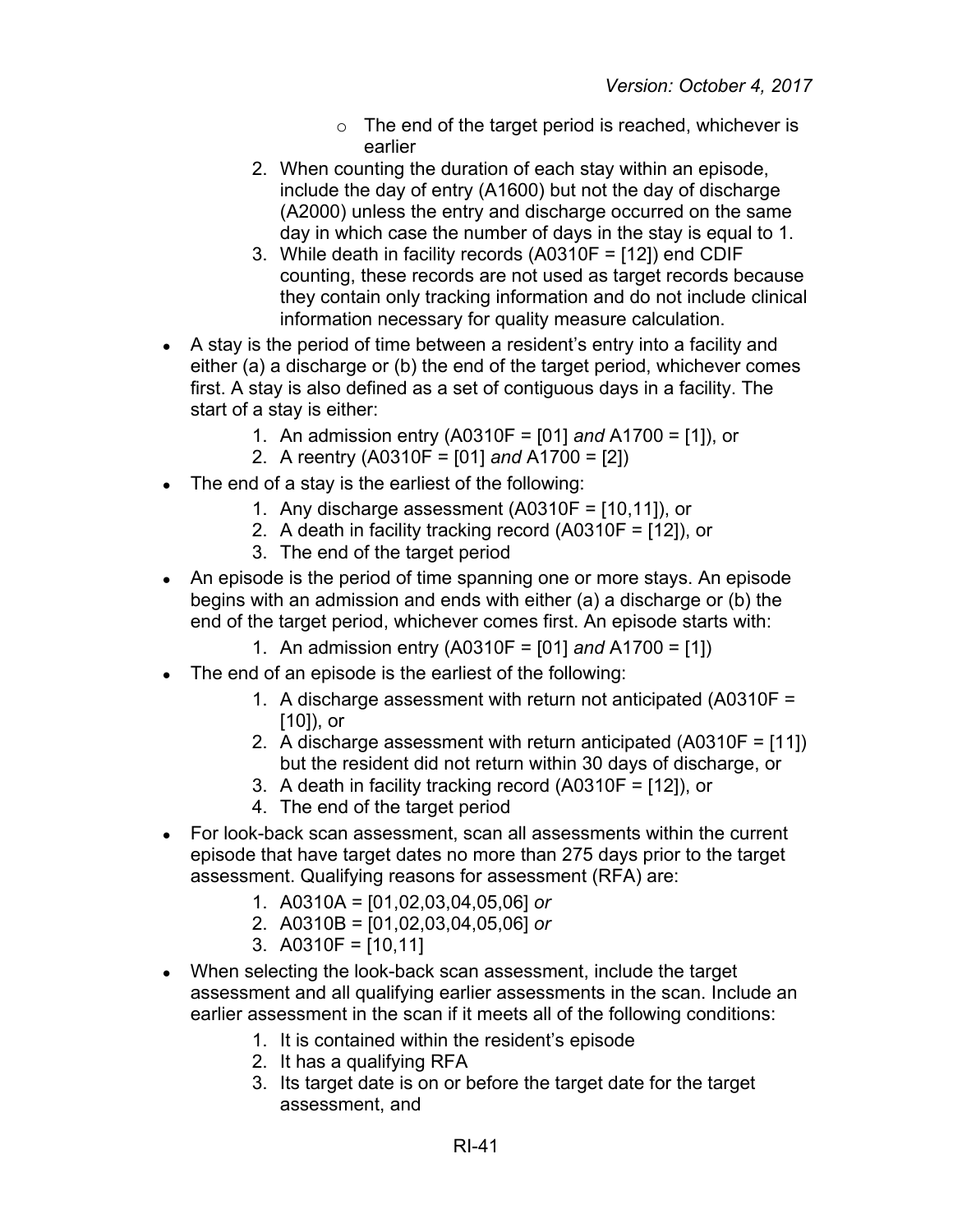- 4. Its target date is no more than 275 days prior to the target date of the target assessment
- The target assessment and qualifying earlier assessments are scanned to determine whether certain events or conditions occurred during the lookback period.
- The purpose of the look-back scan is to determine whether such events or conditions occurred during the look-back period. These measures trigger if the event or condition of interest occurred any time during a one year period. A 275-day time period is used to include up to three quarterly assessments. The earliest of these assessments would have a look-back period of up to 93 days which would cover a total of about one year. All assessments with target dates in this time period are examined to determine whether the event or condition of interest occurred at any time during the time interval.
- A resident is excluded if one of the following is true for all look-back scan assessments:
	- 1. The occurrence of falls was not assessed (J1800 = [-]), *or*
	- 2. The assessment indicates that a fall occurred (J1800 = [1]) and the number of falls with major injury was not assessed (J1900C  $= [-1)$
- F. Data Submission how the RI MMP will submit data collected to CMS and the State.
	- The RI MMP will submit data collected for this measure in the above specified format through a secure data collection site established by CMS. This site can be accessed at the following web address: [https://Financial-](https://financial-alignment-initiative.norc.org/)[Alignment-Initiative.NORC.org.](https://financial-alignment-initiative.norc.org/)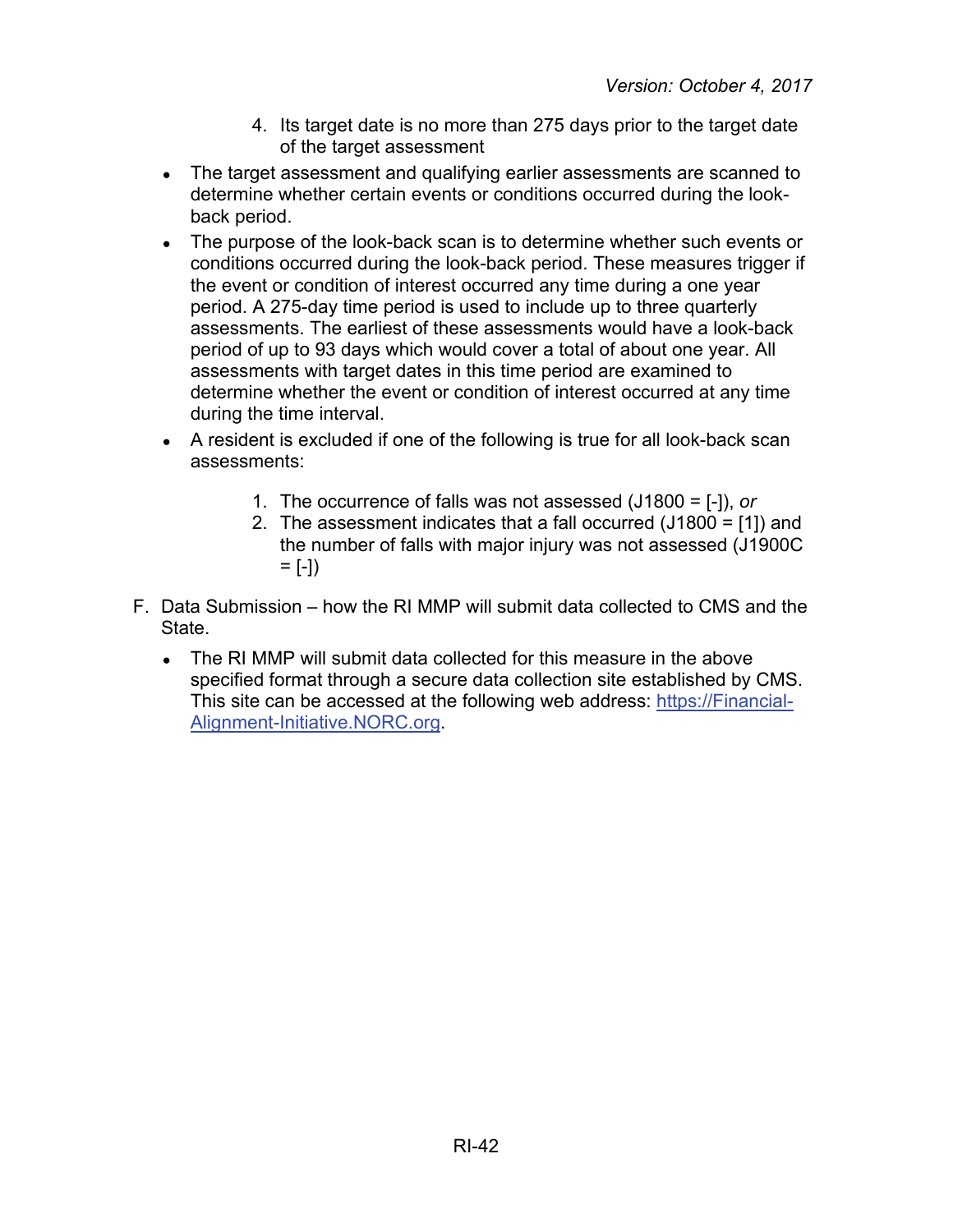|  | RI4.4 Antipsychotic use in persons with dementia. |  |  |  |
|--|---------------------------------------------------|--|--|--|
|--|---------------------------------------------------|--|--|--|

| <b>CONTINUOUS REPORTING</b>                    |                                      |          |                                    |                                                                                          |
|------------------------------------------------|--------------------------------------|----------|------------------------------------|------------------------------------------------------------------------------------------|
| Reporting<br><b>Section</b>                    | <b>Reporting</b><br><b>Frequency</b> | Level    | <b>Reporting</b><br><b>Periods</b> | <b>Due Date</b>                                                                          |
| RI4. Performance<br>and Quality<br>Improvement | Annually                             | Contract | Calendar<br>Year                   | By the end of the<br>sixth month<br>following the last<br>day of the reporting<br>period |

| <b>Element</b><br>Letter | <b>Element Name</b>                                                                                                                                                                                                                                                                                                                                                                      | <b>Definition</b>                                                                                                                                                                                                                                                                                                                                    | <b>Allowable</b><br><b>Values</b> |
|--------------------------|------------------------------------------------------------------------------------------------------------------------------------------------------------------------------------------------------------------------------------------------------------------------------------------------------------------------------------------------------------------------------------------|------------------------------------------------------------------------------------------------------------------------------------------------------------------------------------------------------------------------------------------------------------------------------------------------------------------------------------------------------|-----------------------------------|
| Α.                       | Total number of<br>members 65 years<br>of age and older<br>continuously<br>enrolled during the<br>reporting period<br>with a diagnosis of<br>dementia and/or<br>two or more<br>prescription claims<br>within the reporting<br>period where the<br>sum of days'<br>supply is $> 60$ for a<br>cholinesterase<br>inhibitor or an N-<br>methyl-D-aspartate<br>(NMDA) receptor<br>antagonist. | Total number of<br>members 65 years of<br>age and older<br>continuously enrolled<br>during the reporting<br>period with a<br>diagnosis of dementia<br>and/or two or more<br>prescription claims<br>within the reporting<br>period where the sum<br>of days' supply is $> 60$<br>for a cholinesterase<br>inhibitor or an NMDA<br>receptor antagonist. | Field Type: Numeric               |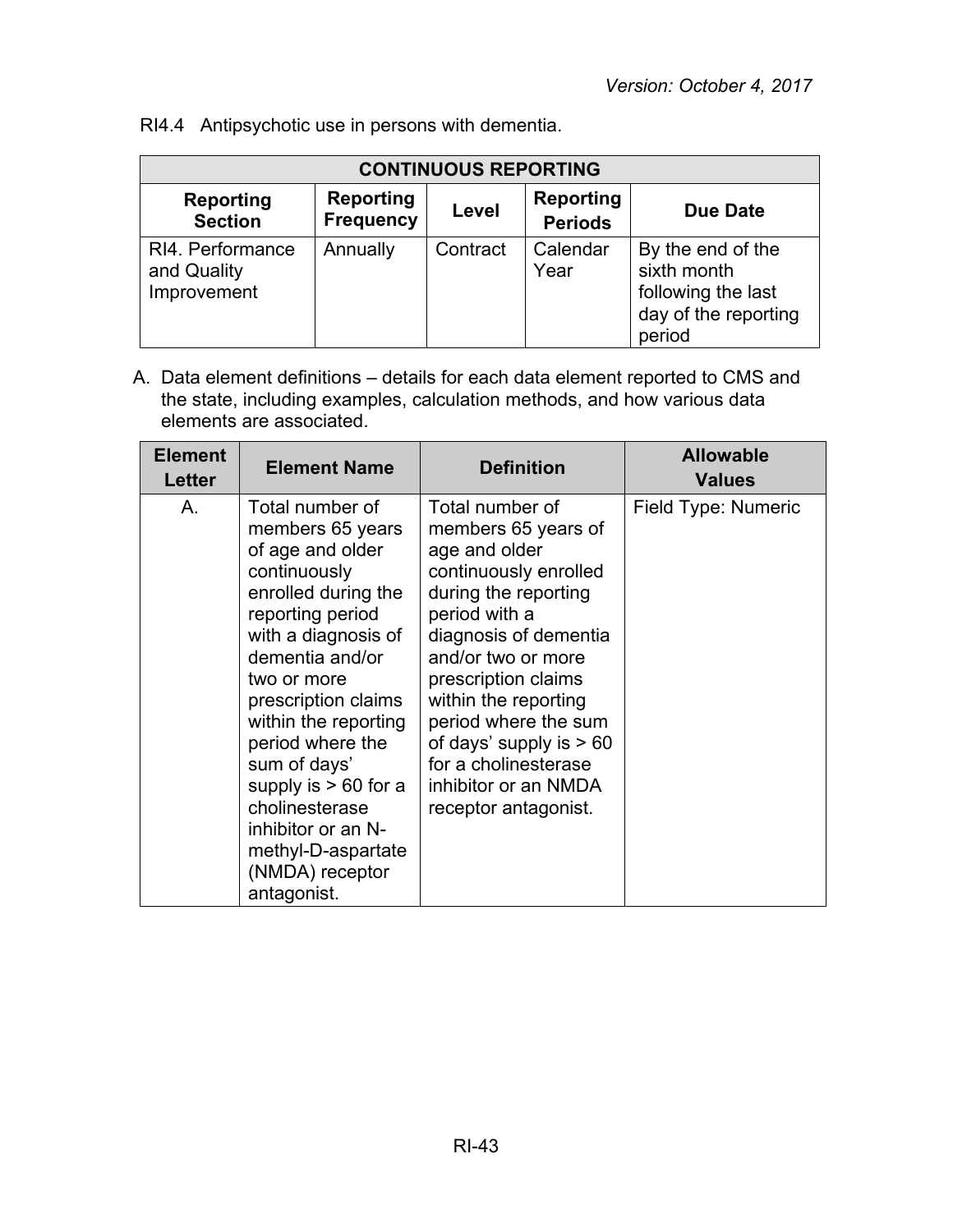| <b>Element</b><br>Letter | <b>Element Name</b>                                                                                                                                                                                                                                                                                                                       | <b>Definition</b>                                                                                                                                                                                                                                                                                                                                         | <b>Allowable</b><br><b>Values</b>              |
|--------------------------|-------------------------------------------------------------------------------------------------------------------------------------------------------------------------------------------------------------------------------------------------------------------------------------------------------------------------------------------|-----------------------------------------------------------------------------------------------------------------------------------------------------------------------------------------------------------------------------------------------------------------------------------------------------------------------------------------------------------|------------------------------------------------|
| В.                       | Total number of<br>members 65 years<br>of age and older<br>who had had at<br>least one<br>prescription and<br>>30 days supply for<br>any antipsychotic<br>medication during<br>the reporting period<br>and did not have a<br>diagnosis of<br>schizophrenia,<br>bipolar disorder,<br>Huntington's<br>disease or<br>Tourette's<br>Syndrome. | Of the total reported in<br>A, the number of<br>members 65 years of<br>age and older who<br>had at least one<br>prescription and >30<br>days supply for any<br>antipsychotic<br>medication during the<br>reporting period and<br>did not have a<br>diagnosis of<br>schizophrenia, bipolar<br>disorder, Huntington's<br>disease or Tourette's<br>Syndrome. | Field Type: Numeric<br>Note: Is a subset of A. |

- B. QA Checks/Thresholds procedures used by CMS and the state to establish benchmarks in order to identify outliers or data that are potentially erroneous.
	- CMS and the state will perform an outlier analysis.
	- As data are received from the RI MMP over time, CMS and the state will apply threshold checks.
- C. Edits and Validation checks validation checks that should be performed by the RI MMP prior to data submission.
	- Confirm those data elements above as subsets of other elements.
	- The RI MMP should validate that data element B is less than or equal to data element A.
	- All data elements should be positive values.
- D. Analysis how CMS and the state will evaluate reported data, as well as how other data sources may be monitored.
	- CMS and the state will evaluate the percentage of members 65 years of age and older continuously enrolled during the reporting period with a diagnosis of dementia and/or two or more prescription claims within the reporting period where the sum of days' supply is  $> 60$  for a cholinesterase inhibitor or an NMDA receptor antagonist who had at least one prescription and >30 days supply for any antipsychotic medication during the reporting period and did not have a diagnosis of schizophrenia, bipolar disorder, Huntington's disease or Tourette's Syndrome.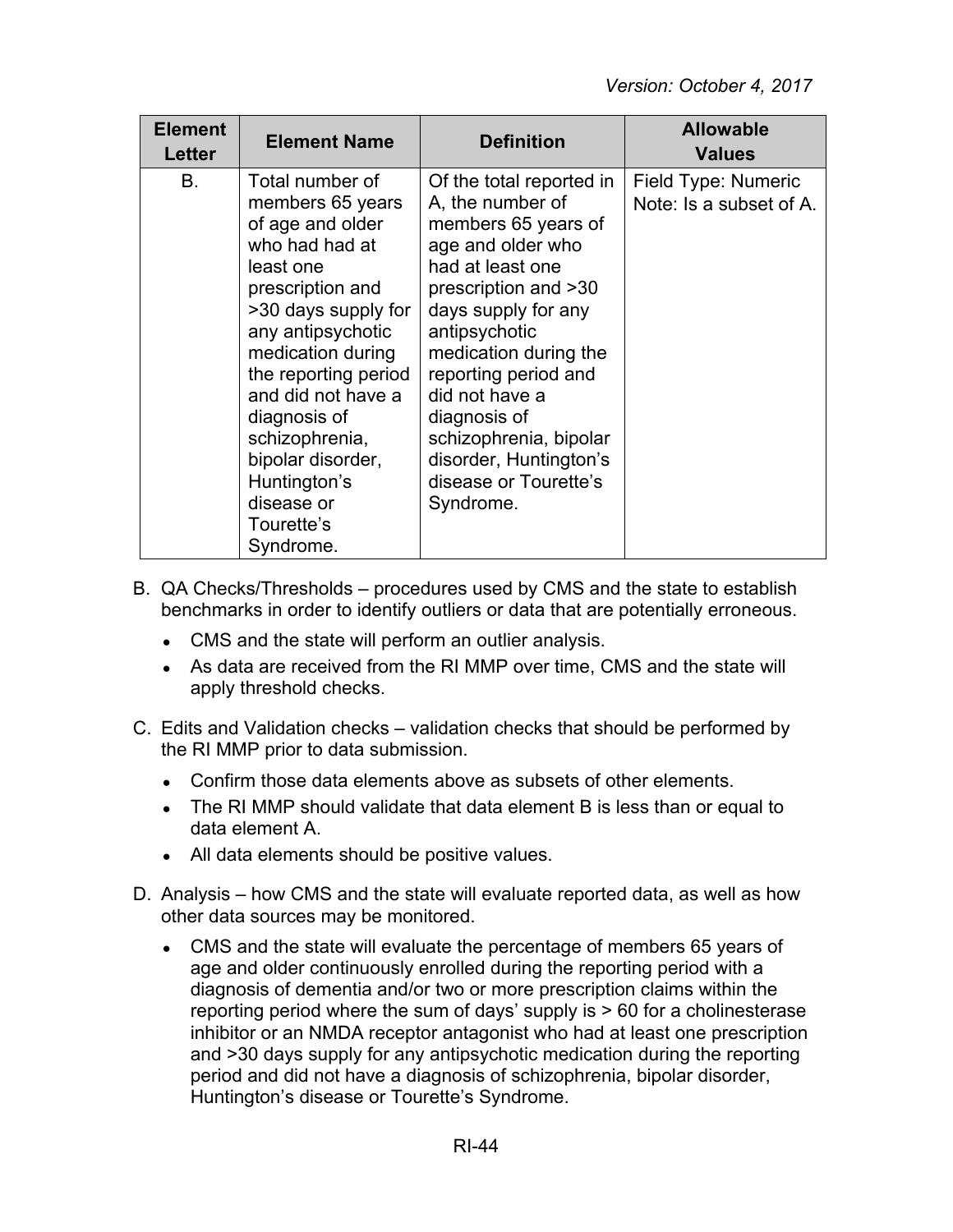- E. Notes additional clarifications to a reporting section. This section incorporates previously answered frequently asked questions.
	- The RI MMP should include members regardless of whether the member was enrolled through passive enrollment or opt-in enrollment. Medicaidonly members should not be included.
	- Continuous enrollment is defined as no more than one gap in enrollment of up to 45 days during the reporting period (i.e., January through December). To determine continuous enrollment for a member for whom enrollment is verified monthly, the member may not have more than a one-month gap in coverage (i.e., a member whose coverage lapses for two months [60 days] is not considered continuously enrolled).
	- The member's measurement period beings on the date of the first fill of the target medication (i.e., index date) and extends through the last day of the reporting period.
	- Dementia is defined as a diagnosis of dementia (Dementia value set) and/or members with two or more prescription claims within the measurement year for a cholinesterase inhibitor or an NMDA receptor antagonist within the measurement year where the sum of days supply is >60. See the Cholinesterase Inhibitors and NMDA Receptor Antagonists Medications List for a list of cholinesterase inhibitors and NMDA receptor antagonists. The active ingredients are limited to oral and transdermal formulations only.
	- For data element B, refer to the prescriptions in the Antipsychotic Medications List for antipsychotic medications and the Psychotic Disorders or Related Conditions value set to identify members with a diagnosis of schizophrenia, bipolar disorder, Huntington's disease, or Tourette's Syndrome. The active ingredients for the medications in the Antipsychotic Medications list are limited to oral, sublingual, injectable and intramuscular formulations only. Includes combination products.
- F. Data Submission how the RI MMP will submit data collected to CMS and the State.
	- The RI MMP will submit data collected for this measure in the above specified format through a secure data collection site established by CMS. This site can be accessed at the following web address: [https://Financial-](https://financial-alignment-initiative.norc.org/)[Alignment-Initiative.NORC.org.](https://financial-alignment-initiative.norc.org/)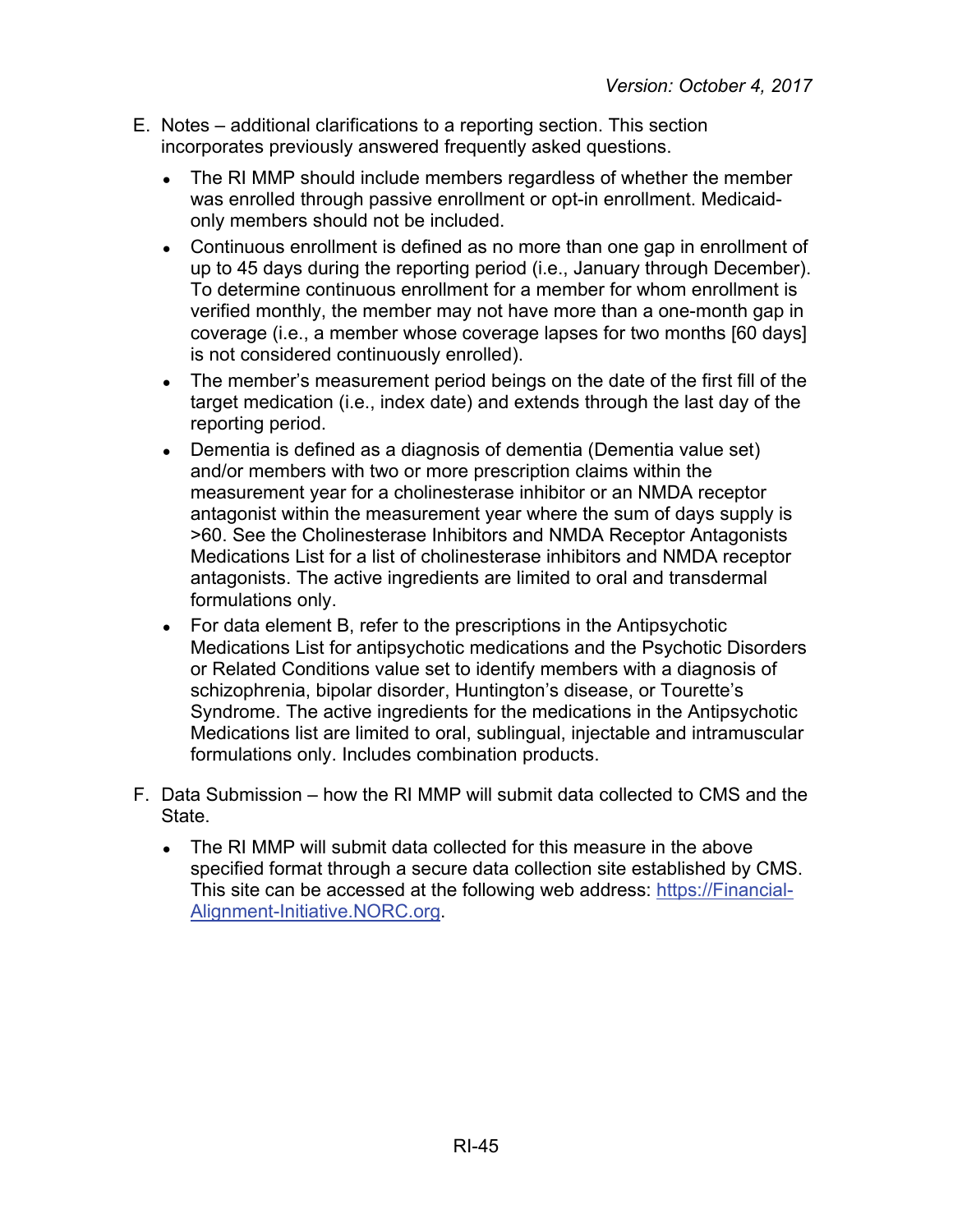| <b>CONTINUOUS REPORTING</b>                          |                                      |          |                             |                                                                                           |
|------------------------------------------------------|--------------------------------------|----------|-----------------------------|-------------------------------------------------------------------------------------------|
| <b>Reporting</b><br><b>Section</b>                   | <b>Reporting</b><br><b>Frequency</b> | Level    | Reporting<br><b>Periods</b> | <b>Due Date</b>                                                                           |
| $R14$ .<br>Performance<br>and Quality<br>Improvement | Annually                             | Contract | Calendar<br>Year            | By the end of the<br>fourth month<br>following the last<br>day of the reporting<br>period |

RI4.5 Skilled nursing facility discharges to the community.<sup>i</sup>

| <b>Element</b><br><b>Letter</b> | <b>Element Name</b>                                                                                                                                                                                                                         | <b>Definition</b>                                                                                                                                                                                                                                                                                                                            | <b>Allowable</b><br><b>Values</b>                           |
|---------------------------------|---------------------------------------------------------------------------------------------------------------------------------------------------------------------------------------------------------------------------------------------|----------------------------------------------------------------------------------------------------------------------------------------------------------------------------------------------------------------------------------------------------------------------------------------------------------------------------------------------|-------------------------------------------------------------|
| Α.                              | Total number of<br>members admitted to a<br>skilled nursing facility<br>(SNF) from an acute<br>hospital during the<br>prior 12 months who<br>did not have a stay in<br>a nursing facility in the<br>100 days prior to the<br>SNF admission. | Total number of<br>members admitted to<br>a SNF from an acute<br>hospital during the<br>prior 12 months who<br>did not have a stay in<br>a nursing facility in<br>the 100 days prior to<br>the SNF admission.                                                                                                                                | Field Type:<br><b>Numeric</b>                               |
| B.                              | Total number of<br>members who were<br>discharged back to the<br>community alive from<br>a SNF within 100 days<br>of admission and<br>remained out of any<br>SNF for at least 30<br>days.                                                   | Of the total reported<br>in A, the number of<br>members who were<br>discharged back to<br>the community alive<br>(i.e., private home,<br>apartment,<br>board/care, assisted<br>living, or group<br>home) from a SNF<br>within 100 days of<br>admission and<br>remained out of any<br>SNF for at least 30<br>days following the<br>discharge. | Field Type:<br><b>Numeric</b><br>Note: Is a subset of<br>Α. |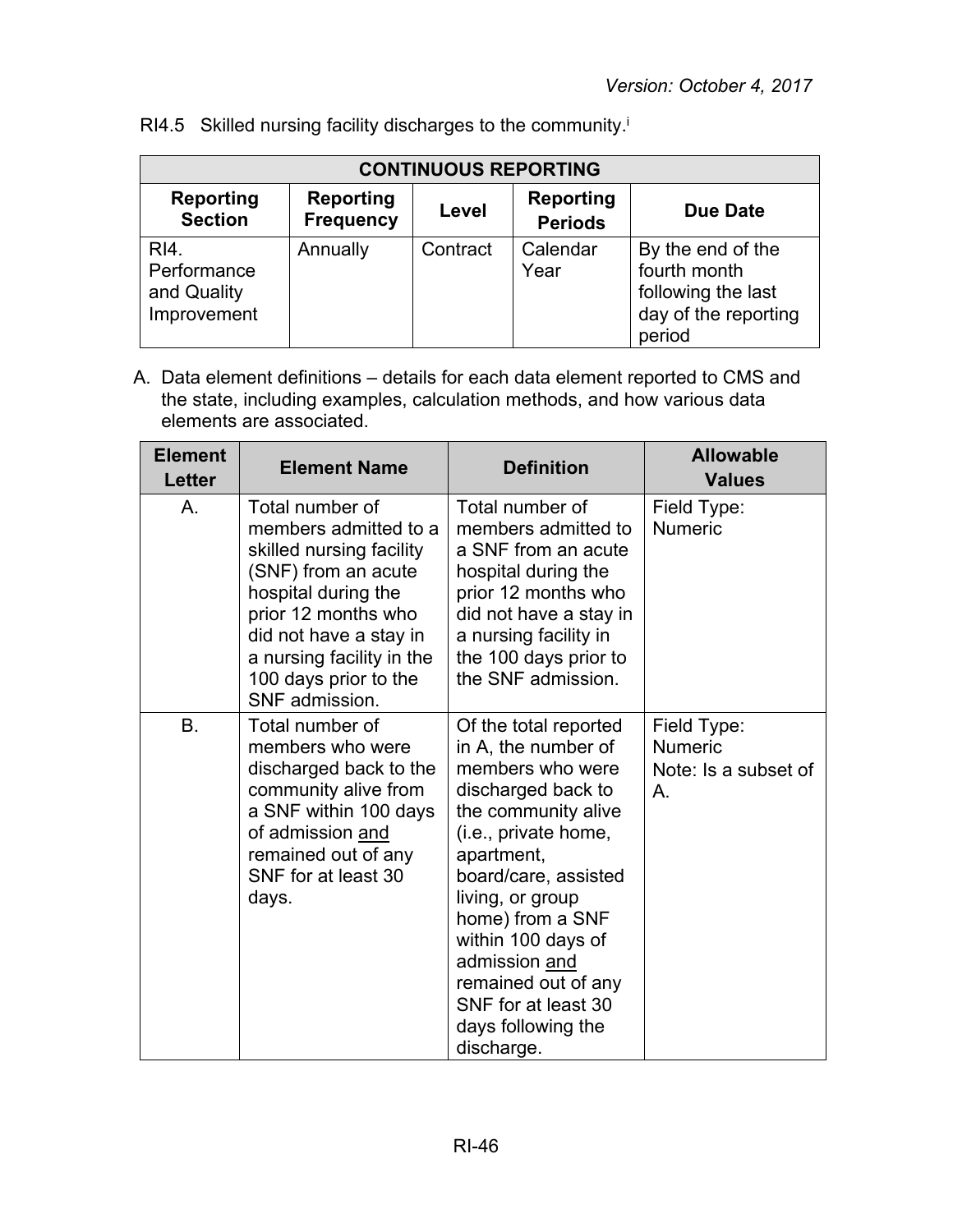- B. QA Checks/Thresholds procedures used by CMS and the state to establish benchmarks in order to identify outliers or data that are potentially erroneous.
	- Guidance will be forthcoming on the established threshold for this measure.
- C. Edits and Validation checks validation checks that should be performed by the RI MMP prior to data submission.
	- Confirm those data elements listed above as subsets of other elements.
	- The RI MMP should validate that data element B is less than or equal to data element A.
	- All data elements should be positive values.
- D. Analysis how CMS and the state will evaluate reported data, as well as how other data sources may be monitored.
	- CMS and the state will evaluate the percentage of members admitted from an acute hospital to the SNF over the prior 12 months who did not have a stay in any nursing facility in the 100 days prior to the SNF admission, who were discharged back to the community alive from the SNF within 100 days of admission and who remained out of any SNF for at least 30 days following that discharge.
- E. Notes additional clarifications to a reporting section. This section incorporates previously answered frequently asked questions.
	- The RI MMP should include all members regardless of whether the member was enrolled through passive enrollment or opt-in enrollment. Medicaid-only members should not be included.
	- The RI MMP should include all members who meet the criteria outlined in data element A, regardless of whether they are disenrolled as of the end of the reporting period (i.e., include all members regardless of whether they are currently enrolled or disenrolled as of the last day of the reporting period).
	- A member must be continuously enrolled from the date of the SNF admission through 30 days following the discharge from the SNF to the community, with no gaps in enrollment, to be included in this measure.
	- This measure was adapted from the Point Right Pro30 measure. However, risk adjustment will not be required when reporting this measure. The RI MMP will report the actual rate only.
	- Data element A is based on MDS item "A1800 Entered From" being coded as "03 Acute Care Hospital." This information would appear on the MDS admission assessments, either the 5-day SNF PPS or 14-day OBRA Admission.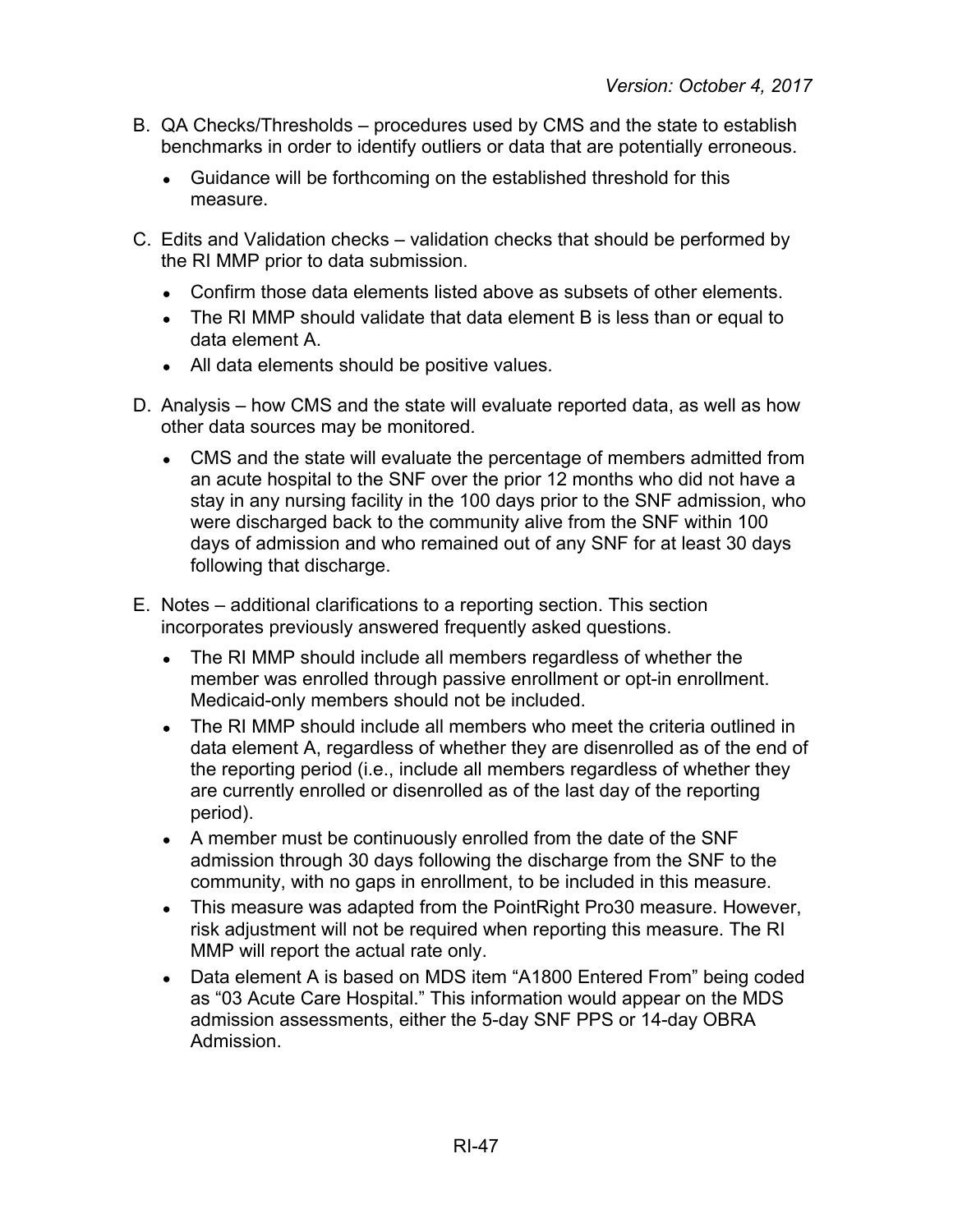- Data element B is based on MDS item "A1200 Discharge Status" being coded as "01 Community." This information would appear on the MDS discharge assessments.
- The RI MMP should exclude the following:
	- $\circ$  Any member with a stay in a SNF for any reason during the 100 days prior to the acute hospital admission.
	- Any member less than 55 years of age.
	- Anyone with missing data for the "entered from" or "discharge status" MDS items (A1800 or A2100).
- The RI MMP should include members who expire during the reporting period in the denominator if they meet all of the criteria outlined in data element A. However, those members would not be counted as a discharge to the community and would not be counted in data element B.
- The RI MMP should include members who have an interruption in the SNF stay (e.g., hospital admission). If the member is readmitted to the same SNF following the event and discharged back to the community within 100 days of their initial admission to that SNF, then they are counted in data element B.
- F. Data Submission how The RI MMP will submit data collected to CMS and the state.
	- The RI MMP will submit data collected for this measure in the above specified format through a secure data collection site established by CMS. This site can be accessed at the following web address: [https://Financial-](https://financial-alignment-initiative.norc.org/)[Alignment-Initiative.NORC.org.](https://financial-alignment-initiative.norc.org/)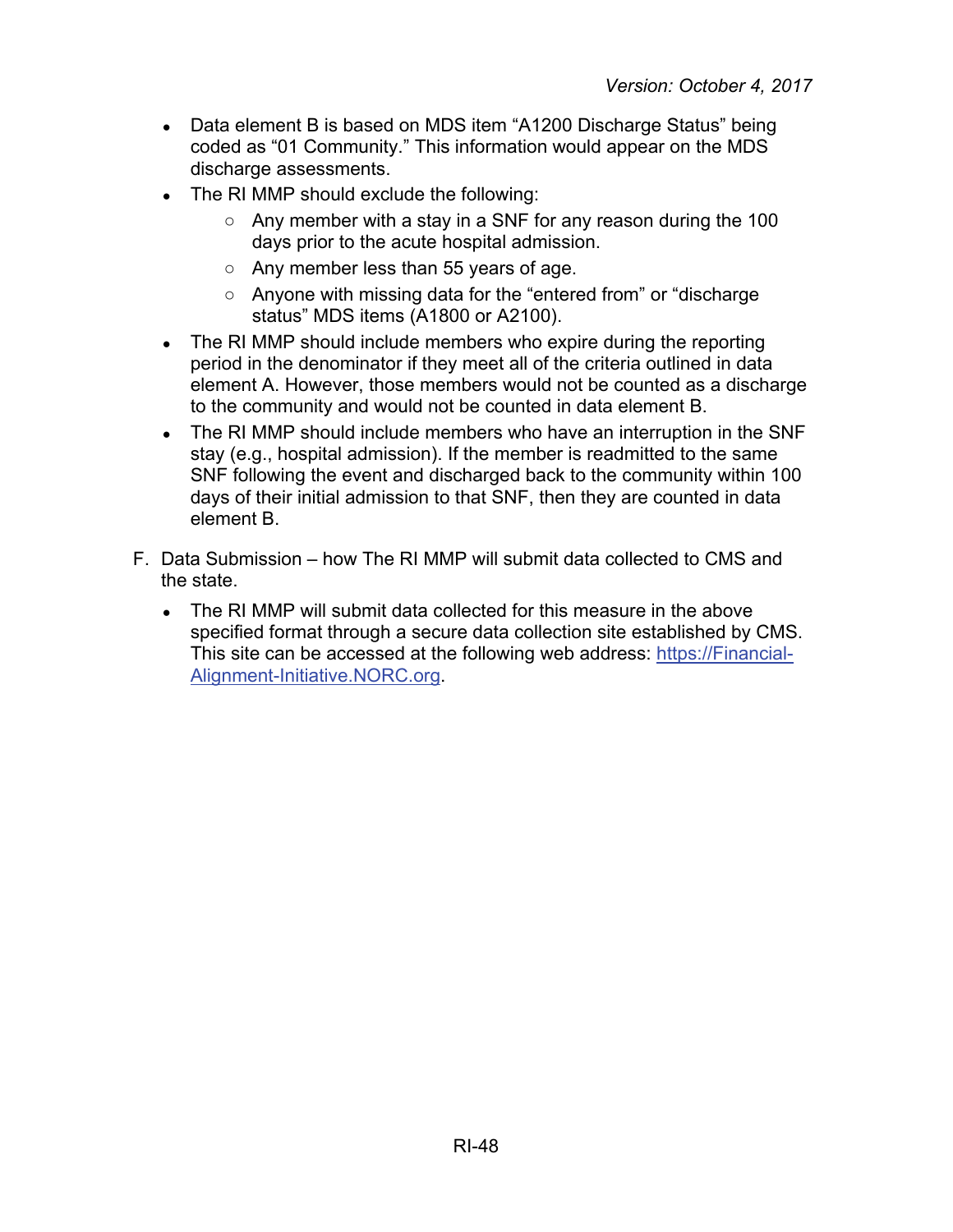| <b>CONTINUOUS REPORTING</b>                       |                                      |          |                                                                                                     |                                                                                           |  |
|---------------------------------------------------|--------------------------------------|----------|-----------------------------------------------------------------------------------------------------|-------------------------------------------------------------------------------------------|--|
| <b>Reporting</b><br><b>Section</b>                | <b>Reporting</b><br><b>Frequency</b> | Level    | Reporting<br><b>Periods</b>                                                                         | Due Date                                                                                  |  |
| RI4.<br>Performance<br>and Quality<br>Improvement | Quarterly                            | Contract | Current<br>Calendar<br>Quarter<br>Ex:<br>$1/1 - 3/31$<br>$4/1 - 6/30$<br>$7/1 - 9/30$<br>10/1-12/31 | By the end of the<br>fourth month<br>following the last<br>day of the reporting<br>period |  |

RI4.6 Skilled nursing facility hospital admissions.<sup>i</sup>

| <b>Element</b><br>Letter | <b>Element Name</b>                                                                                                                                                                    | <b>Definition</b>                                                                                                                                                      | <b>Allowable</b><br><b>Values</b>              |
|--------------------------|----------------------------------------------------------------------------------------------------------------------------------------------------------------------------------------|------------------------------------------------------------------------------------------------------------------------------------------------------------------------|------------------------------------------------|
| A.                       | Total number of<br>members admitted<br>to a skilled nursing<br>facility (SNF) from<br>an acute hospital<br>who had an MDS<br>admission<br>assessment during<br>the prior 12<br>months. | Total number of<br>members admitted to<br>a SNF from an acute<br>hospital who had an<br><b>MDS</b> admission<br>assessment during<br>the prior 12 months.              | Field Type: Numeric                            |
| <b>B.</b>                | Total number of<br>members<br>readmitted to any<br>hospital from the<br>SNF within 30 days<br>of admission.                                                                            | Of the total reported in<br>A, the number of<br>members readmitted<br>to any hospital<br>(excluding ER only<br>visits) from the SNF<br>within 30 days of<br>admission. | Field Type: Numeric<br>Note: Is a subset of A. |

- B. QA Checks/Thresholds procedures used by CMS and the state to establish benchmarks in order to identify outliers or data that are potentially erroneous.
	- Guidance will be forthcoming on the established threshold for this measure.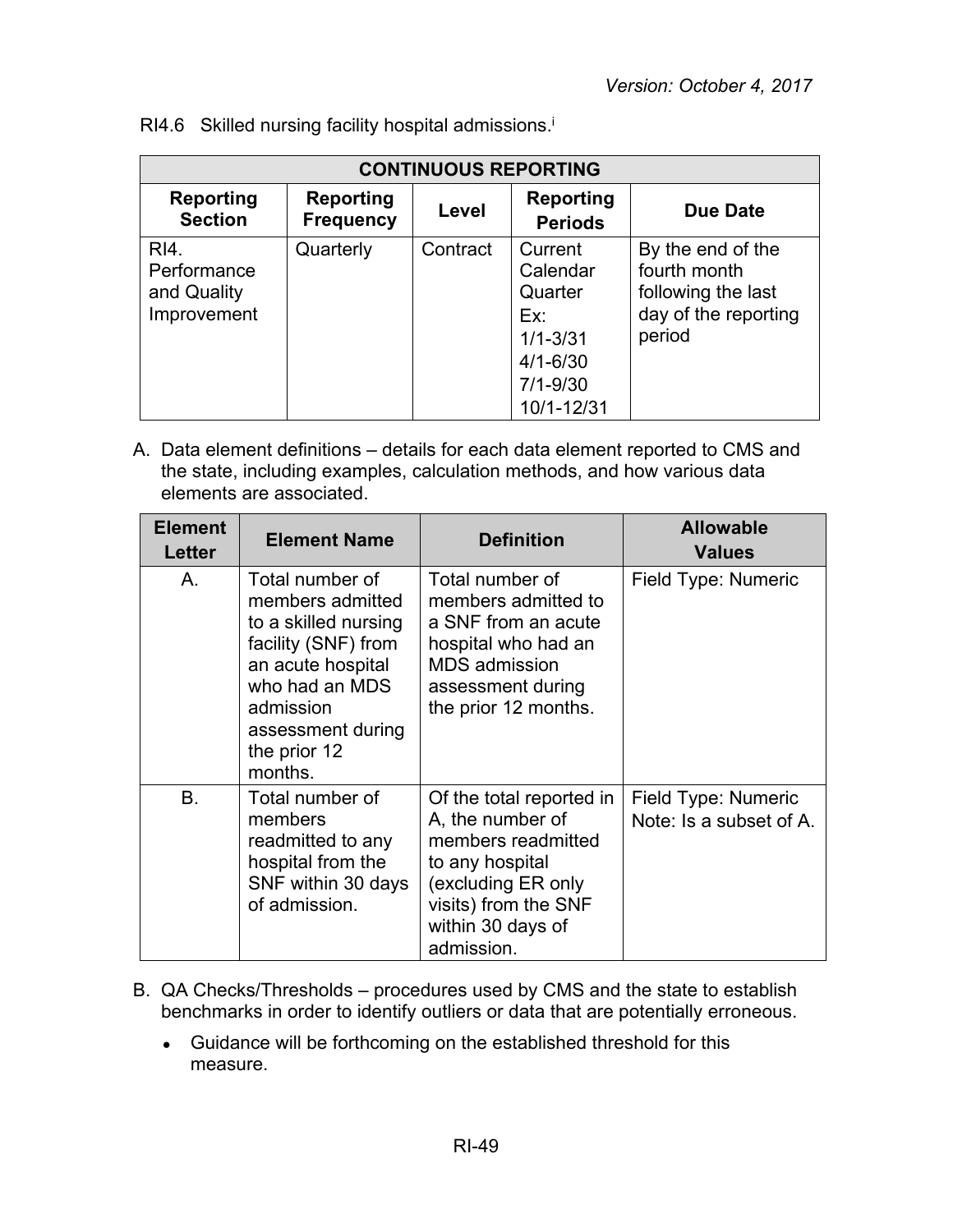- C. Edits and Validation checks validation checks that should be performed by the RI MMP prior to data submission.
	- Confirm those data elements listed above as subsets of other elements.
	- The RI MMP should validate that data element B is less than or equal to data element A.
	- All data elements should be positive values.
- D. Analysis how CMS and the state will evaluate reported data, as well as how other data sources may be monitored.
	- CMS and the state will evaluate the percentage of members admitted to a SNF from an acute hospital who had an MDS admission discharge assessment who were readmitted to any hospital from the SNF within 30 days of admission.
- E. Notes additional clarifications to a reporting section. This section incorporates previously answered frequently asked questions.
	- The RI MMP should include all members regardless of whether the member enrolled was enrolled through passive enrollment or opt-in enrollment. Medicaid-only members should not be included.
	- The RI MMP should include all members who meet the criteria outlined in data element A, regardless of whether they are disenrolled as of the end of the reporting period (i.e., include all members regardless of whether they are currently enrolled or disenrolled as of the last day of the reporting period).
	- This measure was adapted from the Point Right Pro30 measure. However, risk adjustment will not be required when reporting this measure. The RI MMP will report the actual rate only.
	- The RI MMP should exclude from data element B any transfers from the SNF to any hospital for an ER-only visit (i.e., a hospital visit that did not result in an inpatient admission).
	- To identify data element B, the RI MMP should use the indication on the MDS discharge assessment.
	- The source of the MDS admission assessment (data element A) is either the 5-day SNF PPS or the 14-day OBRA Admission assessment.
- F. Data Submission how the RI MMP will submit data collected to CMS and the state.
	- The RI MMP will submit data collected for this measure in the above specified format through a secure data collection site established by CMS. This site can be accessed at the following web address: [https://Financial-](https://financial-alignment-initiative.norc.org/)[Alignment-Initiative.NORC.org.](https://financial-alignment-initiative.norc.org/)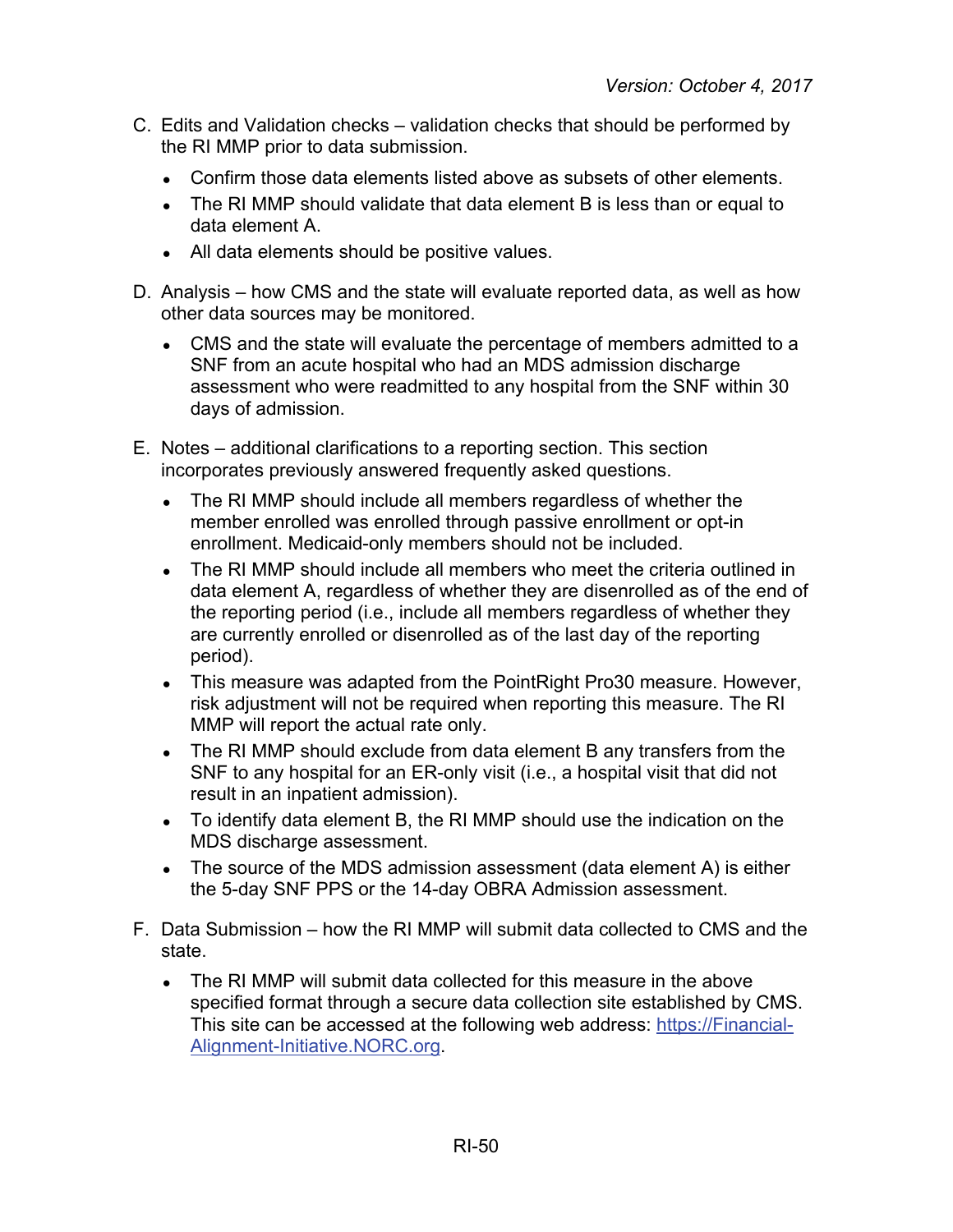RI4.7 Members eligible for the Rhode to Home program who are transitioned from a nursing facility to the community.<sup>i</sup>

| <b>CONTINUOUS REPORTING</b>                       |                                      |          |                                                                                                     |                                                                                           |  |
|---------------------------------------------------|--------------------------------------|----------|-----------------------------------------------------------------------------------------------------|-------------------------------------------------------------------------------------------|--|
| <b>Reporting</b><br><b>Section</b>                | <b>Reporting</b><br><b>Frequency</b> | Level    | <b>Reporting</b><br><b>Periods</b>                                                                  | Due Date                                                                                  |  |
| RI4.<br>Performance<br>and Quality<br>Improvement | Quarterly                            | Contract | Current<br>Calendar<br>Quarter<br>Ex:<br>$1/1 - 3/31$<br>$4/1 - 6/30$<br>$7/1 - 9/30$<br>10/1-12/31 | By the end of the<br>fourth month<br>following the last<br>day of the reporting<br>period |  |

| <b>Element</b><br><b>Letter</b> | <b>Element Name</b>                                                                      | <b>Definition</b>                                                                                                                                    | <b>Allowable</b><br><b>Values</b>              |
|---------------------------------|------------------------------------------------------------------------------------------|------------------------------------------------------------------------------------------------------------------------------------------------------|------------------------------------------------|
| A.                              | Total number of<br>members eligible<br>for the Rhode to<br>Home program.                 | Total number of<br>members eligible for<br>the Rhode to Home<br>(Money Follows the<br>Person) program.                                               | Field Type: Numeric                            |
| B.                              | Total number of<br>members<br>discharged from a<br>nursing facility to<br>the community. | Of the total reported<br>in A, the number of<br>members discharged<br>from a nursing facility<br>to the community<br>during the reporting<br>period. | Field Type: Numeric<br>Note: Is a subset of A. |

- B. QA Checks/Thresholds procedures used by CMS and the state to establish benchmarks in order to identify outliers or data that are potentially erroneous.
	- Guidance will be forthcoming on the established threshold for this measure.
- C. Edits and Validation checks validation checks that should be performed by the RI MMP prior to data submission.
	- Confirm those data elements listed above as subsets of other elements.
	- The RI MMP should validate that data element B is less than or equal to data element A.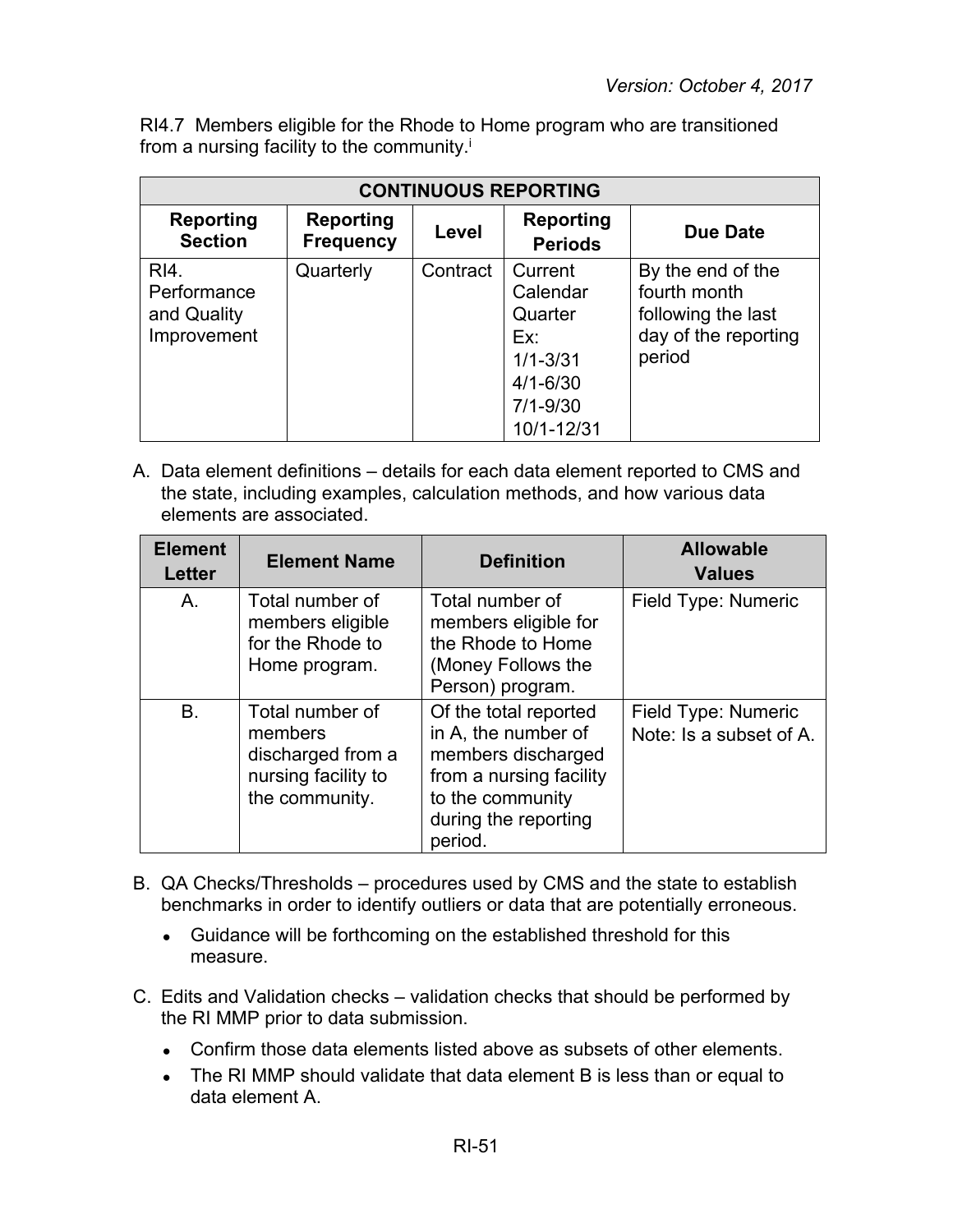- All data elements should be positive values.
- D. Analysis how CMS and the state will evaluate reported data, as well as how other data sources may be monitored.
	- CMS and the state will evaluate the percentage of members eligible for the Rhode to Home program who were discharged from a nursing facility to the community during the reporting period.
- E. Notes additional clarifications to a reporting section. This section incorporates previously answered frequently asked questions.
	- The RI MMP should include all members regardless of whether the member was enrolled through passive enrollment or opt-in enrollment. Medicaid-only members should not be included.
	- The RI MMP should include all members who meet the criteria outlined in data element A, regardless of whether they are disenrolled as of the end of the reporting period (i.e., include all members regardless of whether they are currently enrolled or disenrolled as of the last day of the reporting period).
	- The Rhode to Home program will provide support to transition eligible members who are in a qualified institutional setting for 90 days or more to home and community-based settings. The program will assist members transition to and successfully remain in the community, with appropriate supports, so that they can experience more independence and a better quality of life. This program is also referred to as Money Follows the Person.
	- Members are eligible for the Rhode to Home program if they:
		- Are residing in a nursing facility for at least ninety (90) consecutive days, not including short-term rehabilitation days;
		- Are eligible for Medicaid for at least one day prior to nursing facility discharge; and
		- Provide informed consent, signed by the member or his/her legal guardian (if applicable), to participate in the Rhode to Home demonstration grant.
- F. Data Submission how the RI MMP will submit data collected to CMS and the state.
	- The RI MMP will submit data collected for this measure in the above specified format through a secure data collection site established by CMS. This site can be accessed at the following web address: [https://Financial-](https://financial-alignment-initiative.norc.org/)[Alignment-Initiative.NORC.org.](https://financial-alignment-initiative.norc.org/)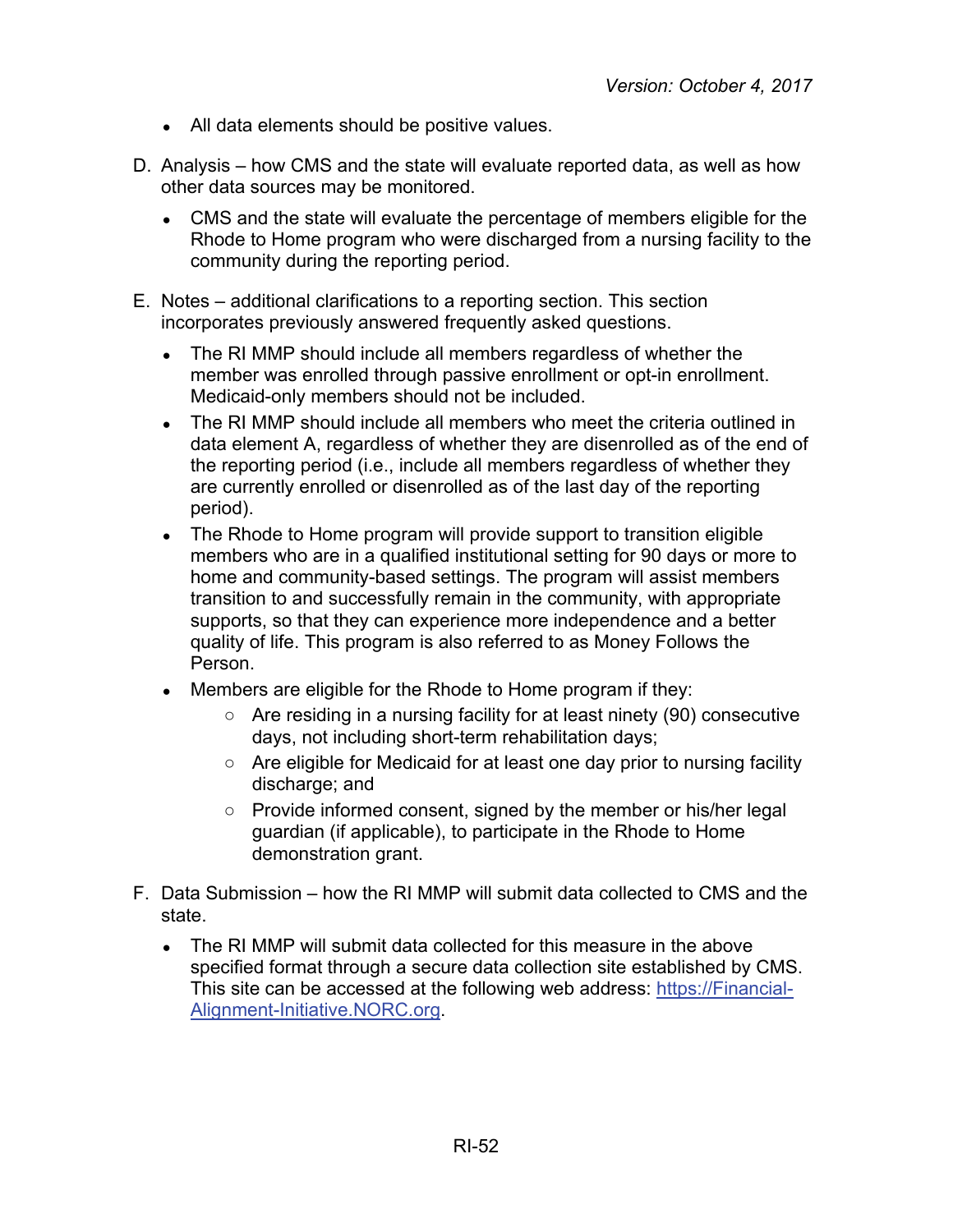RI4.8 Member admissions to and discharges from residential settings involving out-of-plan services.<sup>i</sup>

| <b>CONTINUOUS REPORTING</b>                       |                                      |          |                                                                                                     |                                                                                           |
|---------------------------------------------------|--------------------------------------|----------|-----------------------------------------------------------------------------------------------------|-------------------------------------------------------------------------------------------|
| <b>Reporting</b><br><b>Section</b>                | <b>Reporting</b><br><b>Frequency</b> | Level    | <b>Reporting</b><br><b>Periods</b>                                                                  | Due Date                                                                                  |
| RI4.<br>Performance<br>and Quality<br>Improvement | Quarterly                            | Contract | Current<br>Calendar<br>Quarter<br>Ex:<br>$1/1 - 3/31$<br>$4/1 - 6/30$<br>$7/1 - 9/30$<br>10/1-12/31 | By the end of the<br>fourth month<br>following the last<br>day of the reporting<br>period |

| <b>Element</b><br><b>Letter</b> | <b>Element Name</b>                                                                                                  | <b>Definition</b>                                                                                                                                                                | <b>Allowable</b><br><b>Values</b>              |
|---------------------------------|----------------------------------------------------------------------------------------------------------------------|----------------------------------------------------------------------------------------------------------------------------------------------------------------------------------|------------------------------------------------|
| A.                              | Total number of<br>members residing<br>in an out-of-plan<br>residential facility,<br>including ID/DD<br>group homes. | Total number of<br>members residing in<br>an out-of-plan<br>residential facility (i.e.,<br>IC40 I/DD), including<br>ID/DD group homes,<br>during the reporting<br>period.        | Field Type: Numeric                            |
| <b>B.</b>                       | Total number of<br>members residing<br>in an out-of-plan<br>residential facility<br>who had an ED<br>visit.          | Of the total reported<br>in A, the number of<br>members residing in<br>an out-of-plan<br>residential facility who<br>had an ED visit during<br>the reporting period.             | Field Type: Numeric<br>Note: Is a subset of A. |
| C.                              | Total number of<br>members residing<br>in an out-of-plan<br>residential facility<br>who had a hospital<br>admission. | Of the total reported<br>in A, the number of<br>members residing in<br>an out-of-plan<br>residential facility<br>who had a hospital<br>admission during the<br>reporting period. | Field Type: Numeric<br>Note: Is a subset of A. |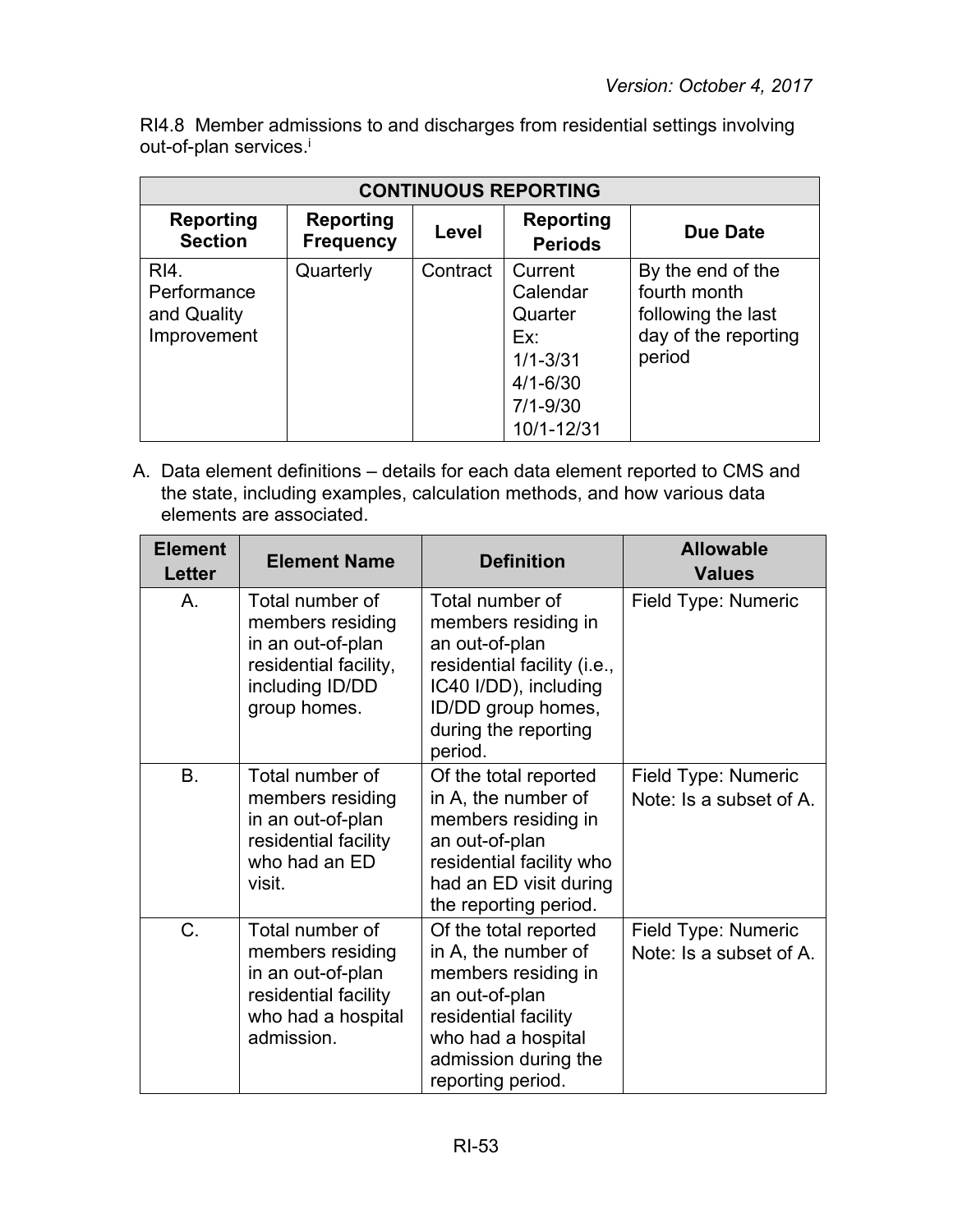| <b>Element</b><br><b>Letter</b> | <b>Element Name</b>                                                                                                         | <b>Definition</b>                                                                                                                                                                          | <b>Allowable</b><br><b>Values</b>              |
|---------------------------------|-----------------------------------------------------------------------------------------------------------------------------|--------------------------------------------------------------------------------------------------------------------------------------------------------------------------------------------|------------------------------------------------|
| D.                              | Total number of<br>members residing<br>in an out-of-plan<br>residential facility<br>who had a hospital<br>observation stay. | Of the total reported<br>in A, the number of<br>members residing in<br>an out-of-plan<br>residential facility<br>who had a hospital<br>observation stay<br>during the reporting<br>period. | Field Type: Numeric<br>Note: Is a subset of A. |

- B. QA Checks/Thresholds procedures used by CMS and the state to establish benchmarks in order to identify outliers or data that are potentially erroneous.
	- Guidance will be forthcoming on the established threshold for this measure.
- C. Edits and Validation checks validation checks that should be performed by the RI MMP prior to data submission.
	- Confirm those data elements listed above as subsets of other elements.
	- All data elements should be positive values.
- D. Analysis how CMS and the state will evaluate reported data, as well as how other data sources may be monitored. CMS and the state will evaluate the percentage of members residing in an out-of-plan residential facility who had a/an:
	- ED visit during the reporting period.
	- Hospital admission during the reporting period.
	- Hospital observation stay during the reporting period.
- E. Notes additional clarifications to a reporting section. This section incorporates previously answered frequently asked questions.
	- The RI MMP should include all members regardless of whether the member was enrolled through passive enrollment or opt-in enrollment. Medicaid-only members should not be included.
	- The RI MMP should include all members who meet the criteria outlined in data element A, regardless of whether they are disenrolled as of the end of the reporting period (i.e., include all members regardless of whether they are currently enrolled or disenrolled as of the last day of the reporting period).
	- For data element A, RI EOHHS will provide the RI MMP with additional data required to identify members residing in out-of-plan residential facilities.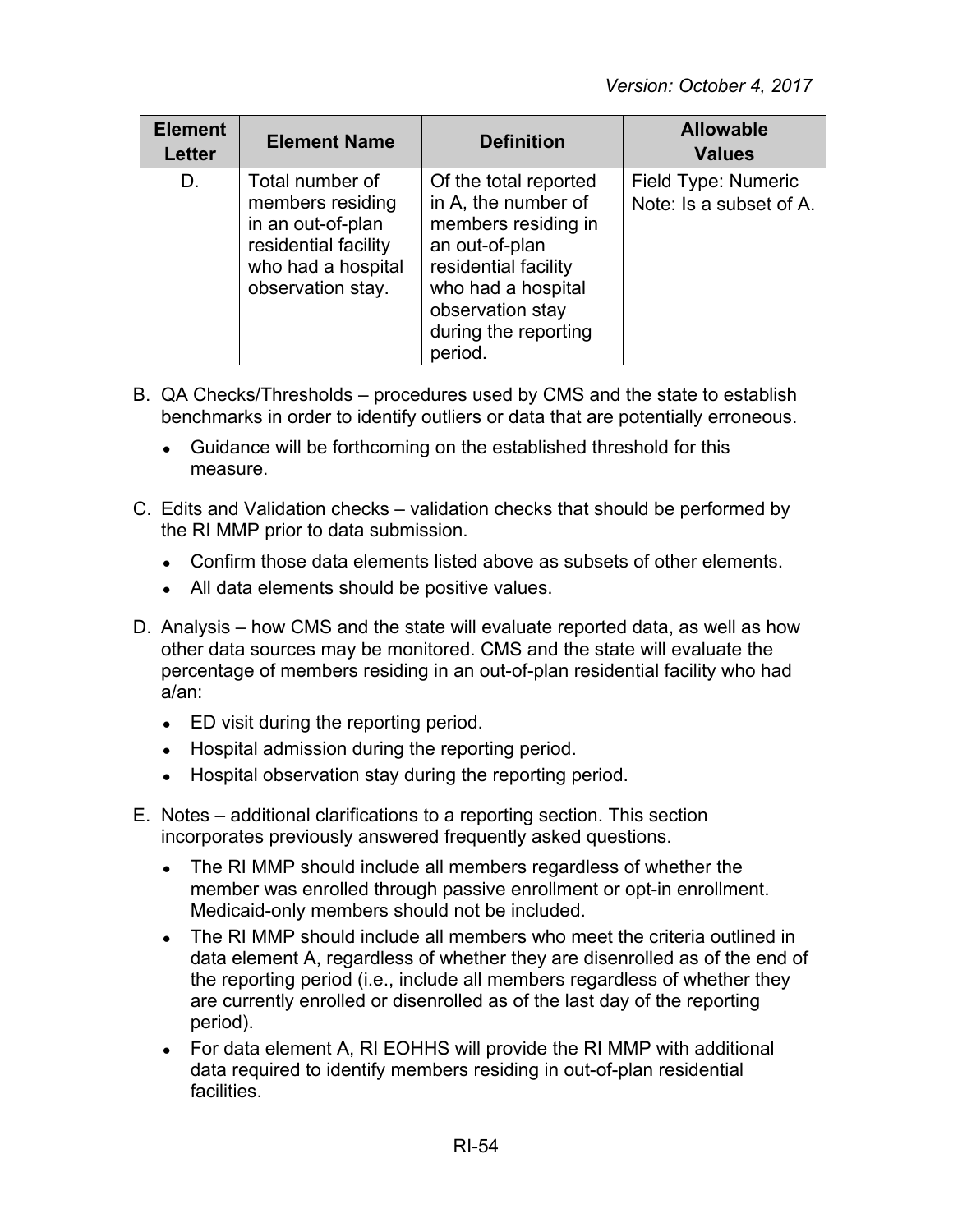- For data element B, exclude ED visits (ED value set) that resulted in a hospital admission (Inpatient Stay value set) or observation stay (Observation value set). An ED visit results in an observation or inpatient stay when the ED date of service and the admission date for the observation or inpatient stay are one calendar day apart or less.
- For data element C, exclude observation stays that resulted in a hospital admission. An observation stay results in an inpatient stay when the observation date of service and the admission date for the inpatient stay are one calendar day apart or less.
- Include ED visits/hospital admissions/observation stays, regardless of diagnosis or reason for admission/visit in data elements B-D.
- Include only ED visits/hospital admissions/observation stays with a discharge date during the reporting period in data elements B-D.
- F. Data Submission how the RI MMP will submit data collected to CMS and the state.
	- The RI MMP will submit data collected for this measure in the above specified format through a secure data collection site established by CMS. This site can be accessed at the following web address: [https://Financial-](https://financial-alignment-initiative.norc.org/)[Alignment-Initiative.NORC.org.](https://financial-alignment-initiative.norc.org/)

| <b>CONTINUOUS REPORTING</b>                       |                                      |          |                                                                                                     |                                                                                           |
|---------------------------------------------------|--------------------------------------|----------|-----------------------------------------------------------------------------------------------------|-------------------------------------------------------------------------------------------|
| <b>Reporting</b><br><b>Section</b>                | <b>Reporting</b><br><b>Frequency</b> | Level    | Reporting<br><b>Periods</b>                                                                         | Due Date                                                                                  |
| RI4.<br>Performance<br>and Quality<br>Improvement | Quarterly                            | Contract | Current<br>Calendar<br>Quarter<br>Ex:<br>$1/1 - 3/31$<br>$4/1 - 6/30$<br>$7/1 - 9/30$<br>10/1-12/31 | By the end of the<br>fourth month<br>following the last<br>day of the reporting<br>period |

 $RI4.9$  Nursing facility residents with low care needs.<sup>i</sup>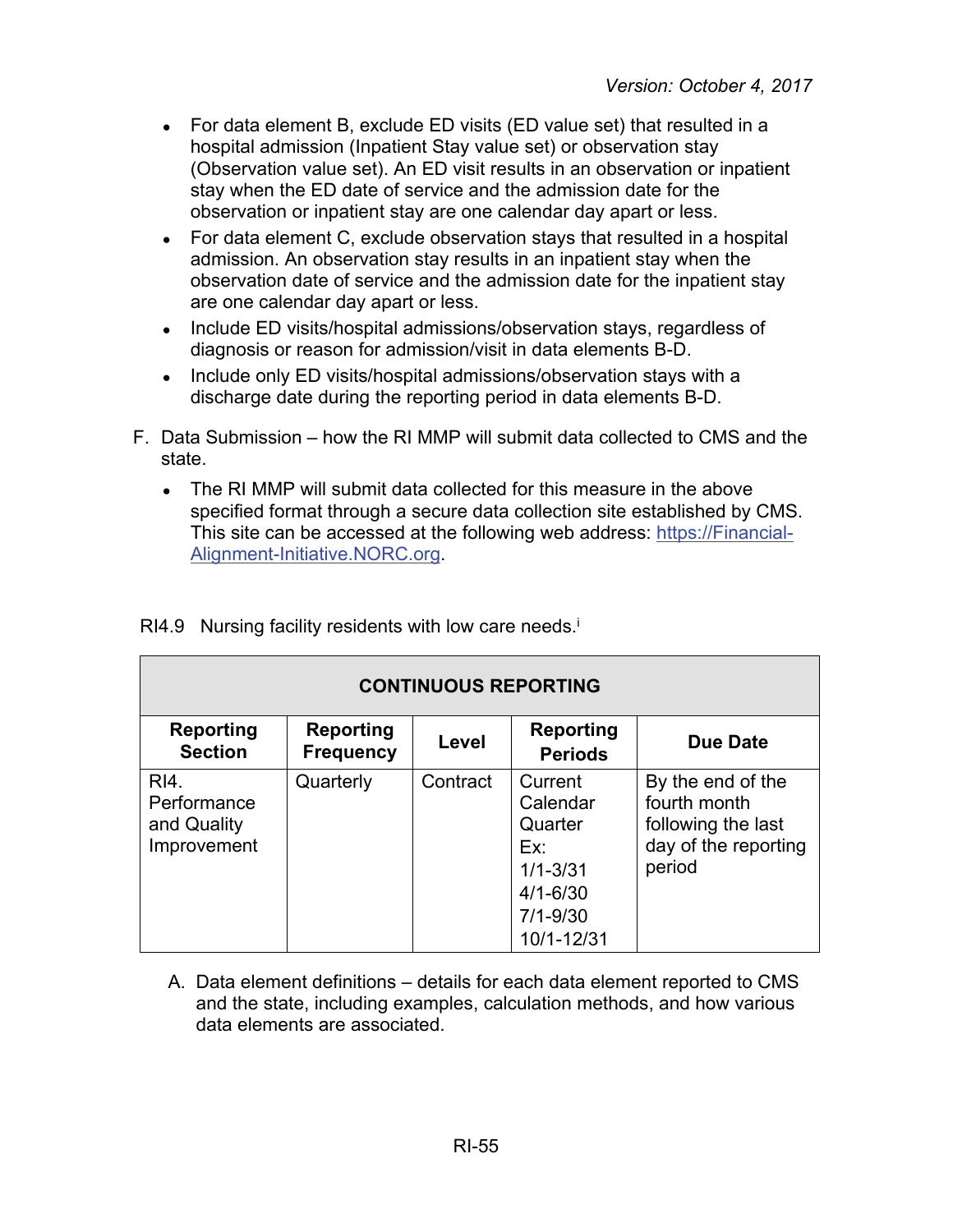| <b>Element</b><br>Letter | <b>Element Name</b>                                                                                                                                     | <b>Definition</b>                                                                                                                                                                                                                   | <b>Allowable</b><br><b>Values</b>              |
|--------------------------|---------------------------------------------------------------------------------------------------------------------------------------------------------|-------------------------------------------------------------------------------------------------------------------------------------------------------------------------------------------------------------------------------------|------------------------------------------------|
| A.                       | Total number of<br>long-stay nursing<br>facility residents<br>age 65 and older.                                                                         | Total number of long-<br>stay nursing facility<br>residents age 65 and<br>older during the<br>reporting period.                                                                                                                     | Field Type: Numeric                            |
| <b>B.</b>                | Total number of<br>long-stay nursing<br>facility residents<br>age 65 and older<br>who meet the<br>requirements for<br>'low-level care<br>needs status.' | Of the total reported<br>in A, the number of<br>long-stay nursing<br>facility residents age<br>65 and older who<br>meet the<br>requirements for 'low-<br>level care needs<br>status' at any time<br>during the reporting<br>period. | Field Type: Numeric<br>Note: Is a subset of A. |

- B. QA Checks/Thresholds procedures used by CMS and the state to establish benchmarks in order to identify outliers or data that are potentially erroneous.
	- Guidance will be forthcoming on the established threshold for this measure.
- C. Edits and Validation checks validation checks that should be performed by the RI MMP prior to data submission.
	- Confirm those data elements listed above as subsets of other elements.
	- All data elements should be positive values.
- D. Analysis how CMS and the state will evaluate reported data, as well as how other data sources may be monitored.
	- CMS and the state will evaluate the percentage of nursing facility residents age 65 and older who meet the requirements for 'low-level care needs status' at any time during the reporting period.
- E. Notes additional clarifications to a reporting section. This section incorporates previously answered frequently asked questions.
	- The RI MMP should include all members regardless of whether the member was enrolled through passive enrollment or opt-in enrollment. Medicaid-only members should not be included.
	- A long stay is an episode with cumulative days in a facility greater than or equal to 101 days.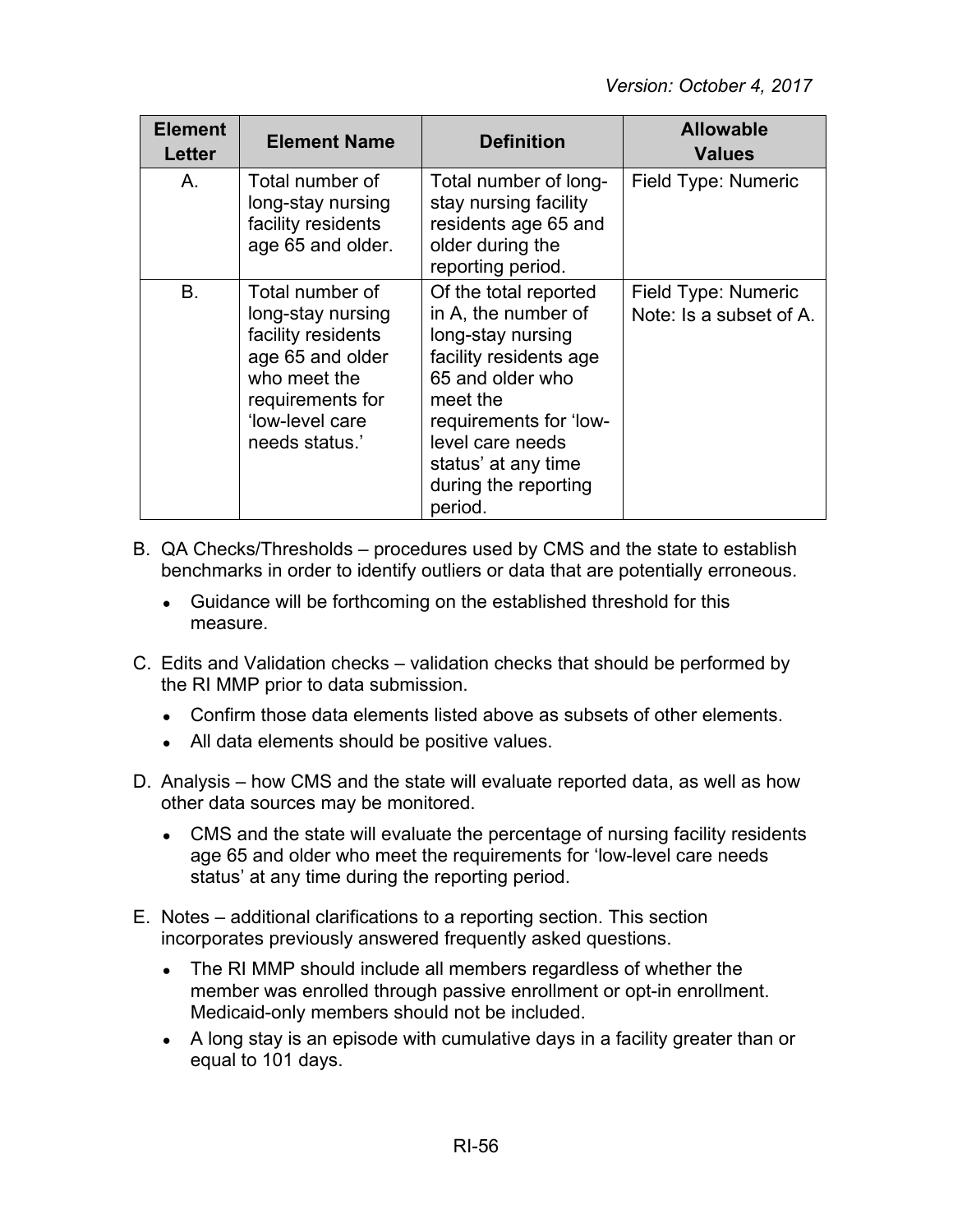- When determining a long stay, if a member is transferred from the nursing facility and then is readmitted to the same nursing facility within 30 days, the transfer and subsequent readmission does not disrupt the count of cumulative days. For example, if a member is transferred from the nursing facility to the hospital on day 93 and is subsequently readmitted to the same nursing facility 24 days later, this will be counted as the same long stay episode. The member's first day back in the nursing facility (i.e., the day the member is readmitted to the nursing facility) will count as day 94 for that episode, not as day 1.
- When determining a long stay, if a member is transferred from the nursing facility and then is readmitted to any nursing facility after 30 days, the date of readmission is the start of a new episode in the nursing facility and will count as day 1 towards the member's cumulative days in facility.
- Low-level care needs are defined as not requiring physical assistance in any of the four late-loss activities of daily living (ADLs): bed mobility, transferring, using the toilet, and eating, and not being classified in either the "Special Rehab" or "Clinically Complex" Resource Utilization Group (RUG-IV) groups. More information about classification of RUG-IV groups is available in the MDS 3.0 manual at the following web address: [https://downloads.cms.gov/files/MDS-30-RAI-Manual-V114-October-](https://downloads.cms.gov/files/MDS-30-RAI-Manual-V114-October-2016.pdf)[2016.pdf](https://downloads.cms.gov/files/MDS-30-RAI-Manual-V114-October-2016.pdf)
- A member must be classified as low-level care needs for the entirety of the long stay in the nursing facility to be included in data element B.
- F. Data Submission how the RI MMP will submit data collected to CMS and the state.
	- The RI MMP will submit data collected for this measure in the above specified format through a secure data collection site established by CMS. This site can be accessed at the following web address: [https://Financial-](https://financial-alignment-initiative.norc.org/)[Alignment-Initiative.NORC.org.](https://financial-alignment-initiative.norc.org/)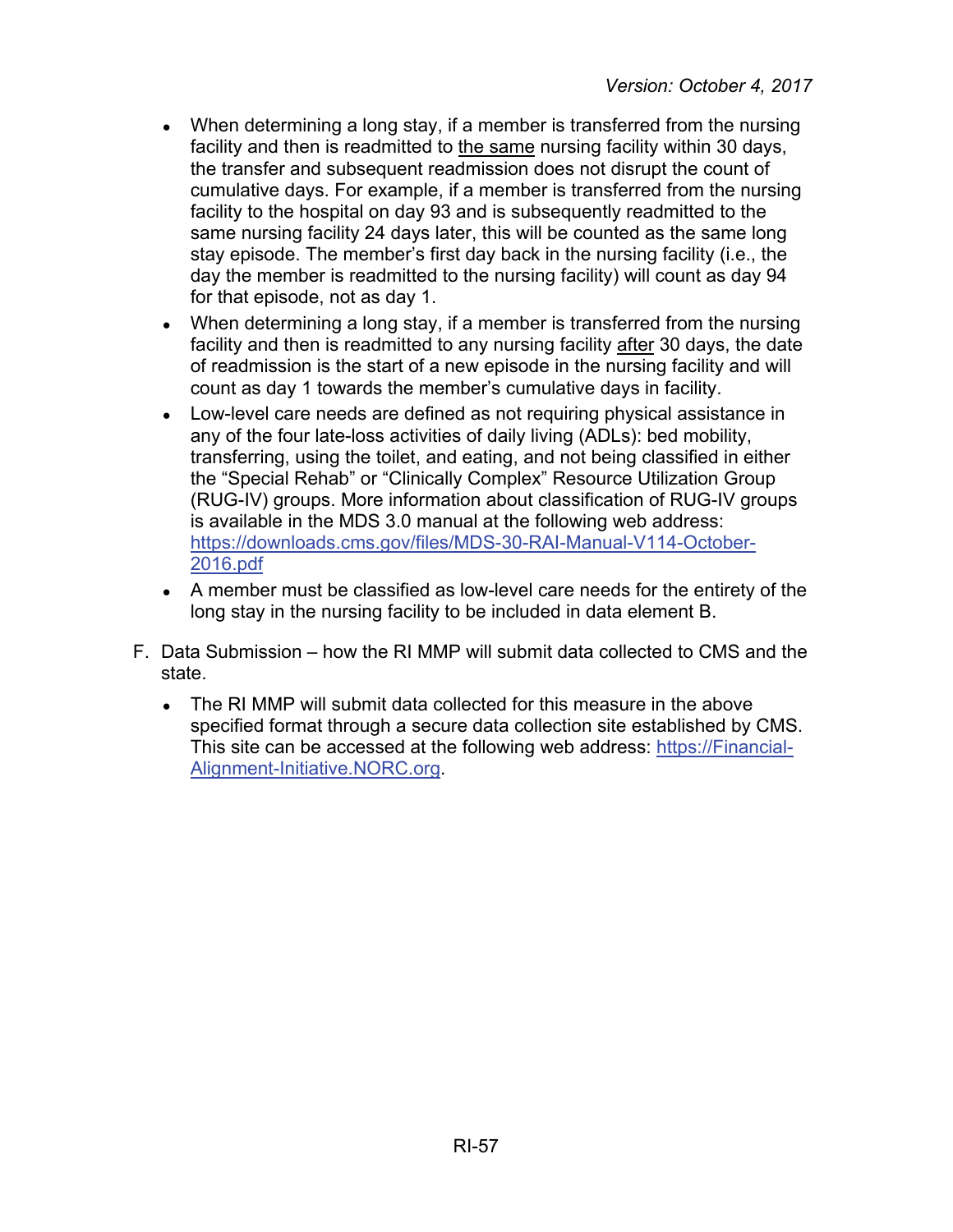| <b>CONTINUOUS REPORTING</b>                       |                                      |          |                                                                                                     |                                                                                           |
|---------------------------------------------------|--------------------------------------|----------|-----------------------------------------------------------------------------------------------------|-------------------------------------------------------------------------------------------|
| <b>Reporting</b><br><b>Section</b>                | <b>Reporting</b><br><b>Frequency</b> | Level    | <b>Reporting</b><br><b>Periods</b>                                                                  | Due Date                                                                                  |
| RI4.<br>Performance<br>and Quality<br>Improvement | Quarterly                            | Contract | Current<br>Calendar<br>Quarter<br>Ex:<br>$1/1 - 3/31$<br>$4/1 - 6/30$<br>$7/1 - 9/30$<br>10/1-12/31 | By the end of the<br>fourth month<br>following the last<br>day of the reporting<br>period |

RI4.10 Nursing facility residents who received an antipsychotic medication.

| <b>Element</b><br><b>Letter</b> | <b>Element Name</b>                                                                                                                                                                          | <b>Definition</b>                                                                                                                                                                                                    | <b>Allowable</b><br><b>Values</b>              |
|---------------------------------|----------------------------------------------------------------------------------------------------------------------------------------------------------------------------------------------|----------------------------------------------------------------------------------------------------------------------------------------------------------------------------------------------------------------------|------------------------------------------------|
| Α.                              | Total number of<br>long-stay nursing<br>facility residents<br>with a selected<br>target assessment.                                                                                          | Total number of long-<br>stay nursing facility<br>residents with a<br>selected target<br>assessment.                                                                                                                 | Field Type: Numeric                            |
| <b>B.</b>                       | Total number of<br>long-stay nursing<br>facility residents<br>with a selected<br>target assessment<br>where the following<br>condition is true:<br>antipsychotic<br>medications<br>received. | Of the total reported in<br>A, the number of long-<br>stay nursing facility<br>residents with a<br>selected target<br>assessment where the<br>following condition is<br>true: antipsychotic<br>medications received. | Field Type: Numeric<br>Note: Is a subset of A. |

- B. QA Checks/Thresholds procedures used by CMS and the state to establish benchmarks in order to identify outliers or data that are potentially erroneous.
	- CMS and the state will perform an outlier analysis.
	- As data are received from the RI MMP over time, CMS and the state will apply threshold checks.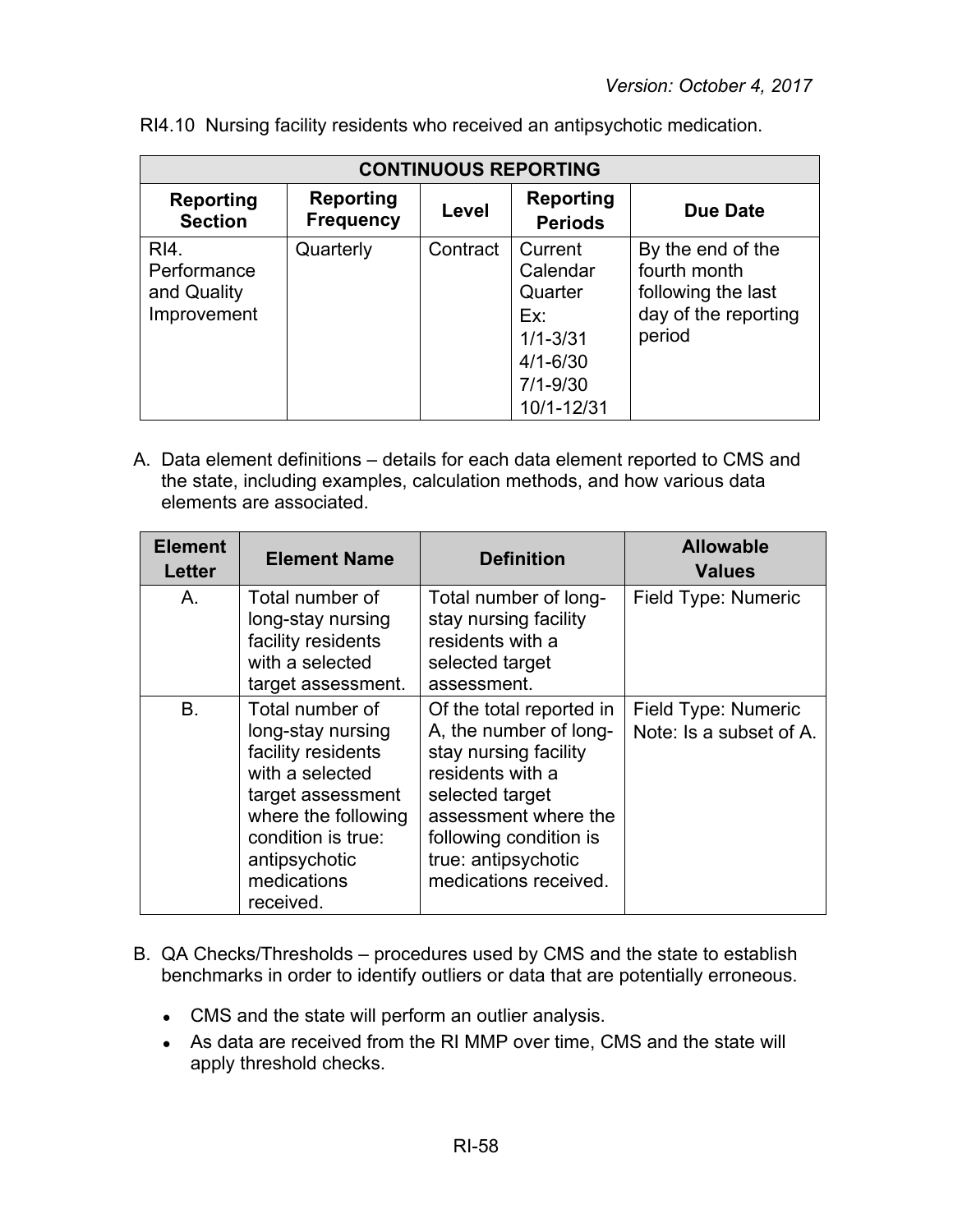- C. Edits and Validation checks validation checks that should be performed by the RI MMP prior to data submission.
	- Confirm those data elements above as subsets of other elements.
	- The RI MMP should validate that data element B is less than or equal to data element A.
	- All data elements should be positive values.
- D. Analysis how CMS and the state will evaluate reported data, as well as how other data sources may be monitored.
	- CMS and the state will evaluate the percentage of long-stay nursing facility residents with a selected target assessment where the following condition is true: antipsychotic medications received.
- E. Notes additional clarifications to a reporting section. This section incorporates previously answered frequently asked questions.
	- The RI MMP should include members regardless of whether the member was enrolled through passive enrollment or opt-in enrollment. Medicaidonly members should not be included.
	- A long stay is an episode with cumulative days in a facility greater than or equal to 101 days as of the end of the target period. The target period is the span of time that defines the quality measures reporting period (e.g., a calendar quarter).
	- Cumulative days in facility (CDIF) is the total number of days within an episode during which the resident was in the facility. It is the sum of the number of days within each stay included in an episode. Definitions for "stay" and "episode" can be found immediately following guidance on CDIF. If an episode consists of more than one stay separated by periods of time outside the facility (e.g., hospitalizations) only those days within the facility would count towards CDIF. Any days outside the facility (e.g., hospital, home, etc.) would not count towards the CDIF total. The following rules are used when computing CDIF:
		- 1. When counting the number of days until the end of the episode, counting stops with:
			- $\circ$  The last record in the target period if that record is a discharge assessment (A0310F = [10,11]),
			- $\circ$  The last record in the target period if that record is a death in facility (A0310F = [12]), *or*
			- $\circ$  The end of the target period is reached, whichever is earlier
		- 2. When counting the duration of each stay within an episode, include the day of entry (A1600) but not the day of discharge (A2000) unless the entry and discharge occurred on the same day in which case the number of days in the stay is equal to 1.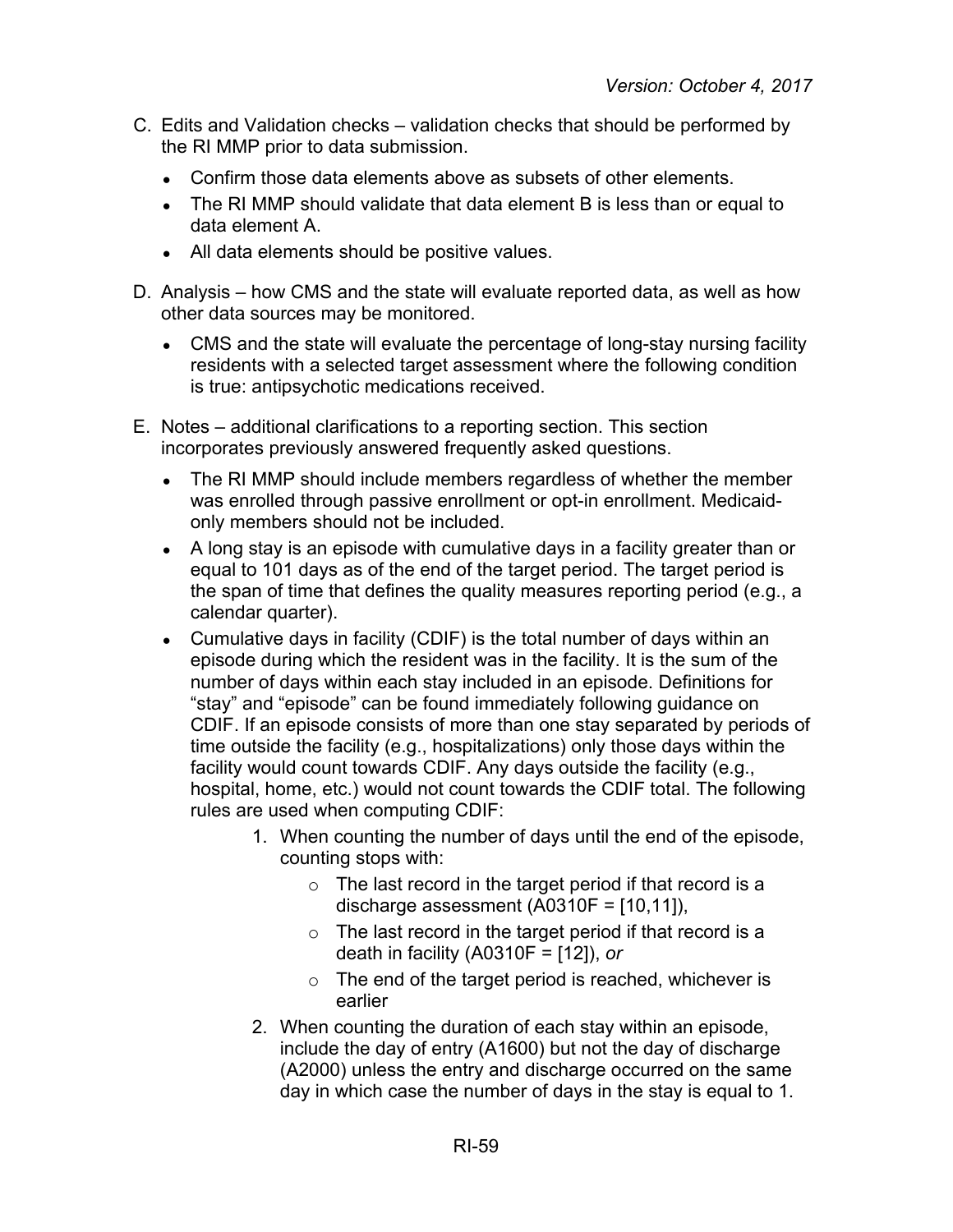- 3. While death in facility records (A0310F = [12]) end CDIF counting, these records are not used as target records because they contain only tracking information and do not include clinical information necessary for quality measure calculation.
- A stay is the period of time between a resident's entry into a facility and either (a) a discharge or (b) the end of the target period, whichever comes first. A stay is also defined as a set of contiguous days in a facility. The start of a stay is either:
	- 1. An admission entry (A0310F = [01] *and* A1700 = [1]), or
	- 2. A reentry (A0310F = [01] *and* A1700 = [2])
- The end of a stay is the earliest of the following:
	- 1. Any discharge assessment  $(A0310F = [10, 11])$ , or
	- 2. A death in facility tracking record (A0310F = [12]), or
	- 3. The end of the target period
- An episode is the period of time spanning one or more stays. An episode begins with an admission and ends with either (a) a discharge or (b) the end of the target period, whichever comes first. An episode starts with:
	- 1. An admission entry (A0310F = [01] *and* A1700 = [1])
- The end of an episode is the earliest of the following:
	- 1. A discharge assessment with return not anticipated  $(A0310F = [10])$ , or
	- 2. A discharge assessment with return anticipated (A0310F = [11]) but the resident did not return within 30 days of discharge, or
	- 3. A death in facility tracking record (A0310F = [12]), or
	- 4. The end of the target period
- The target assessment selection period is the most recent 3 months (the long-stay target period). Qualifying reasons for assessment (RFA) are:
	- 1. A0310A = [01,02,03,04,05,06] *or*
	- 2. A0310B = [01,02,03,04,05,06] *or*
	- 3. A0310F = [10,11]
- When selecting the target assessment, it is the latest assessment that meets the following criteria:
	- 1. It is contained within the resident's selected episode
	- 2. It has a qualifying RFA, and
	- 3. Its target date is no more than 120 days before the end of the episode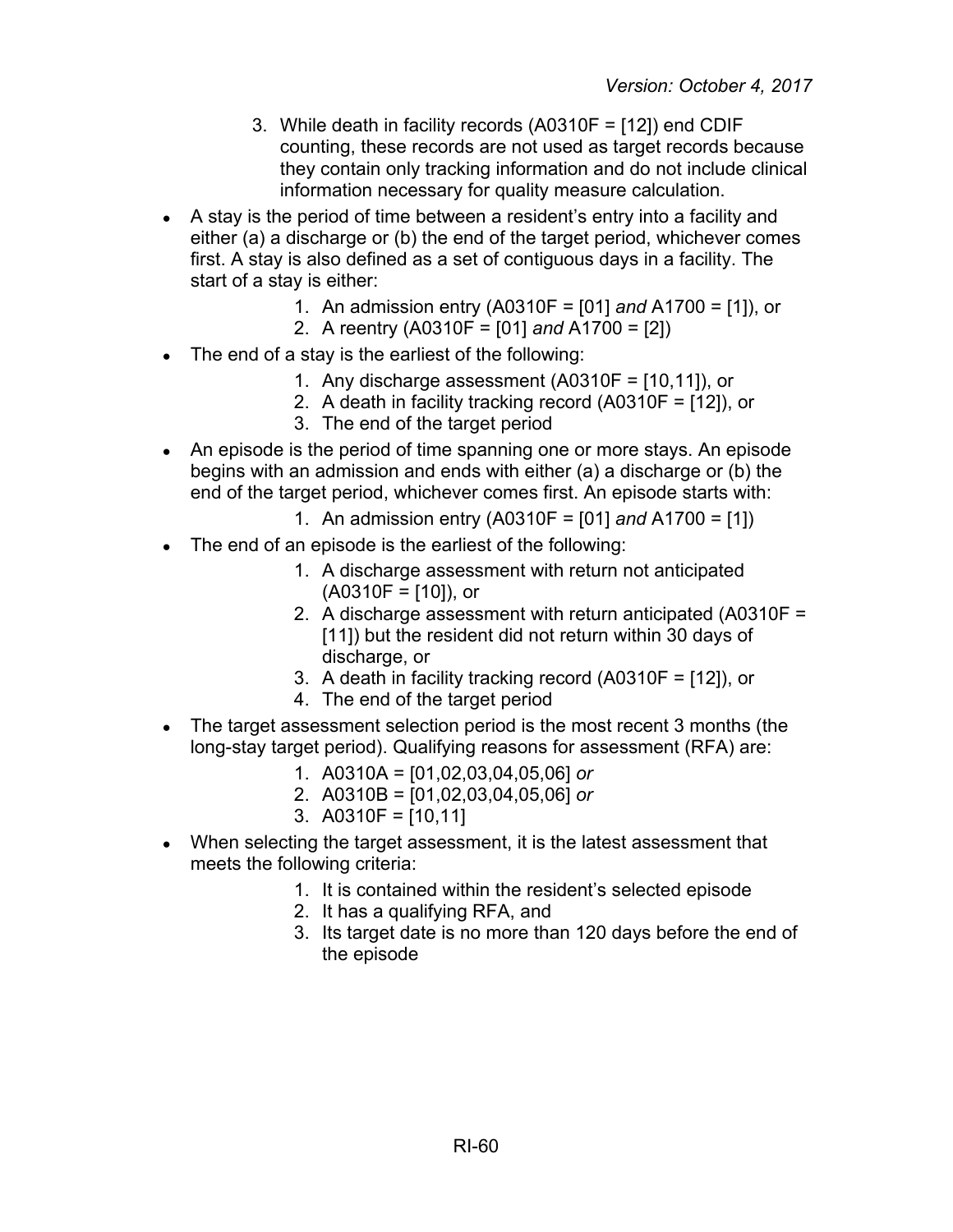- The target assessment need not have a target date within the target period, but it must occur within 120 days of the end of the resident's episode (either the last discharge in the target period or the end of the target period if the episode is ongoing). The 120 days allows 93 days between quarterly assessments plus an additional 27 days to allow for late assessments. The target assessment represents the resident's status at the end of the episode.
- The RI MMP should exclude for data element A:
	- 1. The resident did not qualify for the numerator and *any* of the following is true:
		- o For assessments with target dates on or before 03/31/2012: (N0400A = [-])
		- o For assessments with target dates on or after 04/01/2012: (N0410A = [-])
	- 2. *Any* of the following related conditions are present on the target assessment (unless otherwise indicated):
		- $\circ$  Schizophrenia (16000 = [1])
		- $\circ$  Tourette's syndrome (15350 = [1])
		- $\circ$  Tourette's syndrome (15350 = [1]) on the prior assessment if this item is not active on the target assessment and if a prior assessment is available
		- $\circ$  Huntington's disease (15250 = [1])
- A prior assessment is the latest assessment that is 46 to 165 days before the target assessment. Qualifying reasons for assessment (RFA) are:
	- 1. A0310A = [01,02,03,04,05,06] *or*
	- 2. A0310B = [01,02,03,04,05,06] *or*
	- 3. A0310F = [10,11]
- When selecting the prior assessment, it is the latest assessment that meets the following criteria:
	- 1. It is contained within the resident's episode
	- 2. It has a qualifying RFA, and
	- 3. Its target date is contained in the window that is 46 days to 165 days preceding the target date of the target assessment.
- If no qualifying assessment exists, the prior assessment is considered missing
- The prior assessment need not have a target date within the target period, but it must occur within the defined window. The window covers 120 days, which allows 93 days between quarterly assessments plus an additional 27 days to allow for late assessments. Requiring a 45 day gap between the prior assessment and the target assessment insures that the gap between the prior and target assessment will not be small (gaps of 45 days or less are excluded).